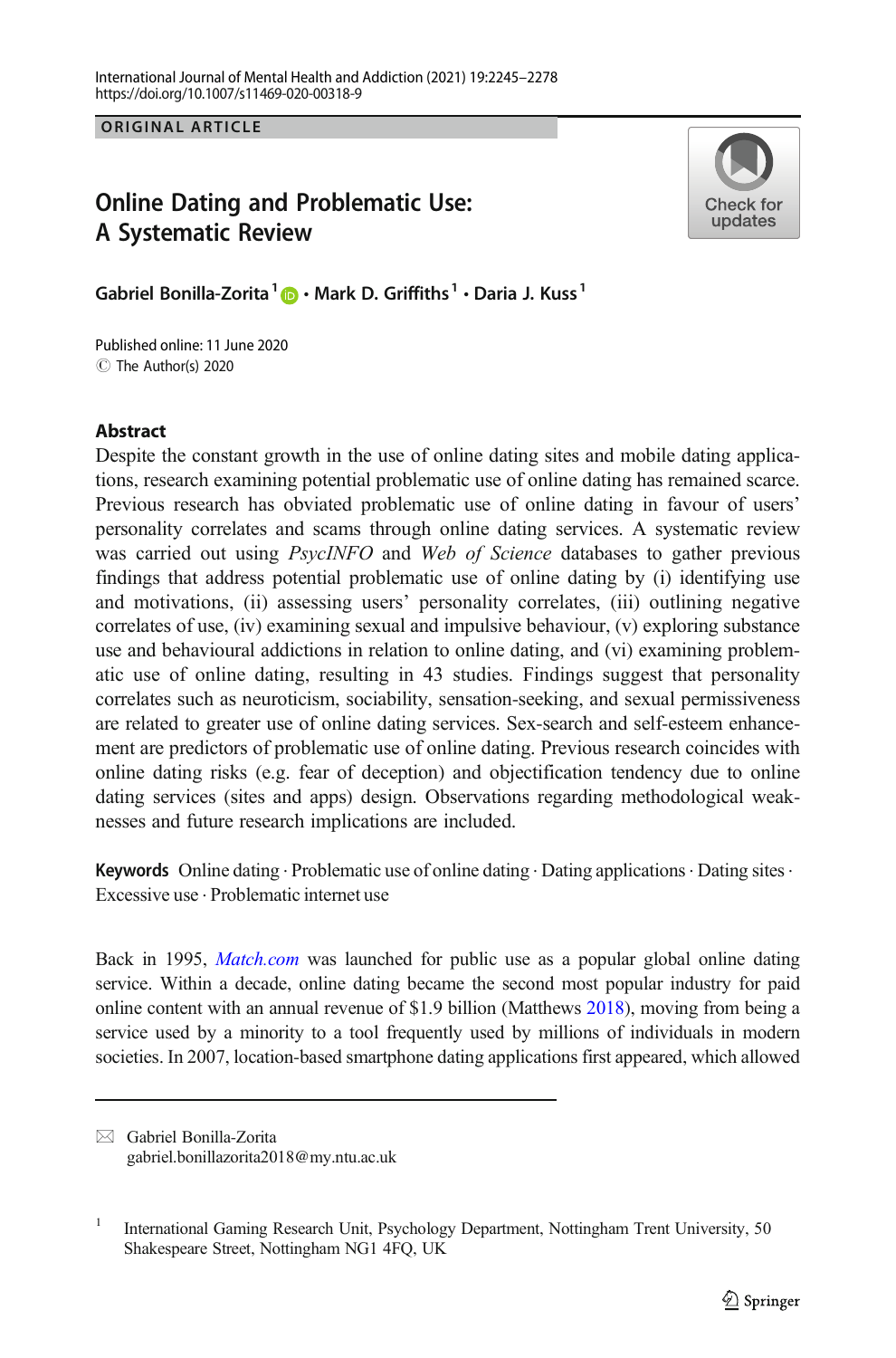users to access online dating anytime and anywhere, making them ubiquitous. Regarding the ubiquity of online dating, Jung et al. ([2014](#page-30-0)) reported that higher availability may be associated with greater engagement in dating apps by showing higher rates of log-ins and use whilst engaged in day-to-day activities.

Greater use of online dating may not necessarily imply the existence of problematic use. However, previous literature in the field of internet disorders has found that extended use (higher frequency of use) is related to higher scores on smartphone addiction (Haug et al. [2015](#page-30-0)). Yet, extended use is not sufficient to describe problematic use of online dating. Its aetiology and maintenance may be a reflection of diverse factors of different nature (i.e. biological, psychological, and social). Hence, an interdisciplinary explanation (i.e. biopsychosocial framework) is needed. Problematic use of online dating could be explained by utilizing the 'addiction components model' (Griffiths [2005](#page-30-0)) which postulates all addictive behaviours comprise six core components: (i) salience (dating app use dominates to a great extent the cognitive and behavioural reality of the individual), (ii) mood modification (alteration of mood by use of dating apps), (iii) tolerance (individual's use of dating apps increases over time), (iv) withdrawal (distress when dating app use is interrupted for a longer period of time), (v) conflict (use of dating apps negatively affects the social reality of the user), and (vi) relapse (return to previous patterns of dating app use after interruption).

In terms of structural characteristics of dating applications, location-based structural characteristic appear to facilitate offline encounters (Miles [2017](#page-31-0)), enabling short-term gratification of users' needs (e.g. users seeking sex encounters are able to find other users at walking distance). In fact, based on the interaction of person-affect-cognition-execution (I-PACE) model (Brand et al. [2016](#page-29-0)), short-term gratification on dating apps can reinforce the appearance of dysfunctional coping styles to deal with unpleasant emotions (e.g. sadness, frustration and anger) and dysfunctional affective and cognitive responses in relation to dating apps (e.g. craving, urge for mood regulation and attentional bias), which are related to internet-based disorders and exemplify the criteria of Griffiths' ([2005](#page-30-0)) model previously described.

In the scope of internet disorders, and more specifically addiction to social networking sites (SNSs), previous research has reported that availability increases the number of people engaged in the activity, which can lead to excessive use (Kuss and Griffiths [2011](#page-31-0)). In turn, excessive use of SNSs has been associated with factors such as introversion, extraversion, neuroticism, narcissism and dysfunctional coping mechanisms (Kuss and Griffiths [2011\)](#page-31-0), as well as low self-esteem and anxious attachment (D'Arienzo et al. [2019](#page-30-0)). In terms of mental health problems, previous literature has noted a positive correlation between depressive symptoms and time spent on SNSs (Pantic [2014](#page-31-0)), the use of smartphones for different purposes, including SNSs and other media services (e.g. videos and chatrooms) before going to sleep has been found to correlate with depressive symptoms and sleep disturbances in adolescent populations (Lemola et al. [2014](#page-31-0)). Considering the similarities of SNSs and online dating (sites and applications) and similar findings in online dating research (e.g. low selfesteem related to higher use of online dating, higher availability of online dating sites leading to longer use), it appears plausible to consider previous research investigating SNSs as a guide for online dating research.

Another overlapping phenomenon between SNS use and online dating is the social changes that their usage (SNS use and online dating use) may create in individuals' life. In that sense, Pantic ([2014](#page-31-0)) concluded that SNS use has created changes in how individuals relate to each other in the present time making social interactions more shallow and decreasing communication with family members (Pantic [2014\)](#page-31-0). At the same time, online dating may potentially change the dating scene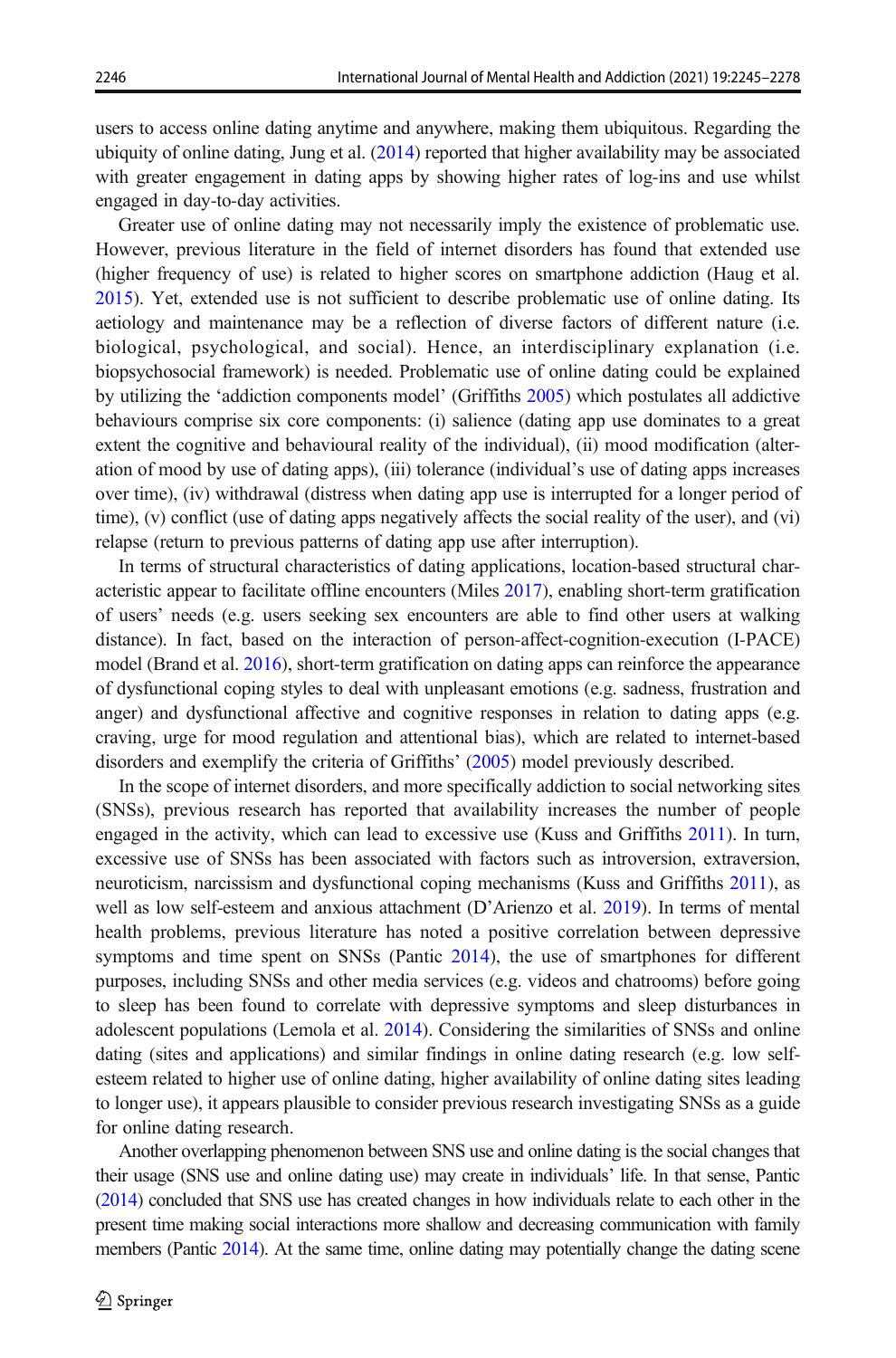because of the growth in popularity and ubiquity of the service due to smartphone applications. Previous literature highlighted that time needed to form long-lasting relationships (romantic and platonic) is mismatched with the time users spent on online dating for that same purpose (establishing a long-term relationship), thus favouring casual encounters over other types of dates (Yeo and Fung [2018\)](#page-32-0) that may potentially lead to longer-lasting relationships and stronger bonding. Social changes in relation to dating may not necessarily lead to detrimental effects. However, research is needed to assess what types of changes are produced by the inclusion of online dating in our day-to-day life and how these changes affect individuals in a multidisciplinary perspective.

Contrary to other internet disorders, problematic online dating research is still in its initial stage, and as of today, online dating has not been particularly studied in terms of its problematic use. Considering the extended use that online dating services have in the present, and the concerns at the individual level (i.e. mental health problems) and societal level (i.e. dating scene changes), it seems appropriate to review previous literature in this field attending to the need of formulating new knowledge in relation to online dating use and problematic use. Therefore, the present review paper scans previous literature in the field of online dating that relates to longer or higher use of online dating sites and/or dating apps which may be one of the first steps towards the study of excessive and/or problematic use of online dating sites.

Consequently, the aim of the present paper is to review the empirical evidence examining the use and problematic use of online dating. Considering that previous literature concerning problematic use of online dating is scarce, the structure of this present review has been designed to assess and discuss relevant factors related to online dating use that may serve as the basis for further study of problematic use of online dating.

### Method

An extensive literature search in accordance with the Preferred Reporting Items for Systematic Reviews and Meta-Analysis statement (PRISMA) (Moher et al. [2009](#page-31-0)) was conducted in May 2019 using the Web of Science and PsycINFO databases. In order to be as inclusive as possible, terms also included extensively used online dating apps and platforms, as well as terms for 'addiction' and similar constructs, and technological mediums. The search was as follows: Ti=(dating OR tinder OR grindr OR [match.com](https://doi.org/http://creativecommons.org/licenses/by/4.0/) OR okcupid OR jack'd OR badoo) AND (smartphone OR mobile OR online OR internet OR apps OR cyber\* OR patho\* OR addict\* OR compuls\* OR depend\* OR problem\* OR excess\* OR misuse OR obsess\* OR habit<sup>\*</sup> OR impuls<sup>\*</sup>). The search yielded a total of 627 studies in Web of Science and 176 studies in PsycINFO. A total of 803 studies were identified which produced a final selection of 43 studies after inclusion and exclusion criteria were applied (see Fig. [1\)](#page-3-0).

The inclusion criteria comprised full-text studies that (i) were published in peerreviewed journals, (ii) were published from January 1 (2004) to May 30 (2019) as first studies on online dating in the consulted databases dating back to 2004, (iii) were written in English or Spanish as these are the languages that the first author speaks, (iv) made reference to patterns and/or motivations of use and (v) made reference to personality traits, negative consequences or risks, impulsive behaviours and/or addictions. Studies were excluded if they (i) primarily concerned cyberbullying and its derivatives, (ii) primarily concerned scams, and (iii) did not assess online dating as the main variable under investigation. This yielded 43 studies (see Table [1](#page-4-0)), only two of which specifically covered potential addiction to online dating.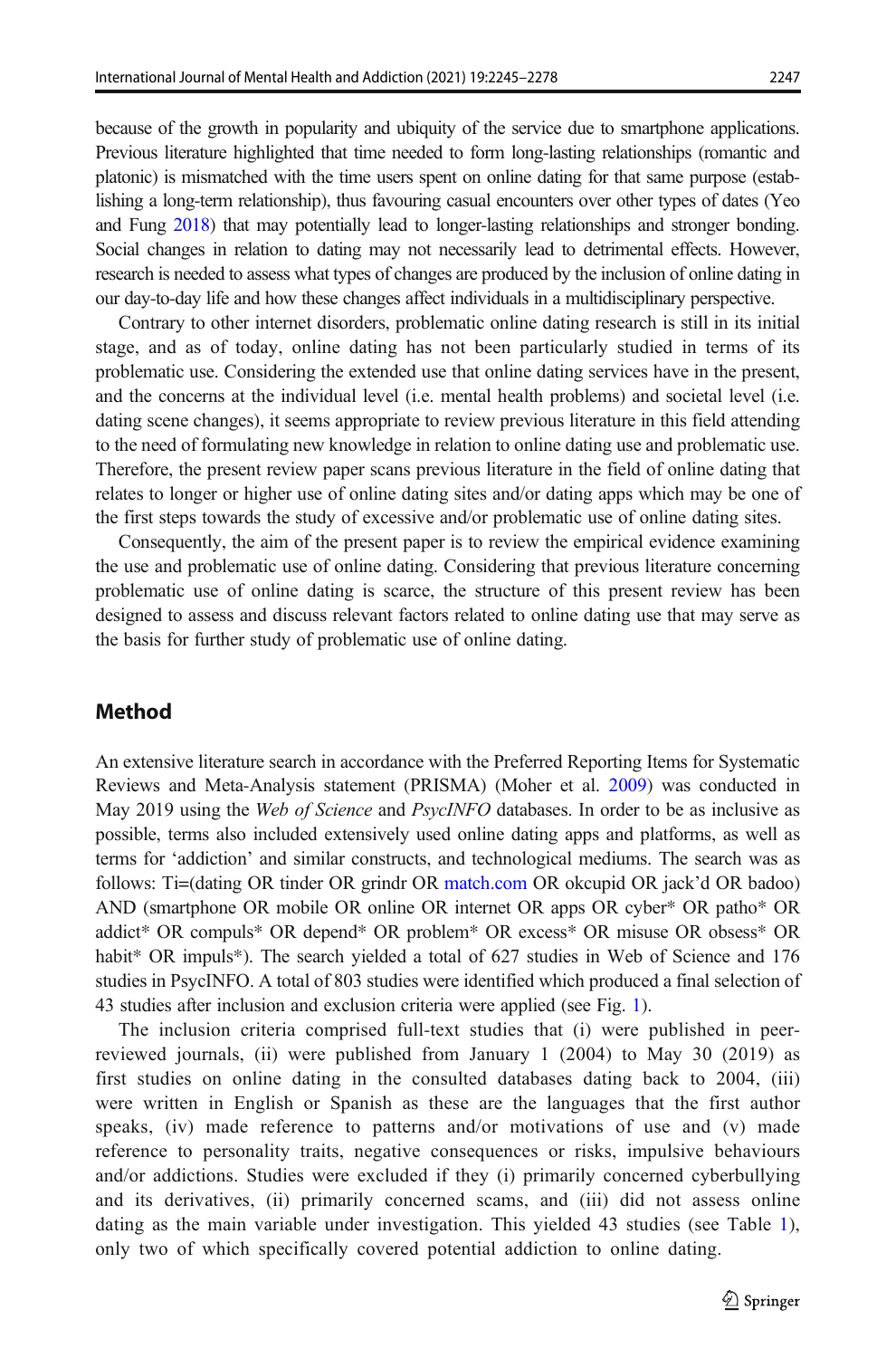<span id="page-3-0"></span>

Fig. 1 Flowchart displaying the search process

### **Results**

This section has been divided into six subsections which cover: (i) usage and motivation, (ii) personality correlates, (iii) negative correlates, (iv) impulsive behaviour, (v) substance use and behavioural addictions, and (vi) problematic use of online dating. Across the subsections, the focus is on the main findings of each study and, when applicable, how these findings relate to overuse/problematic attributes.

#### Usage and Motivations

A total of eleven studies were found that examined the characteristics of use or motivations of online dating use. Out of the eleven studies, there were ten quantitative studies, all of which were cross-sectional (Corriero and Tong [2016;](#page-29-0) Gunter [2008](#page-30-0); Hance et al. [2018](#page-30-0); Houran and Lange [2004;](#page-30-0) Hwang [2013](#page-30-0); Kim et al. [2009;](#page-31-0) Menkin et al. [2015](#page-31-0); Paul [2014](#page-32-0); Stinson and Jeske [2016](#page-32-0); Valkenburg and Peter [2007](#page-32-0)), and one qualitative study (Lawson and Leck [2006\)](#page-31-0). One study examined heterosexual respondents only (Hwang [2013](#page-30-0)), and another study focused on male homosexual populations only (Corriero and Tong [2016\)](#page-29-0), and the remaining studies did not differentiate between sexual orientations.

Before the proliferation of online dating platforms and smartphone applications, Gunter ([2008](#page-30-0)) collected 3844 responses (67% female) from the British population in an online survey available on the website of a research agency that asked questions regarding motivations and users' satisfaction with the online dating service. All age groups were represented evenly: 16– 24 years (11%), 25–34 years (31%), 35–44 years (27%), 45–54 years (20%) and 55+ years (11%). Results showed that 29% had used online dating sites and 90% of these users had spent up to £200 over the previous two years using online dating services (Gunter [2008\)](#page-30-0). These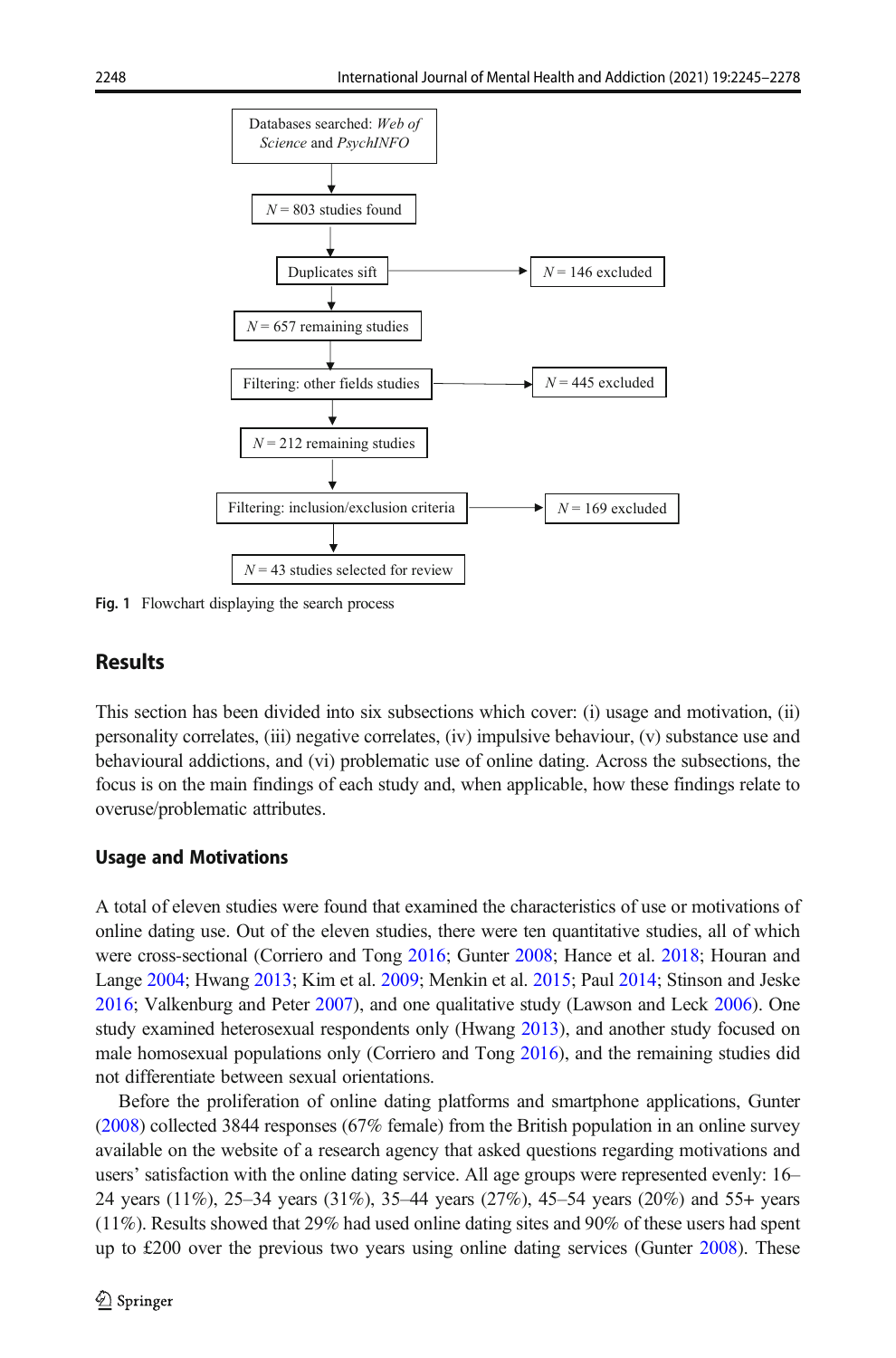<span id="page-4-0"></span>

|                                          | Table 1 Studies included in the review and analysis                                                                                         |                                                                                                                                                                                                                                                                                                                 |                                                                                                                                                                                                                                                                                               |                                                                                                                                                                                                                                                                  |
|------------------------------------------|---------------------------------------------------------------------------------------------------------------------------------------------|-----------------------------------------------------------------------------------------------------------------------------------------------------------------------------------------------------------------------------------------------------------------------------------------------------------------|-----------------------------------------------------------------------------------------------------------------------------------------------------------------------------------------------------------------------------------------------------------------------------------------------|------------------------------------------------------------------------------------------------------------------------------------------------------------------------------------------------------------------------------------------------------------------|
| Study [year]                             | Aims                                                                                                                                        | Sample [design/method]                                                                                                                                                                                                                                                                                          | Instruments                                                                                                                                                                                                                                                                                   | Main results                                                                                                                                                                                                                                                     |
| Delmege<br>[2012]<br>Best and            | pragmatism and social impact<br>of filtering mechanisms, and<br>how they are shaping the<br>Researched the prevalence,<br>culture of dating | *15 total respondents recruited through N/A<br>Qualitative: exploratory, small scale,<br>62 years old; one-third was male)<br>snowball sampling (from 18 to<br>recruiting, online posting and<br>radio appeals, face-to-face<br>four focus groups]                                                              |                                                                                                                                                                                                                                                                                               | incongruous behaviour; users rely on their instinct<br>developed by the experience; 'shopping culture of<br>Filtering starts at the first phase in order to catch<br>dating' saps the dating energy of users                                                     |
| Blackhart<br>[2014]<br>et al.            | related to the use of online<br>dating sites and to online<br>dispositional factors are<br>Examined how several<br>dating behaviours        | 73.9% female; 91.6% heterosexual;<br>725 volunteers 18-71 years of age<br>Quantitative: cross-sectional study<br>(mean age = $22.31$ , $SD = 6.75$ ;<br>with self-reported measures]<br>86.6% White/Caucasian)                                                                                                  | ventory (ODI) (created by the<br>tionnaire; Relationship Scales<br>tiomaire; Relationship Ques-<br>researchers); including items<br>assessing potential risky be-<br>Rosenberg Self-Esteem Scale;<br>Questionnaire; Big Five In-<br>Rejection Sensitivity Ques-<br>ventory; Online Dating In- | those lower in conscientiousness and men are more<br>Participants with higher rejection sensitivity are more<br>likely to use online dating platforms. The latter,<br>likely to engage in risky behaviours                                                       |
| Boonchutima<br>Kongchan<br>[2017]<br>and | Evaluated the behaviours of Thai<br>users toward illicit drug usage<br>men who have sex with men<br>(MSM) and are dating apps               | the eight carefully selected websites<br>*350 men respondents: 200 were from<br>sites. 3 out of 4 are between 18 and<br>and 150 were from social media<br>Quantitative: cross-sectional study<br>35 years old; 61.7% bachelor's<br>degree                                                                       | Survey created by researchers, 21<br>sub-questions. 18 remaining<br>5-point Likert scale<br>questions; 3 with 8<br>haviours                                                                                                                                                                   | 73% of the researched Thai MSM community is using<br>inviting others to engage in illicit drug practice with<br>a 77% invitation success rate. Substance use was<br>dating apps to find their partners as well as for<br>also associated with unprotected sex    |
| Cali et al.<br>[2013]                    | associated<br>women's self-protective be-<br>initiation and its relation to<br>with online relationship<br>Examined the stigma<br>haviour   | $(M = 24.36; SD = 4.73)$ . 47 of them<br>described themselves as White, 19<br>Asian-American, 4 used the term<br>82 women at a private Midwestern<br>University; 18 and 36 years old<br>'other' to describe their racial<br>as African-American, 5 as<br>background, and 7 of the<br>with self-reported survey] | Rape Scale (DSPARS); dating<br>background and internet usage<br>Dating Self-Protection Against<br>questionnaire                                                                                                                                                                               | strong among participants who had never been on a<br>face-to-face scenario. This tendency was especially<br>Greater importance given to self-protective behaviour<br>after reading the online meeting scenario than the<br>date with someone they had met online |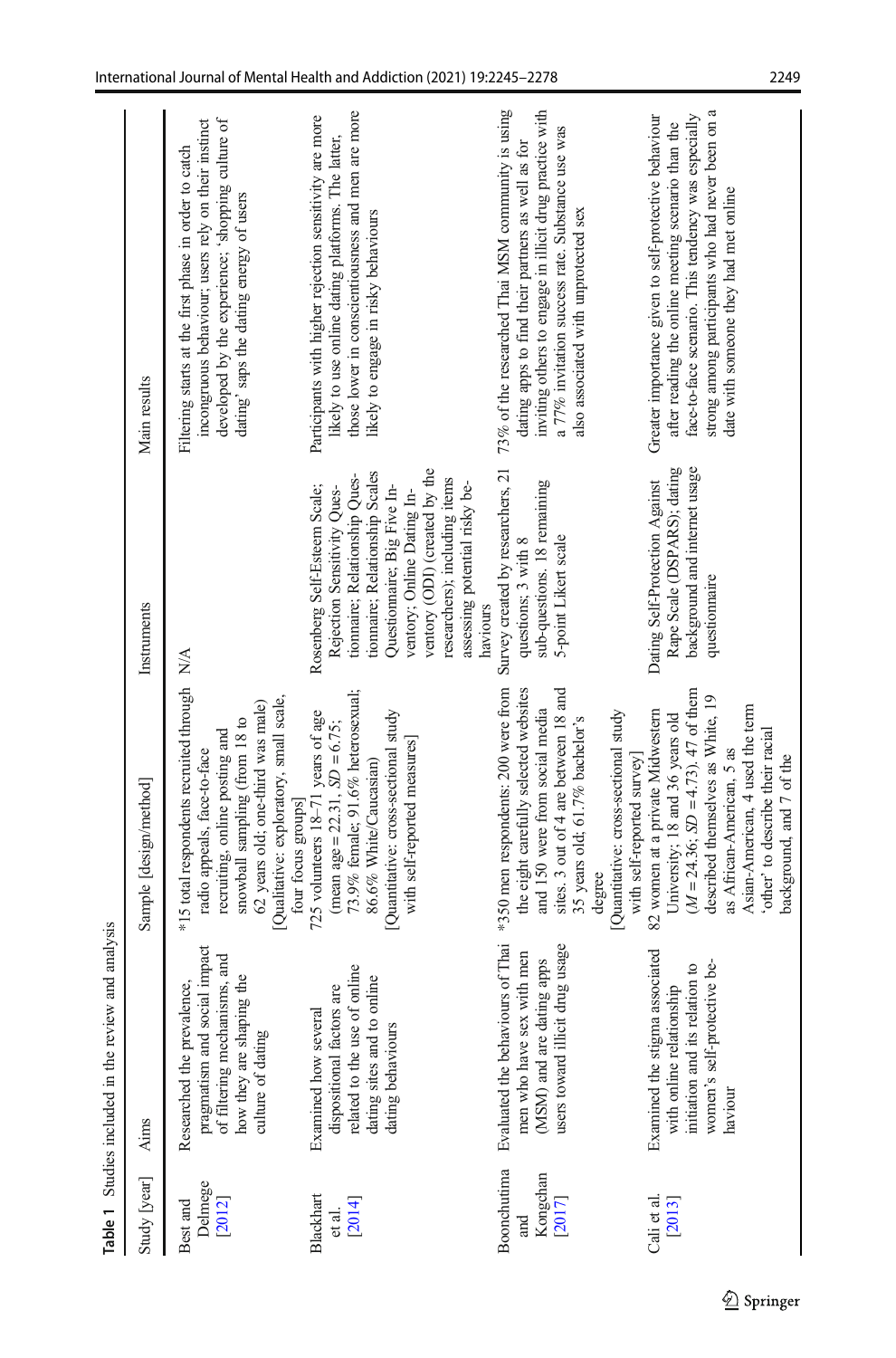| Table 1 (continued)    |                                                                                                                                                                                                                         |                                                                                                                                                                                                                                                                                                                                                                                   |                                                                                                                                                                                                                                                                                                                                   |                                                                                                                                                                                                                                                                                                                                                             |
|------------------------|-------------------------------------------------------------------------------------------------------------------------------------------------------------------------------------------------------------------------|-----------------------------------------------------------------------------------------------------------------------------------------------------------------------------------------------------------------------------------------------------------------------------------------------------------------------------------------------------------------------------------|-----------------------------------------------------------------------------------------------------------------------------------------------------------------------------------------------------------------------------------------------------------------------------------------------------------------------------------|-------------------------------------------------------------------------------------------------------------------------------------------------------------------------------------------------------------------------------------------------------------------------------------------------------------------------------------------------------------|
| Study [year]           | <b>Aims</b>                                                                                                                                                                                                             | Sample [design/method]                                                                                                                                                                                                                                                                                                                                                            | Instruments                                                                                                                                                                                                                                                                                                                       | Main results                                                                                                                                                                                                                                                                                                                                                |
| Chan [2017]            | between trust towards people<br>smartphone use for accessing<br>the internet, and the intent to<br>use dating apps to look for<br>online, sensation-seeking,<br>Examined the relationships<br>sex<br>romance and casual | 257 heterosexual participants, 54.86%<br>participants identified themselves as<br>4.35; 70.03% White, 13.61% Asian,<br>Quantitative: comparison of 2 case<br>Quantitative: cross-sectional study<br>males. Mean age = $27.14$ , $SD =$<br>scenario and self-reported mea-<br>13.22% Hispanic, and 8.17%<br>with self-reported measures]<br>African-American<br>Hispanic<br>sures] | on Pew Internet and American<br>smartphone use for accessing<br>Life Project; Impulsivity and<br>towards people online based<br>Self-efficacy, and desire for<br>romantic relationships and<br>general sexual drive; trust<br>Attitude, Perceived norm,<br>Sensation Seeking Scale;<br>Items: Behavioural intent,<br>the internet | use had a direct relationship with intent. Use of apps<br>looking for sex was predicted by attitude and self-<br>Attitude and perceived norm are predictive of the use<br>of dating apps. Sensation-seeking and smartphone<br>Sensation-seeking and smartphone use had direct<br>efficacy, indirectly related to smartphone use.<br>relation with this goal |
| Chin et al.<br>[2019]  | differences in the use of dating<br>Examined attachment-related<br>applications                                                                                                                                         | $Mage = 29.97$ years, $(SD = 8.50)$ ,<br>Quantitative: cross-sectional study<br>with self-reported measures]<br>range 18-65 years of age<br>183 participants, 60% male,                                                                                                                                                                                                           | Attachment Style Questionnaire.<br>Use of dating apps measured<br>by the authors' items                                                                                                                                                                                                                                           | common reason of use was to meet others, and most<br>common reason for not using it was difficulty in<br>Users with higher anxious attachment orientation<br>were more likely to report using dating apps,<br>opposite to avoidant attachment ones. Most<br>trusting people online                                                                          |
| Choi et al.<br>[2016a] | Aimed to explore the association<br>dating applications and having<br>a casual<br>between using smartphone<br>unprotected sex with<br>sex partner                                                                       | 17% homosexual/bisexual; 52.9%<br>666 students based in Hong Kong;<br>Quantitative: cross-sectional study<br>years, $SD = 1.52$ ; 359 females)<br>use dating apps $(Mage = 20.03$<br>with self-reported data                                                                                                                                                                      | Structured questionnaire: dating<br>socio-demographic informa-<br>apps, sexual history and<br>tion                                                                                                                                                                                                                                | interaction and having had unprotected sex with that<br>unprotected sexual intercourse. Using dating apps<br>for more than 12 months was associated with<br>having had a casual partner in the last sexual<br>Using dating apps was associated with having<br>partner                                                                                       |
| Choi et al.<br>[2017]  | substance use in conjunction<br>between using smartphone<br>dating applications and<br>Examined the association                                                                                                         | $\mathsf{I}$<br>Quantitative: cross-sectional study<br>Kong (Mage = $20.03$ years, $SD$<br>*666 students based in Hong<br>with self-reported data<br>1.52; 359 females)                                                                                                                                                                                                           | previous studies: the use of<br>dating apps, sexual history<br>Questionnaires adapted from<br>and substance use                                                                                                                                                                                                                   | Using dating apps for more than 1 year was associated<br>conjunction with sexual activities included being<br>bisexual/homosexual male, a smoker and having<br>activities; risk factors of recreational drug use in<br>with recreational drug use together with sexual                                                                                      |

 $\overline{\underline{\otimes}}$  Springer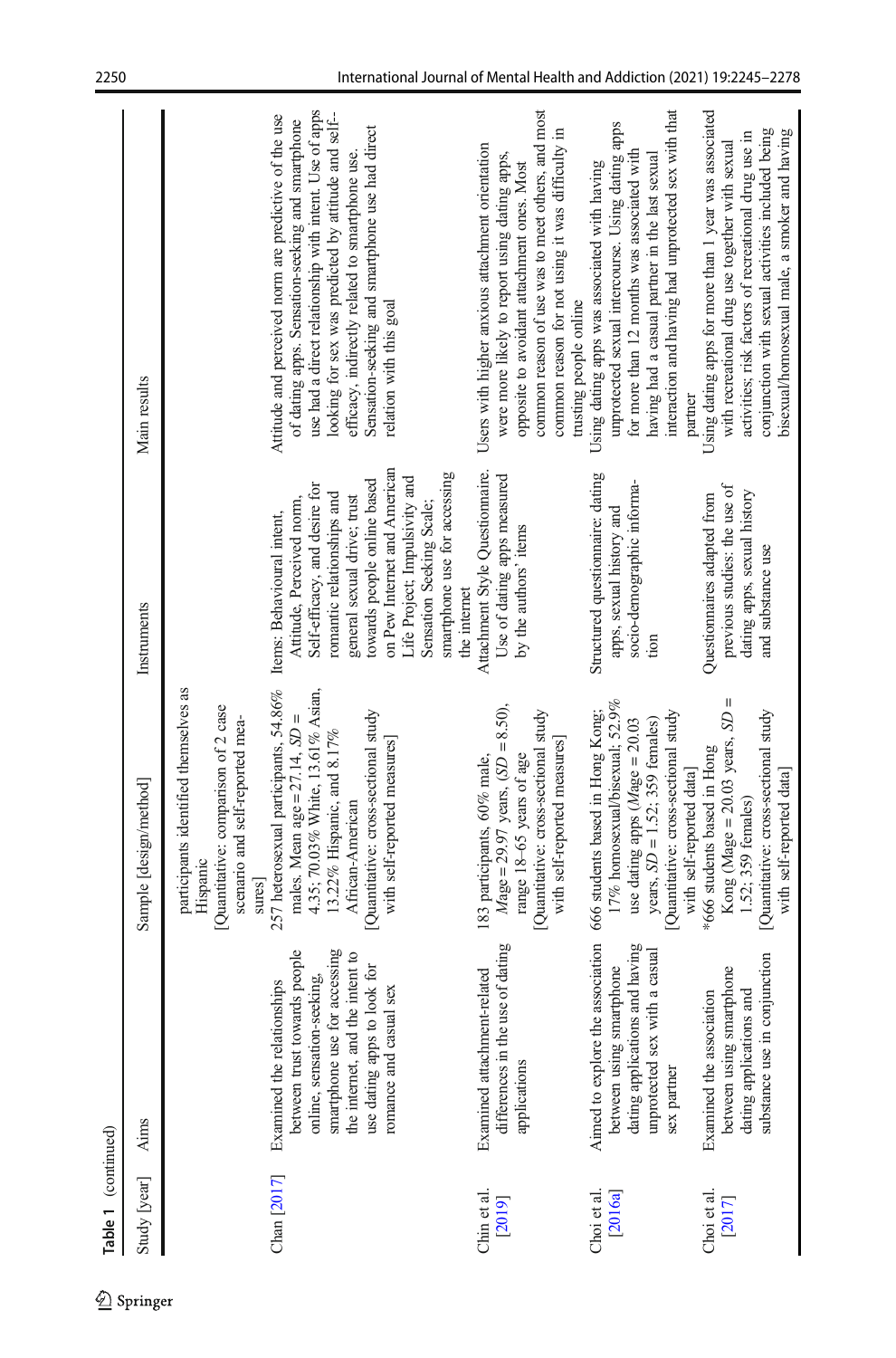| Table 1 (continued)    |                                                                                                                                                                                                                                    |                                                                                                                                                                                                             |                                                                                                                                                 |                                                                                                                                                                                                                                                                                                                                                                                                                                                                                                                                         |
|------------------------|------------------------------------------------------------------------------------------------------------------------------------------------------------------------------------------------------------------------------------|-------------------------------------------------------------------------------------------------------------------------------------------------------------------------------------------------------------|-------------------------------------------------------------------------------------------------------------------------------------------------|-----------------------------------------------------------------------------------------------------------------------------------------------------------------------------------------------------------------------------------------------------------------------------------------------------------------------------------------------------------------------------------------------------------------------------------------------------------------------------------------------------------------------------------------|
| Study [year]           | Aims                                                                                                                                                                                                                               | Sample [design/method]                                                                                                                                                                                      | Instruments                                                                                                                                     | Main results                                                                                                                                                                                                                                                                                                                                                                                                                                                                                                                            |
|                        | with sexual activities in<br>homosexual men                                                                                                                                                                                        |                                                                                                                                                                                                             |                                                                                                                                                 | being a smoker; risk factors for alcohol consumption<br>in conjunction with the last sexual activity included<br>having monthly income more than HKD5,000 and<br>years; risk factors for alcohol consumption in con-<br>currently being in a dating relationship, a smoker<br>unction with sexual activities were: being older,<br>one's first sexual intercourse at an age under 16                                                                                                                                                    |
| Choi et al.<br>2018]   | between using dating apps and<br>males and<br>Examined the association<br>the sexual abuse of<br>females                                                                                                                           | $SD =$<br>Quantitative: cross-sectional study<br>Kong ( $M$ age = 20.03 years,<br>1.52; 359 females; 16.66%<br>666 students based in Hong<br>with self-reported data<br>homosexual/bisexual)                | dating apps and experience of<br>sexual abuse; sexual coercion<br>subscale of revised Conflict<br>socio-demographics, use of<br>Questionnaires: | abused in the past year than non-users. Using dating<br>apps was also a risk factor of lifetime sexual abuse<br>Users of dating apps were more likely to be sexually<br>and having sex with a casual partner                                                                                                                                                                                                                                                                                                                            |
| [2016b]<br>Choi et al. | Explored the association between<br>the use of dating apps and<br><b>OUITS</b><br>risky sexual behavi                                                                                                                              | $M$ age = 20.03 years, $SD = 1.52$<br>Quantitative: cross-sectional study<br>666 students based in Hong Kong<br>with self-reported data]<br>homosexual/bisexual)<br>360 females: 16.97%                     | apps, sexual behaviours and<br>Questionnaires: use of dating<br>Tactics Scales (CTS-2)<br>sexual orientation                                    | income at least HKD \$5000, being a current smoker<br>drinkers were less likely to have consistent condom<br>more likely not to have used condoms the last time<br>currently being in a relationship, having a monthly<br>intercourse with more lifetime sexual partners and<br>use. Bisexual/homosexual users and females were<br>intercourse before 16 years of age, being older,<br>and being a current drinker; users and current<br>Association between having unprotected sexual<br>use of dating apps, having one's first sexual |
| Chow et al.<br>[2018]  | MSM who<br>rimming (oro-anal sex), and<br>apps are<br>iva as a<br>more likely to engage in<br>sexual practices such as<br>met their partners via<br>Investigated whether<br>smartphone dating<br>use of partner's sal<br>lubricant | $*1672$ men; 17 to 78 years, median<br>Quantitative: cross-sectional study<br>with self-reported data via short<br>smartphone dating apps the last<br>age of 29; 74% MSM used<br>questionnaires<br>3 months | dating mates, (b) specific sex-<br>ual practices                                                                                                | after adjusting for age and other sources for meeting<br>lubricant during anal sex, compared to other sources,<br>Short questionnaire: (a) source of MSM who used smartphone dating applications were<br>1.78 times more likely to get rimmed, and 1.63<br>times more likely to use partner's saliva as a<br>they had sex<br>partners                                                                                                                                                                                                   |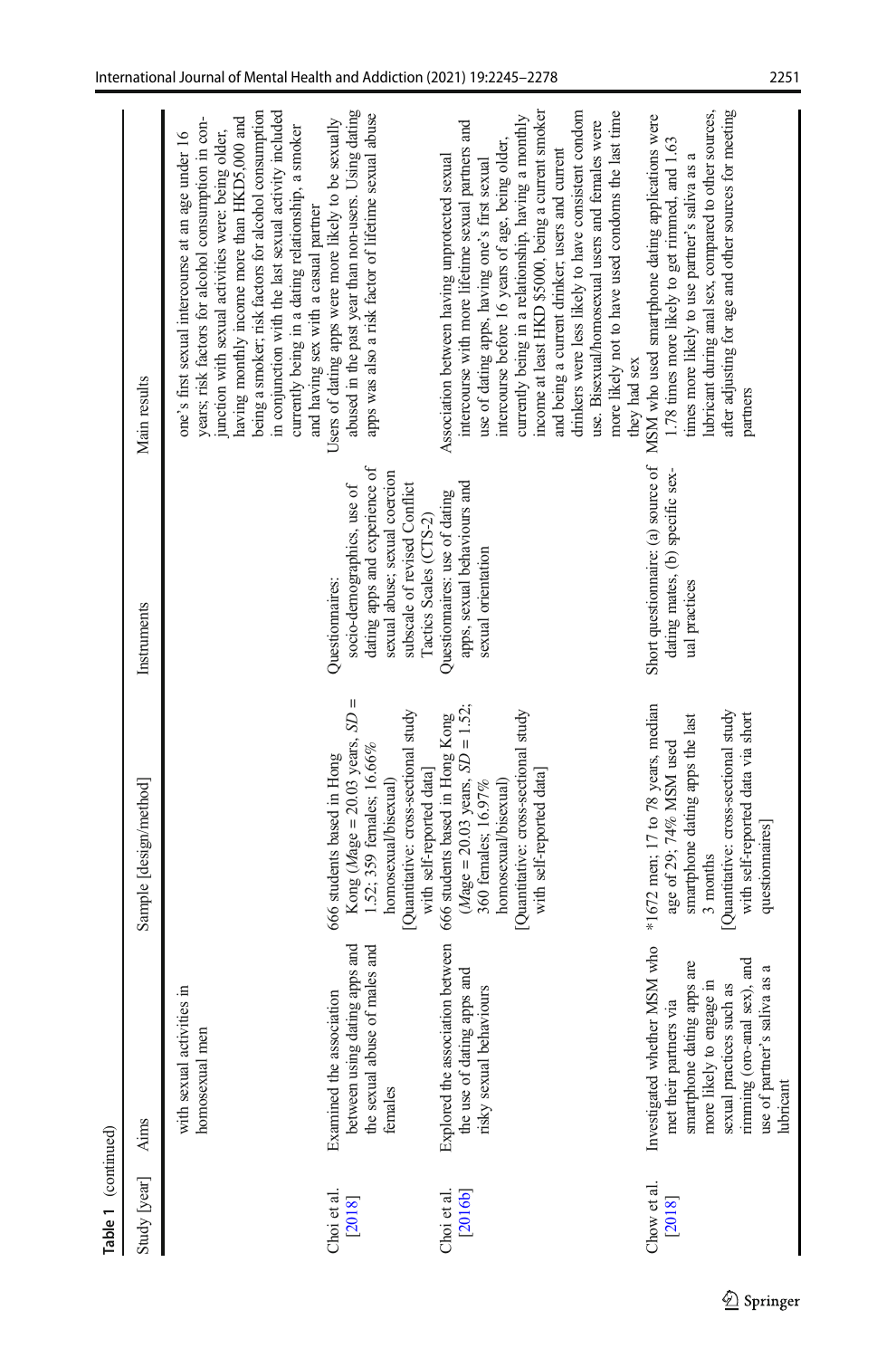| Table 1 (continued)                  |                                                                                                                                                            |                                                                                                                                                                                                                                                                                                         |                                                                                                                                   |                                                                                                                                                                                                                                                                                                                                                                                                                                                                                                                                                                                                                                                                                                          |
|--------------------------------------|------------------------------------------------------------------------------------------------------------------------------------------------------------|---------------------------------------------------------------------------------------------------------------------------------------------------------------------------------------------------------------------------------------------------------------------------------------------------------|-----------------------------------------------------------------------------------------------------------------------------------|----------------------------------------------------------------------------------------------------------------------------------------------------------------------------------------------------------------------------------------------------------------------------------------------------------------------------------------------------------------------------------------------------------------------------------------------------------------------------------------------------------------------------------------------------------------------------------------------------------------------------------------------------------------------------------------------------------|
| Study [year]                         | Aims                                                                                                                                                       | Sample [design/method]                                                                                                                                                                                                                                                                                  | Instruments                                                                                                                       | Main results                                                                                                                                                                                                                                                                                                                                                                                                                                                                                                                                                                                                                                                                                             |
| Clemens et al.<br>[2015]             | of online<br>biological and personality<br>Researched the role that<br>traits play in the use<br>dating websites                                           | *678 participants recruited from (a) the<br>$(n = 584)$ and (b) the general popu-<br>undergraduate student population<br>[Quantitative: cross-sectional survey<br>websites $(n = 94)$ ; males (51%);<br>18-20 (86%) and 21-30 (11%)<br>lation using online networking<br>study with self-reported data] | gratifications based on general<br>viewing motives and SNS<br>internet use, television<br>'Big-Five' Scale; ODS<br>gratifications | and convenient companion) from online dating sites<br>status symbol, and conscientious people were found<br>less likely to use ODSs to find sexual partners, but<br>were neurotic used dating sites to build an identity,<br>People who are open to experiences were found to<br>used dating sites because of peer pressure and as a<br>gratifications (relationship, sex partner, distraction<br>than their heterosexual counterparts; women were<br>more likely to use ODSs to be social. Those who<br>use dating sites to be social. Disagreeable people<br>as a convenient companion and as a distraction.<br>Homosexual users sought a wider range of<br>to use dating sites to find a relationship |
| Corriero and<br>[2016]<br>Tong       | within the context of Grindr,<br>an all-male location-based<br>mobile dating application<br>experience of uncertainty<br>Examined individuals'             | Quantitative: cross-sectional survey<br>$(M = 22.18, SD = 4.01)$ . Study 2:<br>Study 1: 62 self-identified Grindr<br>326 men participants $(Mage =$<br>users, aged 18 and older<br>with self-reported data]<br>$24.33, SD = 5.63$                                                                       | Open- and close-ended items to<br>measure concerns of use                                                                         | and tolerance of uncertainty in relation to their goals<br>strategies, but were dependent upon their desire for<br>clearly indicate that Grindr users' responses to un-<br>predicted information-seeking behaviour. Findings<br>Specific set of user goals and concerns predicted<br>certainty were not limited to simple reduction<br>daters' desire for uncertainty, which in turn<br>and concerns of application use                                                                                                                                                                                                                                                                                  |
| Liamputto-<br>ng [2007]<br>Couch and | experiences of people who use<br>may or may not address risk in<br>online dating and how they<br>Examined the behaviours and<br>their use of online dating | [Qualitative: in-depth interview study<br>single; most located in Melbourne<br>44 years old; 12 heterosexual; 10<br>*15 participants; 11 males; 24 to<br>via online chat platform<br>metropolitan area                                                                                                  | $\sum_{i=1}^{n}$                                                                                                                  | individual encountered a potential risk would shape<br>involved and they demonstrated personal autonomy<br>People who use online dating considered the risks<br>how they perceived the risk and responded to it.<br>environment was central to risk management.<br>Additionally, the social context in which an<br>For users, the control offered by the online<br>in their risk management                                                                                                                                                                                                                                                                                                              |
| Couch et al.<br>[2012]               | providing accounts of dangers<br>perceive to be the risks of<br>Explored what online daters<br>online dating, along with                                   | *29 participants 18 to 70 years old. 12<br>women; all from Australia but one<br>from the USA; 23 single; 23 from<br>metropolitan area                                                                                                                                                                   | ΝÃ                                                                                                                                | online and in person. Participants framed these risks<br>risks, emotional and physical risks and the risks of<br>encountering dangerous and untrustworthy people<br>Participants identified risks of lies and deceit, sexual                                                                                                                                                                                                                                                                                                                                                                                                                                                                             |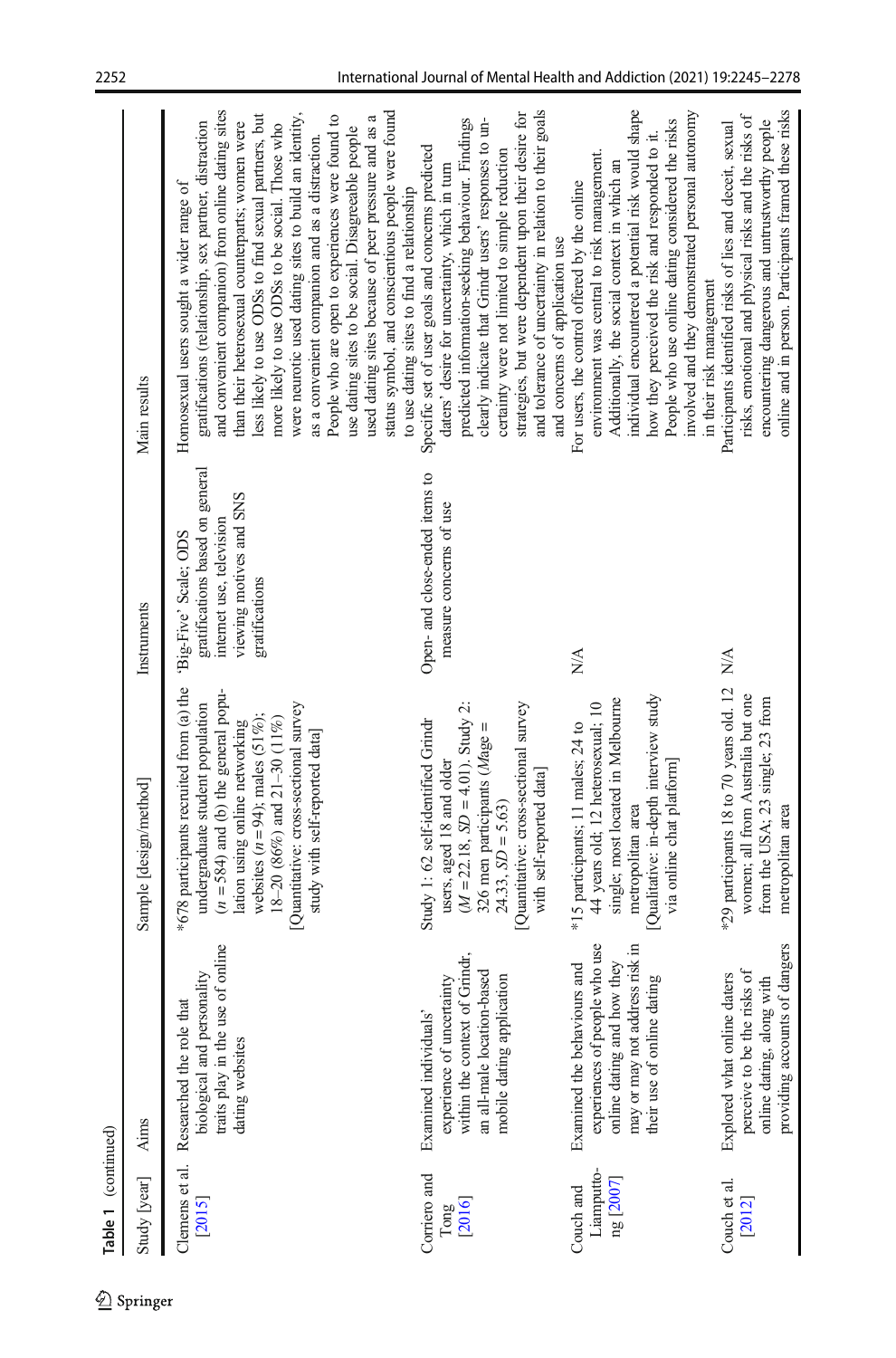| Table 1 (continued)            |                                                                                                                                                                                                                                                                                                     |                                                                                                                                                                                                                                                                                               |                                                                                                                                                                                                       |                                                                                                                                                                                                                                                                                                                                                                                                                         |
|--------------------------------|-----------------------------------------------------------------------------------------------------------------------------------------------------------------------------------------------------------------------------------------------------------------------------------------------------|-----------------------------------------------------------------------------------------------------------------------------------------------------------------------------------------------------------------------------------------------------------------------------------------------|-------------------------------------------------------------------------------------------------------------------------------------------------------------------------------------------------------|-------------------------------------------------------------------------------------------------------------------------------------------------------------------------------------------------------------------------------------------------------------------------------------------------------------------------------------------------------------------------------------------------------------------------|
| Study [year]                   | Aims                                                                                                                                                                                                                                                                                                | Sample [design/method]                                                                                                                                                                                                                                                                        | Instruments                                                                                                                                                                                           | Main results                                                                                                                                                                                                                                                                                                                                                                                                            |
| Erjavec and<br>[2016]<br>Fišer | Examined involvement of older<br>encountered by online daters<br>adults in online dating: How<br>majority of their lives under<br>lived the<br>socialism perceived online<br>and risky situations<br>older adults who                                                                               | Qualitative: in-depth interview study<br>Qualitative: semi-structured in-depth<br>77 years old; all participants were<br>*38 retired adults; 19 women; 63 to<br>Slovenian, heterosexual, middle<br>via online chat platform]<br>class and urban                                               | NA                                                                                                                                                                                                    | Participants used economic metaphors and related them<br>in terms of the risky 'other' moving the ownership<br>economy and perceived their re-entry into the rela-<br>they have internalised the principles of the market<br>with extremely positive expressions of recovery;<br>tionship market as their revival<br>of risks away from themselves                                                                      |
| Goedel and<br>Duncan<br>[2016] | contexts of app use (e.g. using<br>among a sample of MSM who<br>dating<br>Examined associations between<br>intercourse<br>apps when drinking) and<br>condomless anal i<br>use these apps                                                                                                            | with self-reported data via online<br>Quantitative: cross-sectional study<br>$M = 30.8$ years old, $SD = 9.5$ ;<br>174 male users of Grindr app;<br>94.2% gay/bisexual<br>interview study<br>$s$ urvey                                                                                        | factor and transactional sexual<br>encounters, HIV status and<br>Survey: app use, contextual<br>sexual behaviours                                                                                     | Engagement in condomless receptive and insertive anal<br>cohol and other drug use when using these apps and<br>condomless receptive and insertive anal intercourse<br>several app-use contexts; associations between al-<br>preceding 3 months was common $(39.7\%$ and<br>43.1%, respectively) and was associated with<br>intercourse with one or more partners in the                                                 |
| [2008]                         | assess users' experiences of<br>online dating services and<br>internet users subscribe to<br>to which<br>such services and their<br>eventual outcomes<br>Find out the extent t                                                                                                                      | self-reported data via online survey]<br>35-44s (27%), 45-54s (20%) and<br>*3844 respondents; $67%$ women;<br>$16-24s$ (11%), 25-34s (31%),<br>Quantitative: descriptive with<br>$55 + (11\%)$                                                                                                | Survey: motivations of use and<br>satisfaction with the service                                                                                                                                       | internet dating in the past 2 years, with 70% of users<br>29% said they had used an online dating site. Most of<br>one sexual relationship and 9% finding a marriage<br>these respondents (90%) had spent up to £200 on<br>achieving at least one date, 43% enjoying at least<br>partner                                                                                                                                |
| Hall et al<br>[2010]           | self-monitoring, the Big Five<br>of personal<br>demographic characteristics,<br>Examined factors like gender,<br>that influence online dating<br>conscious and intentional<br>service users' strategic<br>misrepresentation (the<br>personality traits and<br>misrepresentation<br>characteristics) | 11.4; primarily White, non-Hispanic<br>average age of 39.8 years old, $SD =$<br>(83.2%), with 4.1% Hispanic, 5.3%<br>self-reported data via online survey]<br>Asian-American and 3.6% other<br>Quantitative: cross-sectional with<br>5020 participants; 74% female;<br>African-American, 3.5% | interests, personal attributes,<br>Survey items: personal assets,<br>relationship goals, personal<br>Scale; 44-item Big Five In-<br>past relationships; 25-item<br>Revised Self-monitoring<br>ventory | misrepresent weight; self-monitoring was the stron-<br>Men were more likely to misrepresent personal assets,<br>conscientiousness and openness also showed con-<br>gest and most consistent predictor of misrepresen-<br>relationship goals, personal interests and personal<br>attributes, whereas women were more likely to<br>sistent relationships with misrepresentation<br>tation in online dating. Agreeableness |
| Hance et al.<br>[2018]         |                                                                                                                                                                                                                                                                                                     | Study 1:640 participants $(67\%$<br>female), 18-65 years of age                                                                                                                                                                                                                               | 16-item Rejection Sensitivity<br>Questionnaire (RSQ); Real                                                                                                                                            | True self mediated the relationship between rejection<br>sensitivity and online dating site usage:                                                                                                                                                                                                                                                                                                                      |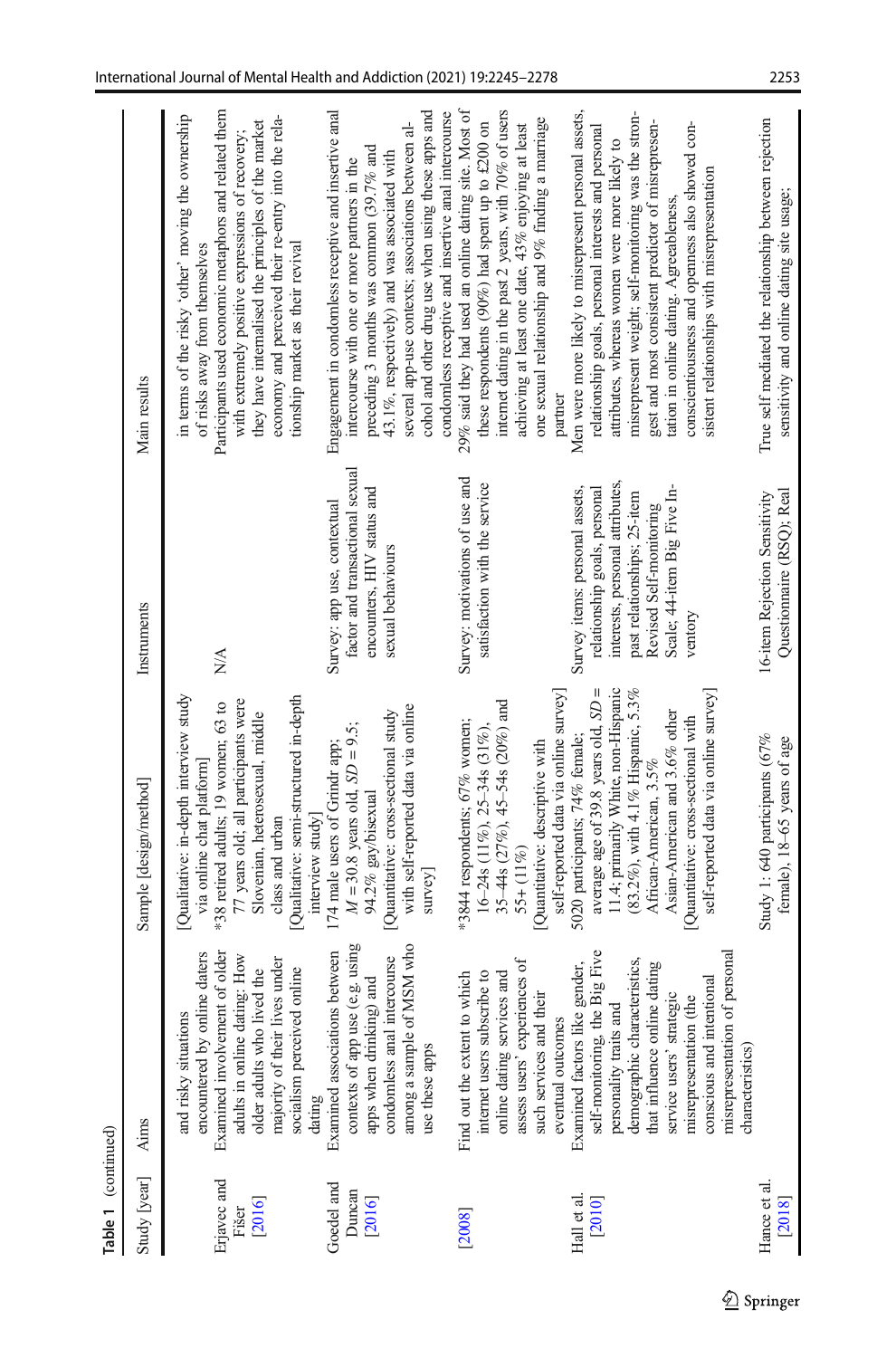| Table 1 (continued)      |                                                                                                                                                                                                                                                                                       |                                                                                                                                                                                                                                                                                                                            |                                                                                                                                                                      |                                                                                                                                                                                                                                                                                                                                                                                                                        |
|--------------------------|---------------------------------------------------------------------------------------------------------------------------------------------------------------------------------------------------------------------------------------------------------------------------------------|----------------------------------------------------------------------------------------------------------------------------------------------------------------------------------------------------------------------------------------------------------------------------------------------------------------------------|----------------------------------------------------------------------------------------------------------------------------------------------------------------------|------------------------------------------------------------------------------------------------------------------------------------------------------------------------------------------------------------------------------------------------------------------------------------------------------------------------------------------------------------------------------------------------------------------------|
| Study [year]             | <b>Aims</b>                                                                                                                                                                                                                                                                           | Sample [design/method]                                                                                                                                                                                                                                                                                                     | Instruments                                                                                                                                                          | Main results                                                                                                                                                                                                                                                                                                                                                                                                           |
|                          | between rejection sensitivity<br>te usage<br>Explained the relationship<br>and online dating si                                                                                                                                                                                       | pants (206 female), 18-59 years of<br>$(M = 23.59)$ . Study 2: 326 partici-<br>Quantitative: cross-sectional study<br>age $(M = 24.15, SD = 7.61$<br>with self-reported data]                                                                                                                                              | Revised Self-Disclosure Scale<br>ventory (ODI) Study 2 only:<br>Me Scale; Online Dating In-                                                                          | rejection-sensitive individuals felt they can more<br>environments, such as online dating sites, which<br>partially explains why they were more likely to<br>easily represent their 'true' selves in online<br>engage in online dating                                                                                                                                                                                 |
| Heijman et al.<br>[2016] | be explained by self-perceived<br>partners dated offline; exam-<br>ined whether differences can<br>HIV status of the index and<br>intercourse (UAI) with part-<br>ners dated online and with<br>between unprotected anal<br>Examined the association                                  | (MSM); median age was 37; most<br>*3050 men who have sex with men<br>participants (73.8 %) were Dutch<br>Quantitative: cross-sectional study<br>with self-reported data via ques-<br>tionnaires                                                                                                                            | socio-demographics and HIV<br>6 months and sexual behav-<br>status, the three most recent<br>partners in the preceding<br>iour with those partners<br>Questionnaire: | partners dated online; after correction for partner and<br>UAI among HIV-negative users. HIV-positive par-<br>Online dating was not significantly associated with<br>partnership characteristics, online partnership ac-<br>quisition was not associated with a significantly<br>ticipants were more likely to practise UAI with<br>increased risk of UAI                                                              |
| Heino et al.<br>[2010]   | which the<br>themselves, others and make<br>resonates with online dating<br>influences how they assess<br>knowledge of partnership<br>participants and how this<br>decisions about whom to<br>conceptual framework<br>marketplace metaphor<br>Explored the ways in<br>characteristics | (76%) resided in urban Los Angeles<br>$(M = 42, SD = 9.35)$ ; 50% female;<br>Qualitative: semi-structured in-depth<br>34 participants from a large online<br>dating site; 25 to 70 years old<br>interview study via telephone                                                                                              | N/A                                                                                                                                                                  | Marketplace metaphor was salient for participants, who<br>assumptions underlying the marketplace perspective<br>development, such as the objectification of potential<br>(including resisting the metaphor); implications of<br>employed several strategies that reflected the<br>this metaphor for romantic relationship<br>partners                                                                                  |
| Hospers et al.<br>[2005] | Described the process of internet<br>ternet sample with a tradition-<br>demographic profile of the in-<br>(MSM), and to compare the<br>dating and sexual (risk) be-<br>haviour among Dutch men<br>chatting, and subsequent<br>who have sex with men<br>al Dutch MSM sample<br>pursue  | $(M = 33.2 \text{ years}, SD = 10.05)$ ; most<br>respondents (81%) reported a Dutch<br>cultural background; 44% had ever<br>been tested for HIV. Among tested<br>with self-reported data via online<br>[Quantitative: cross-sectional study<br>4984 users of an online platform;<br>men, 6% reported being<br>HIV-positive | chatting and dating behaviour,<br>Questiomaire: demographics,<br>behaviour with last e-date<br>sexual behaviour, sexual                                              | Especially among HIV-positive men, a high percentage<br>of unprotected anal sex was reported (39%). After<br>percentage remained twice as high compared with<br>the internet sample was significantly younger and<br>14%). Compared with a traditional MSM sample,<br>HIV-negative and never tested men (28% versus<br>correcting for the disclosure of HIV status, this<br>comprised more non-Dutch and bisexual men, |

 $\mathcal{D}$  Springer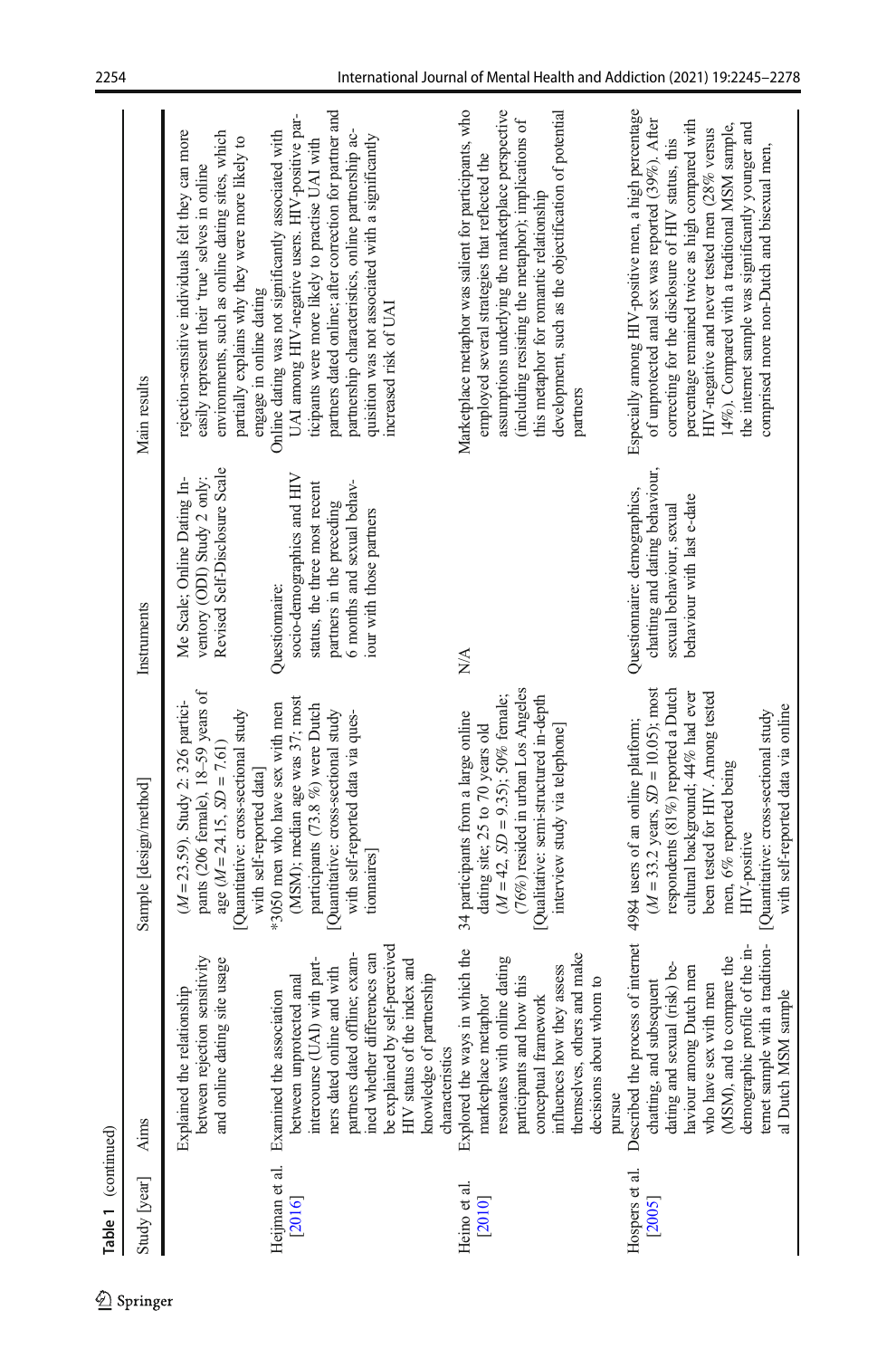| Table 1 (continued)           |                                                                                                                                                                                        |                                                                                                                                                                                                                                                                                                 |                                                                                                                |                                                                                                                                                                                                                                                                                                                                                                                      |
|-------------------------------|----------------------------------------------------------------------------------------------------------------------------------------------------------------------------------------|-------------------------------------------------------------------------------------------------------------------------------------------------------------------------------------------------------------------------------------------------------------------------------------------------|----------------------------------------------------------------------------------------------------------------|--------------------------------------------------------------------------------------------------------------------------------------------------------------------------------------------------------------------------------------------------------------------------------------------------------------------------------------------------------------------------------------|
| Study [year]                  | Aims                                                                                                                                                                                   | Sample [design/method]                                                                                                                                                                                                                                                                          | Instruments                                                                                                    | Main results                                                                                                                                                                                                                                                                                                                                                                         |
| Houran and<br>[2004]<br>Lange | with intentions to use online<br>perfectly compatible partner<br>Examined whether individuals<br>matchmaking services had<br>expectations of finding a<br>unrealistically optimistic   | 222 participants of non-married status;<br>109 men; $24-50$ years old $(Mage =$<br>Quantitative: correlational study with<br>African-American, 182 Caucasian<br>questionnaire through the online<br>$37.39$ , $SD = 6.88$ ; $9$ Asian, 15<br>self-reported data<br>and 16 Other<br>dating site] | conditional probabilities and<br>Items: probability estimates,<br>attitude                                     | Individuals with intentions to use online dating are not<br>whereas the level of sexual risk behaviour with<br>optimism as measured by attitudinal indicators<br>motivated by positive distortions or unrealistic<br>casual partners was comparable                                                                                                                                  |
|                               | of online<br>Hwang [2013] Examined dating preferences<br>randomised sample<br>using a multiracial<br>daters                                                                            | 1074 females; age ranges from 18 to<br>Blacks, 473 Latinos and 632 White;<br>Quantitative: cross-sectional study]<br>*2123 profiles (523 Asians, 504<br>69 years)                                                                                                                               | demographics and willingness<br>to date a different/same racial<br>Measures from profiles:<br>group(s)         | Results indicated that willingness to date intra-racially<br>inter-racially was lower and influenced by racial<br>was generally high and that willingness to date<br>social status                                                                                                                                                                                                   |
| Jung et al.<br>[2019]         | outcomes in the online dating<br>engagement and matching<br>in user<br>application, in terms of<br>behaviour induced by<br>adoption of a mobile<br>Explored the changes<br>context     | 100.000 users of one online platform;<br>II<br>Quantitative: longitudinal study with<br>12.61; male mean age 33.22, SD<br>female mean age $36.10$ , $SD =$<br>11.49; mostly White<br>real users' data                                                                                           | N/A                                                                                                            | both men and women exhibit disinhibition, in that<br>Mobile app adoption induces users to become more<br>matches; men act more impulsively than women;<br>more messages, and importantly, achieving more<br>significantly more profiles, sending significantly<br>users initiate actions to a more diverse set of<br>socially engaged as measured by: visiting<br>potential partners |
| Kim et al.<br>[2009]          | consumer characteristics that<br>dating services: self-esteem,<br>relationships and sociability<br>underlie the use of internet<br>involvement in romantic<br>Explored the three major | were from men. Ages ranged from<br>*3345 responses received; $(47.5\%)$<br>Quantitative: cross-sectional study<br>with secondary data]<br>19 to 89                                                                                                                                              | Items: self-esteem, involvement<br>sociability and use of online<br>in romantic relations.<br>dating services  | services when they were highly involved in roman-<br>self-esteem were more likely to use internet dating<br>tic relationships; individuals with low self-esteem<br>used internet dating services more often than did<br>those with high self-esteem when romantic rela-<br>Among sociable people, individuals with high<br>tionships were not important                              |
| Kok et al.<br>[2007]          | Investigated social-cognitive de-<br>men who have sex with men<br>cautionary intentions among<br>terminants of HIV-risk pre-                                                           | *1375 men who have sex with men<br>Quantitative: cross-sectional study<br>with data from online survey<br>from an online dating site                                                                                                                                                            | Items: demographics, attitude,<br>personal norm, perceives<br>subjective/descriptive/-<br>behavioural control. | explained 55% of the variance in intention to use<br>condoms for anal sex with future e-dates; adding<br>Attitude, subjective norms and perceived control                                                                                                                                                                                                                            |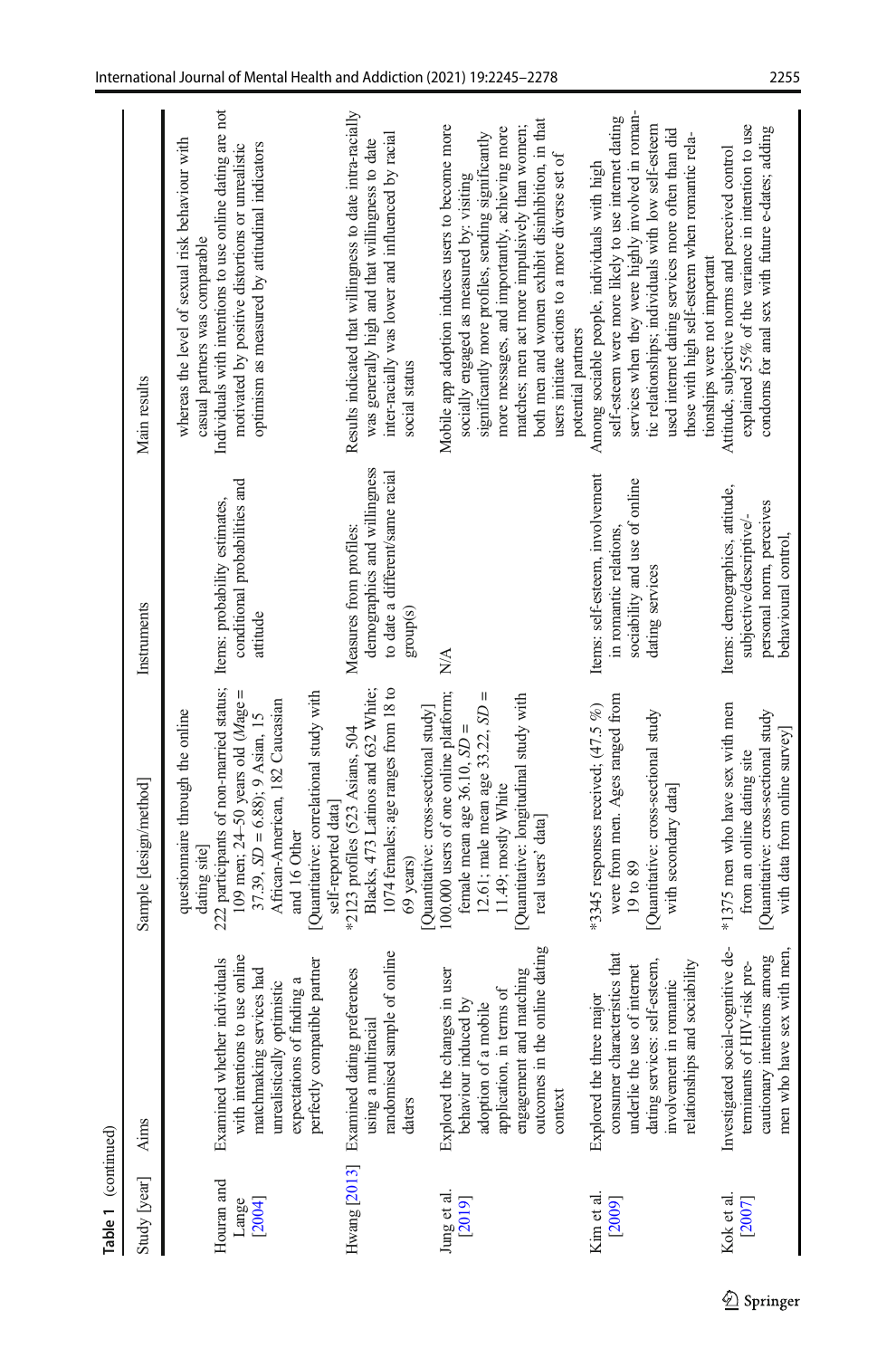| Table 1 (continued)          |                                                                                                                                                                                                                            |                                                                                                                                                                                                                                                                                                                        |                                                                                                                                                                                                                               |                                                                                                                                                                                                                                                                                                                                                                                                                      |
|------------------------------|----------------------------------------------------------------------------------------------------------------------------------------------------------------------------------------------------------------------------|------------------------------------------------------------------------------------------------------------------------------------------------------------------------------------------------------------------------------------------------------------------------------------------------------------------------|-------------------------------------------------------------------------------------------------------------------------------------------------------------------------------------------------------------------------------|----------------------------------------------------------------------------------------------------------------------------------------------------------------------------------------------------------------------------------------------------------------------------------------------------------------------------------------------------------------------------------------------------------------------|
| Study [year]                 | <b>Aims</b>                                                                                                                                                                                                                | Sample [design/method]                                                                                                                                                                                                                                                                                                 | Instruments                                                                                                                                                                                                                   | Main results                                                                                                                                                                                                                                                                                                                                                                                                         |
| Lawson and<br>[2006]<br>Leck | who meet sex partners on the<br>Examined the world of internet<br>they negotiated problems of<br>styles of courtship and how<br>motivations of daters, their<br>dating. It explored the<br>trust and deception<br>internet | *50 respondents; 25 female; 32.6 mean<br>[Qualitative: open-ended informal in-<br>age male; 33 mean age female<br>terviews]                                                                                                                                                                                            | anticipated regret and<br>intention<br>$\frac{\triangleleft}{\triangle}$                                                                                                                                                      | and their environments, freedom from commitment<br>Internet daters sought companionship, comfort after a<br>life crisis, control over presentation of themselves<br>descriptive norms, personal norm and anticipated<br>and stereotypic roles, adventure and romantic<br>regret explained 70%<br>fantasy                                                                                                             |
| March et al.<br>[2017]       | behaviour<br>of trolling on Location-Based<br>Real-Time Dating applica-<br>Explore the antisocial<br>tions                                                                                                                 | 357 adults; 71% women; 18-60 years<br>with self-reported measurement in-<br>of age $(Mage = 22.50, SD = 6.55)$ ;<br>$(81\%)$ , bisexual orientation (10%),<br>homosexual orientation $(6\%)$ and<br>majority heterosexual orientation<br>Quantitative: cross-sectional study<br>other orientation $(3\%)$<br>struments | Inventory; Modified version<br>Short Dark Triad Scale; Short<br>of Global Assessment of<br>Internet Trolling (GAIT)<br>Sadistic Impulse Scale;<br>Dickman Impulsivity                                                         | trolling behaviours. Subsequent moderation analysis<br>perpetration of trolling, but only if the individual had<br>The traits of psychopathy, sadism and dysfunctional<br>revealed that dysfunctional impulsivity predicted<br>impulsivity were significantly associated with<br>medium or high levels of trait psychopathy                                                                                          |
| Menkin et al.<br>[2015]      | participants' age and gender<br>new romantic relationships<br>and whether importance of<br>Identified prioritised goals in<br>these goals differ by                                                                        | with self-reported online question-<br>95 years old; 86% non-Hispanic<br>Quantitative: cross-sectional study<br>*5434 users; 50% female; 20 to<br>White<br>naire                                                                                                                                                       | Questionnaire: relationship goals,<br>individual differences (e.g.<br>personal interests) and<br>demographics                                                                                                                 | women at all ages; only the youngest women valued<br>slightly less important than younger users, but they<br>Users valued interpersonal communication more than<br>attraction; men valued sexual attraction more than<br>sex appeal. Older users rated sexual attraction as<br>still highly valued the goal. Women placed even<br>greater emphasis on communication over sexual<br>communication more than young men |
| Orosz et al.<br>[2018]       | background of problematic<br>Investigated the motivational,<br>psychological need-related<br>personality and basic<br>Tinder use                                                                                           | and 43 years old $(M = 22.71, SD =$<br>$(female = 246; 59.4\%)$ between 18<br>Study 1: 414 Hungarian participants<br>Study 2: 346 (female = 165, 47.7%)<br>1055 total participants<br>aged 18 and 51<br>3.56)                                                                                                          | Tinder Use Scale (PTUS); Big<br>Study 2: Tinder Use Motivation<br>Scale (TUMS); Problematic<br>Study 1: focus group towards<br>(BFI)—Hungarian version<br>development of the scale<br>forming items for the<br>Five Inventory | Study 2: problematic Tinder use was mainly related to<br>Five personality factors were only weakly related to<br>using Tinder for self-esteem enhancement. The Big<br>the four motivations and to problematic Tinder use<br>Study 1: 16-item first-order factor structure was iden-<br>tified with four motivational factors, such as sex,<br>love, self-esteem enhancement and boredom                              |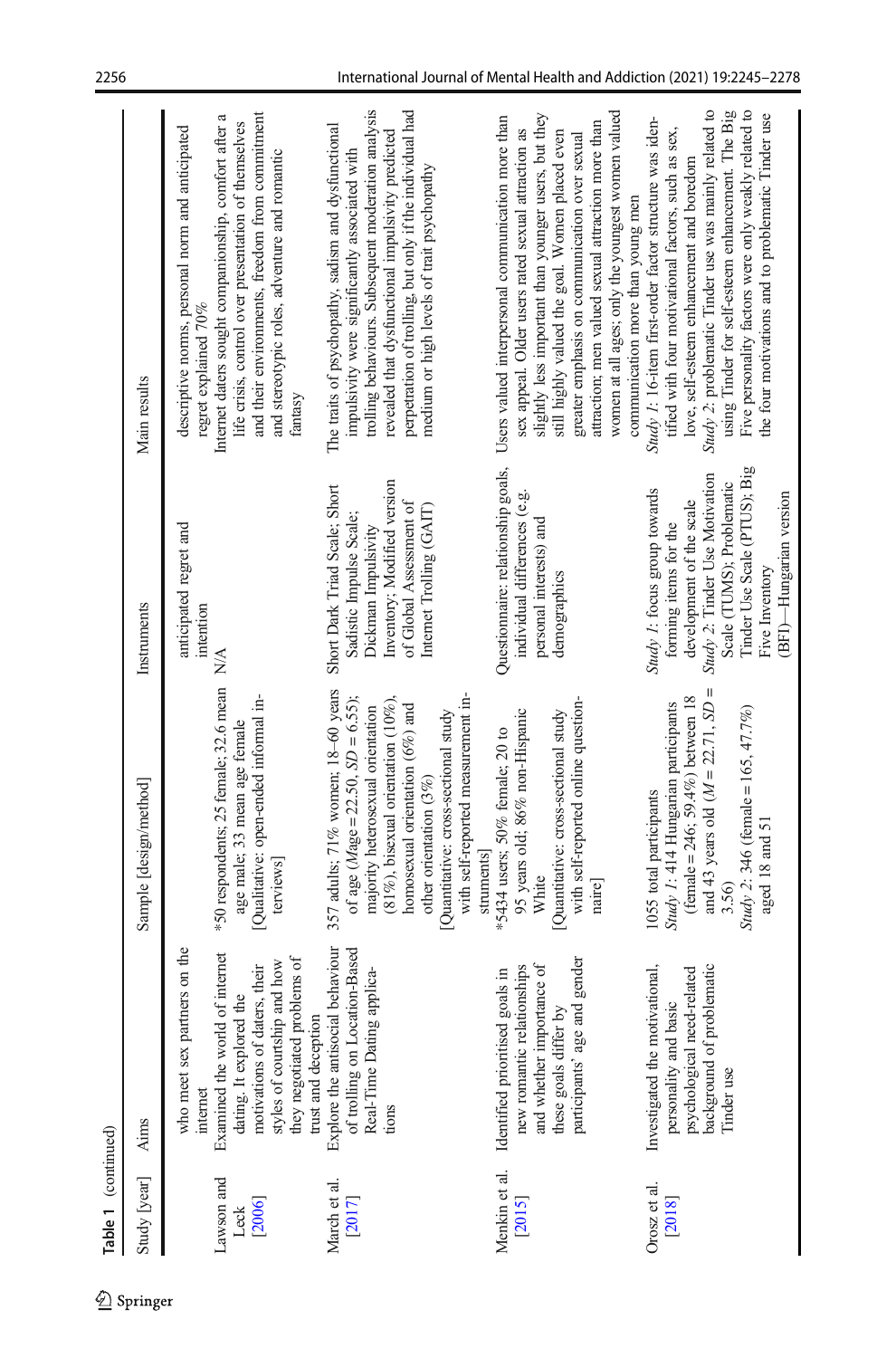| Table 1 (continued)               |                                                                                                                                                                                       |                                                                                                                                                                                                                                                           |                                                                                                                                                                                                                     |                                                                                                                                                                                                                                                                                                                    |
|-----------------------------------|---------------------------------------------------------------------------------------------------------------------------------------------------------------------------------------|-----------------------------------------------------------------------------------------------------------------------------------------------------------------------------------------------------------------------------------------------------------|---------------------------------------------------------------------------------------------------------------------------------------------------------------------------------------------------------------------|--------------------------------------------------------------------------------------------------------------------------------------------------------------------------------------------------------------------------------------------------------------------------------------------------------------------|
| Study [year]                      | Aims                                                                                                                                                                                  | Sample [design/method]                                                                                                                                                                                                                                    | Instruments                                                                                                                                                                                                         | Main results                                                                                                                                                                                                                                                                                                       |
|                                   |                                                                                                                                                                                       | aged between 19 and 65 $(M=22.02,$<br>with self-reported measurement in-<br>procedure of a measurement scale]<br>Study 3: 298 (female = 177; 59.4%)<br>struments; including a validation<br>Quantitative: cross-sectional study<br>$SD = 3.41$            | Study 3: Tinder Use Motivational<br>Rosenberg Self-Esteem Scale<br>(RSES); Basic Psychological<br>Scale (TUMS); Problematic<br>Need Satisfaction and Need<br>Frustration Scale (BPNSFS)<br>Tinder Use Scale (PTUS); | Study 3: instead of global self-esteem, relatedness need<br>frustration was the strongest predictor of self-esteem<br>enhancement as Tinder-use motivation which, in<br>turn, was the strongest predictor of problematic<br>Tinder use                                                                             |
| Orosz et al.<br>[2016]            | PTUS)<br>Created a short Problematic<br>Tinder Use Scale (I                                                                                                                           | between 18 and 51 $(Mage = 22.53,$<br>$SD = 3.74$ ; Majority lives in the<br>Quantitative: development of a<br>$(female = 243; 56.5%) aged$<br>430 Hungarian respondents<br>measurement scale<br>capital                                                  | Problematic Tinder Use Scale<br>six-component concept of<br>(PTUS) built upon the<br>Griffiths (2005)                                                                                                               | irrespective of their relationship status have similar<br>demography-related differences were found. Users<br>The 6-item unidimensional structure has appropriate<br>reliability and factor structure. No salient<br>scores on PTUS                                                                                |
| Paul [2014]                       | outcomes of relationships that<br>tionships in the comparison<br>including non-marital rela-<br>Examined differences in the<br>begin online compared to<br>traditional offline venues | Mean age offline venue: 38.85, SD<br>online venue: $46.79$ , $SD = 15.75$ ;<br>4,002 adult respondents; Mean age<br>Quantitative: with secondary data<br>from waves I, II and III of the<br>nationally representative<br>longitudinal survey<br>$= 11.61$ | NA.                                                                                                                                                                                                                 | than marital relationships compared to couples who<br>non-marital romantic relationships were found to be<br>Couples who met their partners online were more likely<br>to be involved in dating and romantic relationships<br>met offline; breakup rates for both marital and<br>higher for couples who met online |
| Valkenburg<br>Peter and<br>[2007] | casually<br>Researched the individuals'<br>motivations to date<br>through online sites                                                                                                | with self-reported data via online<br>Quantitative: cross-sectional study<br>*657 final respondents; mean age<br>39.26; women 51%<br>survey                                                                                                               | anxiety, physical self-esteem,<br>Items: demographics, dating<br>controllability and control<br>sensation-seeking, sexual<br>permissiveness, reduced<br>visual cues, anonymity,<br>variables                        | Sexually permissive people and high sensation-seekers<br>seekers. Dating anxiety and physical self-esteem, in<br>than sexually restrictive people and low sensation-<br>looked for casual partners online more frequently<br>contrast, were unrelated to the seeking of casual<br>partners online                  |
| Sánchez et al.<br>2015            | adolescents by means of a<br>Analysed the quality of<br>cyberdating among<br>mixed study                                                                                              | Study 1: 16 adolescents; 8 boys;<br>$14-17$ years old                                                                                                                                                                                                     | Study 1: focus group to develop<br>items for the development of<br>the scale                                                                                                                                        | practices, online control, online jealousy and online<br>emotional communication strategies, cyberdating<br>intrusive behaviour. Descriptive analysis showed<br>Structure of six factors, namely online intimacy,                                                                                                  |

 $\underline{\textcircled{2}}$  Springer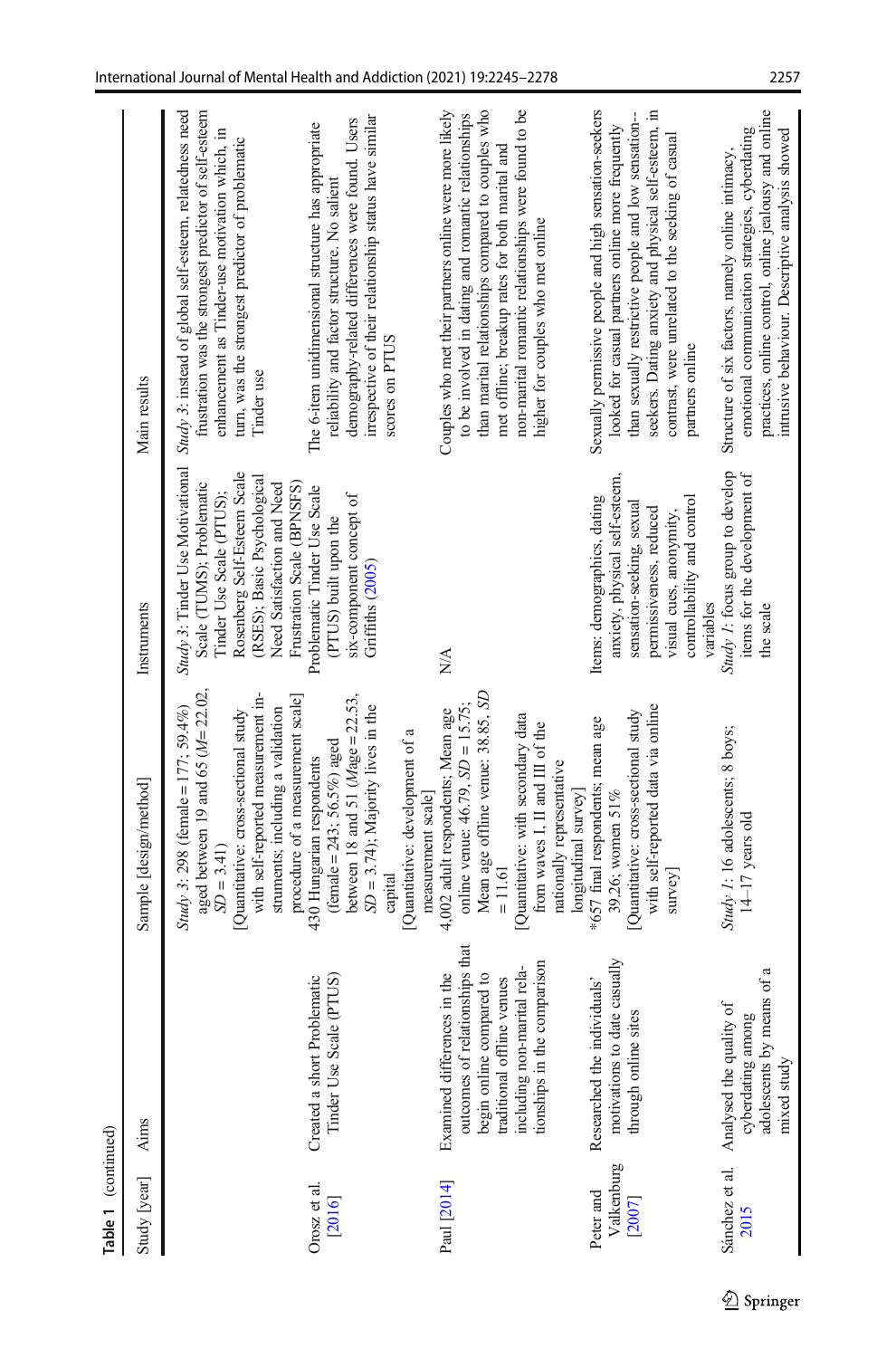| Table 1 (continued)                   |                                                                                                                                                                                                                                                                                                                               |                                                                                                                                                                                                                                               |                                                                                                                                                                                                                                   |                                                                                                                                                                                                                                                                                                                                                                                                             |
|---------------------------------------|-------------------------------------------------------------------------------------------------------------------------------------------------------------------------------------------------------------------------------------------------------------------------------------------------------------------------------|-----------------------------------------------------------------------------------------------------------------------------------------------------------------------------------------------------------------------------------------------|-----------------------------------------------------------------------------------------------------------------------------------------------------------------------------------------------------------------------------------|-------------------------------------------------------------------------------------------------------------------------------------------------------------------------------------------------------------------------------------------------------------------------------------------------------------------------------------------------------------------------------------------------------------|
| Study [year]                          | <b>Aims</b>                                                                                                                                                                                                                                                                                                                   | Sample [design/method]                                                                                                                                                                                                                        | Instruments                                                                                                                                                                                                                       | Main results                                                                                                                                                                                                                                                                                                                                                                                                |
|                                       |                                                                                                                                                                                                                                                                                                                               | Study 2: 626 respondents; $12-21$ years<br>[Study 1: qualitative, focus groups with<br>study 2: quantitative, development<br>semi-structured ad hoc interview;<br>old, mean age 15.13, $SD = 1.34$ ;<br>of a measurement scale<br>51.4% males | Study 2: the Cyberdating $Q_A$<br>scale                                                                                                                                                                                           | adolescents, with boys scoring higher on intrusive<br>that these behaviours were very frequent among<br>behaviour and cyberdating practices than girls                                                                                                                                                                                                                                                      |
| Solis and<br>[2019]<br>Wong           | (MDAs) to meet strangers and<br>Investigated the motivations and<br>risks involved in the use of<br>mobile dating applications<br>the outcomes of using this<br>technology                                                                                                                                                    | *433 users; 57.5% were males; 11 to<br>with self-reported data via online<br>Quantitative: cross-sectional study<br>58 years old, mean age 30<br>$s$ urvey                                                                                    | Tinder studies: demographics<br>Items based in the motivation<br>categories from previous<br>and use of dating sites                                                                                                              | Sexuality was the only predictor for the use of MDAs<br>to meet people offline for dates and casual sex; fear<br>and the community, among the perceived risks of<br>of self-exposure to friends, professional networks<br>dating online                                                                                                                                                                     |
| Stinson and<br>[2016]<br>Jeske        | online dating preferences from<br>public self-consciousness) on<br>personality (introversion and<br>variables (social anxiety and<br>two competing perspectives:<br>rich-get-richer' (RGR) hy-<br>extraversion) and personal<br>the 'social compensation'<br>(SC) hypothesis and the<br>Examined the influence of<br>pothesis | 162 participants; 18 to 64 years of age,<br>$M = 27.43$ , $SD = 12.58$ ; 43 males;<br>half were students. The other half<br>with self-reported data via online<br>Quantitative: cross-sectional study<br>were professionals<br>$s$ urvey]     | surveys; items on use and de-<br>preference based in existing<br>Pool (IPIP); Social Anxiety<br>International Personality Item<br>self-consciousness; dating<br>subscale; public<br>mographics                                    | Stronger role of social influence in the decision to date<br>traits less informative of whether individuals will opt<br>online. which may make personality and personal<br>to use such services                                                                                                                                                                                                             |
| Vandenbo-<br>sch [2019]<br>Sumter and | Investigated how dating app use<br>predictors of online dating and<br>and motivations are related to<br>Investigated the demographic<br>personality-based variables<br>demographic identity<br>variables (i.e. gender and<br>and<br>among young adults<br>sexual orientation)                                                 | age, $M = 23.71$ , $SD = 3.29$ ; 60.1%<br>541 respondents; 18 and 30 years of<br>women: majority of Dutch 92.4%<br>with self-reported data via online<br>Quantitative: cross-sectional study<br>survey                                        | Demographics; 5 items from the<br>ing Scale; Sexual Permissive-<br>Scale; Brief Sensation Seek-<br>Dating App Motivation Scale<br>ness Scale; dating app user<br>active-intentions-for-dating<br>(DAMS); Dating Anxiety<br>status | Non-users were more likely to be heterosexual, high in<br>Online dating was unrelated to income and educational<br>than dating app users. Among app users, dating goal<br>features: sexual permissiveness was related to the<br>motivations were meaningfully related to identity<br>dating anxiety and low in sexual permissiveness<br>level. Respondents between 30 and 50 years old<br>casual sex motive |

 $\mathcal{D}$  Springer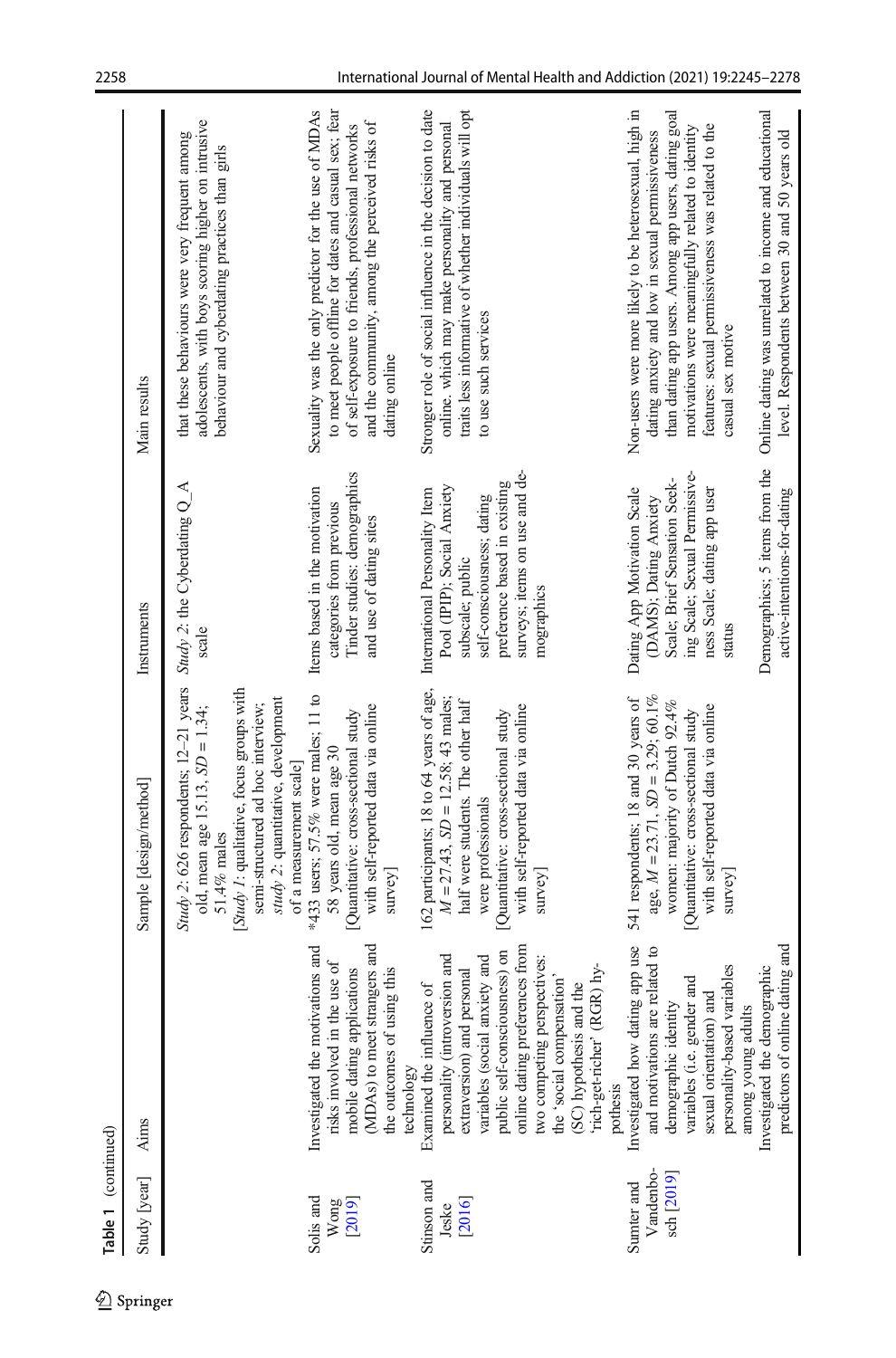| Table 1 (continued)               |                                                                                                                                                                                                                           |                                                                                                                                                                                                                                                                                                                                            |                                                                                                  |                                                                                                                                                                                                                                                                                                                                                                                                                                   |
|-----------------------------------|---------------------------------------------------------------------------------------------------------------------------------------------------------------------------------------------------------------------------|--------------------------------------------------------------------------------------------------------------------------------------------------------------------------------------------------------------------------------------------------------------------------------------------------------------------------------------------|--------------------------------------------------------------------------------------------------|-----------------------------------------------------------------------------------------------------------------------------------------------------------------------------------------------------------------------------------------------------------------------------------------------------------------------------------------------------------------------------------------------------------------------------------|
| Study [year]                      | Aims                                                                                                                                                                                                                      | Sample [design/method]                                                                                                                                                                                                                                                                                                                     | Instruments                                                                                      | Main results                                                                                                                                                                                                                                                                                                                                                                                                                      |
| and Peter<br>Valkenburg<br>[2007] | relation to users' use of online<br>rich-get-richer hypotheses in<br>social<br>compensation and the<br>the validity of the<br>dating                                                                                      | 367 Dutch adult singles; 18 to 60 years<br>old, mean age 38 years, $SD = 12.7$ ;<br>with self-reported data via online<br>[Quantitative: cross-sectional study<br>50% males<br>$s$ urvey]                                                                                                                                                  | subscale of the dating anxiety<br>survey; visit of dating sites                                  | were the most active online daters. In support of the<br>anxiety were more active online daters than people<br>rich-get-richer hypothesis, people low in dating<br>high in dating anxiety                                                                                                                                                                                                                                         |
| Vandeweerd<br>[2016]<br>et al.    | experience of older women<br>Understand the positives and<br>negatives of online dating<br>according to the lived                                                                                                         | $*45$ women aged 50+, mean age 57.3;<br>13% African-American/Black, 7%<br>Hispanic/Latina, 78% were White<br>Qualitative: semi-structured inter-<br>views via telephone]<br>and 2% as 'other'                                                                                                                                              | $\frac{\triangleleft}{\triangle}$                                                                | Benefits of online dating: expand one's social network<br>relationship formation and knowing more about<br>for both friendships and romantic partners, the<br>one's partner; identified risks: pervasive lying,<br>attempted financial exploitation and unwanted<br>ability to control dating risks and pace of<br>electronic sexual aggression                                                                                   |
| Whitfield<br>[2017]<br>et al.     | Examined whether the manner in<br>likelihood of engaging in CAS<br>which gay, bisexual and other<br>(condomless anal sex) in an<br>U.S. city<br>MSM find sexual partners<br>predicts an increase in<br>urban, non-coastal | 545 men; average age of 36.81 years,<br>and 0.2% Native Hawaiian/Pacific<br>Indian/Alaskan Native, 2% Asian<br>with secondary data from Denver<br>Quantitative: cross-sectional study<br>Black/African-American, 8.3%<br>SD = 12.37; 54% White, 20%<br>multiracial, 2.4% American<br>Hispanic/Latino, 10%<br>Islander<br>NHBS <sub>1</sub> | <b>STI</b><br>behaviour, substance use,<br>Behavioural survey: sexual<br>history and HIV testing | sexual partners. Using the internet or a mobile app to<br>Age and race are associated with the mode of finding<br>find sexual partners was not predictive of CAS                                                                                                                                                                                                                                                                  |
| Zlot et al.<br>[2018]             | sensation-seeking to ratings of<br>Investigated the contribution of<br>who use online dating sites<br>sex addiction among those<br>social anxiety and                                                                     | 279 participants; 128 males; mean age<br>25 years, $SD = 2.75$ , age range of<br>with self-reported data via online<br>Quantitative: cross-sectional study<br>questionnaires]<br>$18-38$ years                                                                                                                                             | Addiction Screening Test<br>Anxiety Scale; Sensation<br>Seeking Scale; Sexual<br>(SAST)          | addiction; social anxiety was a major factor affecting<br>the use of internet-dating applications for obtaining<br>scores correlated with social anxiety scores. There<br>was no difference in sensation-seeking between<br>participants with low and high scores of sexual<br>Demographics; Liebowitz Social Dating app users showed higher scores on sexual<br>addiction than non-users. Lower sex addiction<br>sexual partners |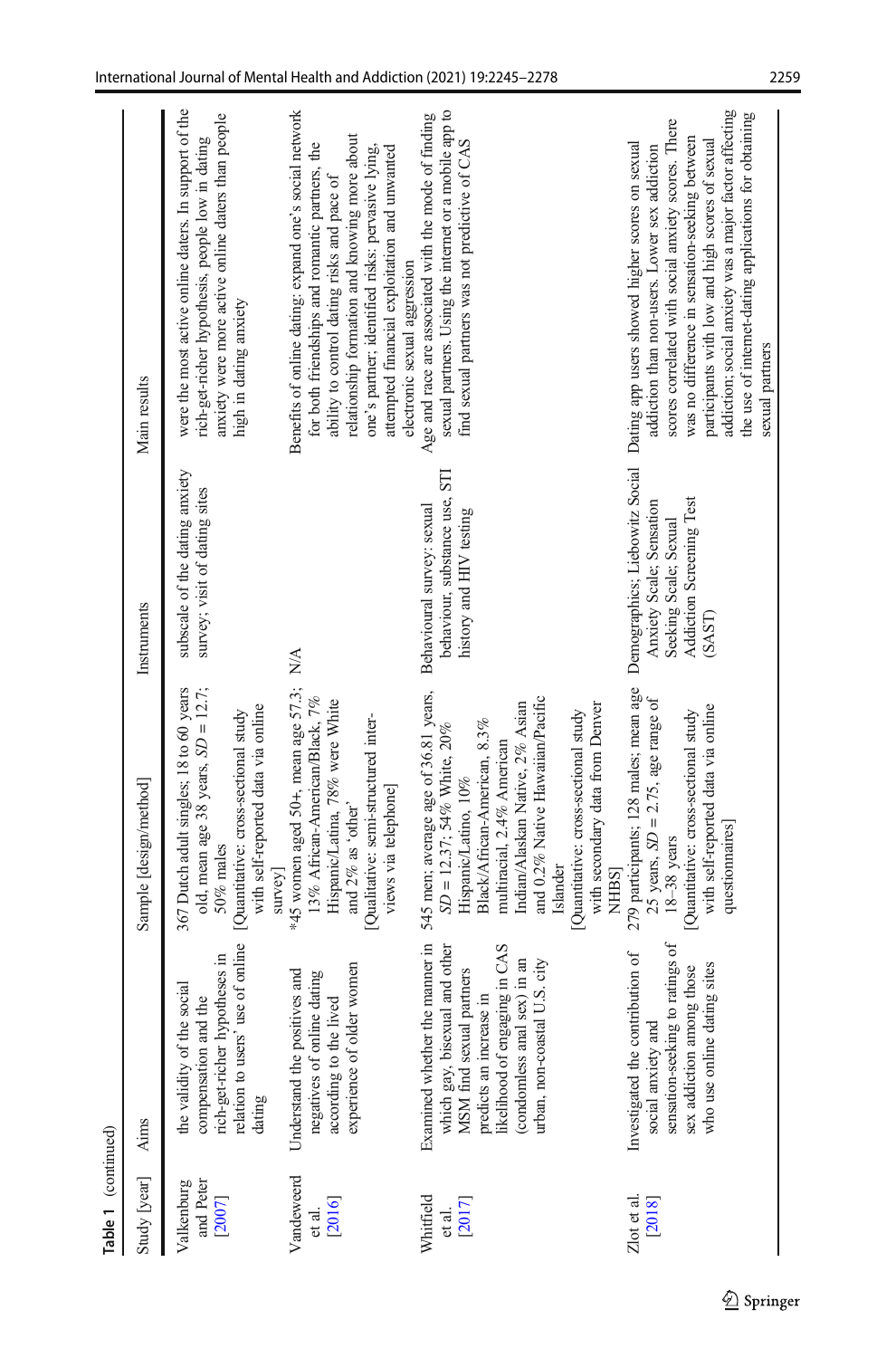results were supported by another study (Valkenburg and Peter [2007](#page-32-0)) with 367 single respondents (50% females) from the Netherlands. They were asked to complete an online survey that contained a subscale on active intentions from the Dating Anxiety Survey (Calvert et al. [1987\)](#page-29-0). Findings showed that almost half of the respondents (43%) had used the internet to date potential partners. Both studies found differences in terms of use by gender, where men were found to be more likely  $(40\%)$  to have used online dating services than women  $(24\%)$ (Gunter [2008\)](#page-30-0). However, there was no difference regarding income or education. Furthermore, in relation to age, it appeared that adults aged between 30 and 50 years were the most active users. In addition to the socio-demographic pattern of use, Hwang [\(2013\)](#page-30-0) collected data from 2123 heterosexual users' profiles on an American online dating site in Los Angeles and compared the willingness to date between different racial groups (e.g. Asians and Latinos) and within the same group (i.e. whites with whites). In order to do this, demographic measures (i.e. age, gender, marital status, educational level and zip code of residence) were taken; also willingness to date inter- and intra-racially was registered; however, the authors did not specify how they measured that variable (willingness to date inter- and intra-racially). Generally, dating online intra-racially was favoured over inter-racial dating. However, men were found to be higher in willingness to date inter-racially in comparison to women. Nonetheless, considering the specificity of the sample, these results cannot be extrapolated to the general population. Further studies should consider including variability in terms of sexual orientations and cultural background to see if these findings can be replicated.

Considering the expectations of use in terms of finding a perfect partner, Houran and Lange ([2004](#page-30-0)) studied a sample of 222 non-married participants from a paid survey panel (mean age = 37.39 years) and reported that online dating users did not hold unrealistic expectations (i.e. positive distortions towards finding the perfect match). However, the authors did not consider the participants' goals for using online dating, and arguably, depending on users' goals, expectations may differ. Taken together, the previous four studies indicate that young adult men are the most active online dating users tending to date intra-racially. However, three of these studies (i.e. Gunter [2008;](#page-30-0) Houran and Lange [2004](#page-30-0); Valkenburg and Peter [2007\)](#page-32-0) were carried out before the launch of smartphone dating apps, the appearance of which could have resulted in different findings.

Regarding psychological characteristics of users, Kim et al. ([2009\)](#page-31-0) surveyed 3354 American respondents across a wide age range (19 to 89 years) and found that those who experienced less dating anxiety were notably more present on online dating platforms. Furthermore, they found that users high in social skills (i.e. sociability), together with high self-esteem, and high relationship involvement were more likely to use online dating services in comparison to those with high sociability and high relationship involvement but with low self-esteem. On the contrary, individuals with low selfesteem and low relationship involvement (together with high sociability) were found to be more active users compared to less sociable participants, and those whose self-esteem was high but who scored low on relationship involvement, or vice versa. To clarify, the effect was only found in the interaction between self-esteem and relationship involvement among those high in sociability. Seemingly, being sociable appears as an important predictor of higher online dating use. However, being highly sociable is not a reliable predictor of online dating use by itself, but only in interaction with individuals' goals and self-esteem. In contrast to these results, a small survey by Stinson and Jeske ([2016](#page-32-0)) of 162 participants found that peer pressure influenced the decision to use online dating services instead of personality factors (e.g. sociability, introversion). The authors claimed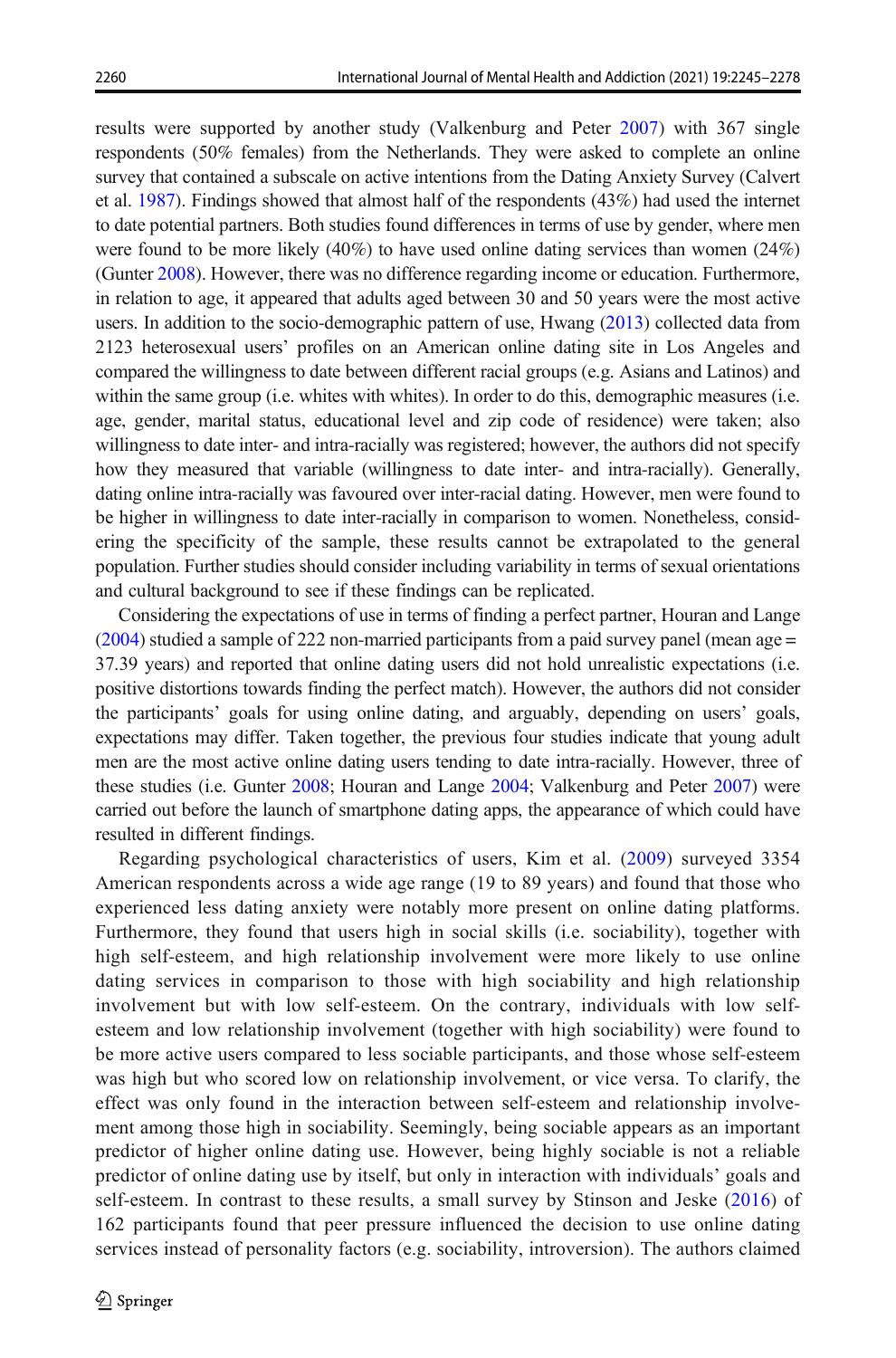that it may be due to the spreading popularity of online dating that personality features were not as predictive in regard to usage tendency.

In terms of individuals' motives, there appear to be many possibilities as to why people date online. In a study of 5434 respondents, Menkin et al.  $(2015)$  found that participants generally emphasised interpersonal communication over sex appeal, with women placing greater importance on social interaction, whereas men considered sexual attraction more important than women across all ages. However, younger individuals, aged between 20 and 39 years, considered sexual attraction more important than older individuals (75+ years old). Emphasising sexual attraction, in a study with 62 young men using an all-male dating app (mean  $age = 22.18$  years), Corriero and Tong  $(2016)$  $(2016)$  $(2016)$  identified that casual sex goals were related with desire for uncertainty. Conversely, if users were concerned about their own personal information, health and privacy, then their desire for uncertainty decreased. Therefore, it may be argued that those young users who are looking for casual sex encounters put themselves at higher risk than those who are not looking for sex. This hypothesis is discussed in a later section.

In more general terms, online daters search for companionship, comfort after a life crisis, control over the presentation of oneself to others, to refrain from commitment and societal boundaries, new experiences, and romantic fantasies (Lawson and Leck [2006](#page-31-0)). In relation to control over self-presentation, it has been claimed that individuals with high rejection–sensitivity tend to feel more comfortable to express themselves in the online medium, and those who feel more comfortable expressing themselves online are found to score higher on online dating use (Hance et al. [2018\)](#page-30-0). One of the reasons for high rejection–sensitive individuals to engage more in the online dating arena may be related to feeling less constrained to show themselves (i.e. 'true self'), identifying less difficulties in the online context. Nonetheless, it appears that common features in online dating like the absence of time limits (i.e. asynchronous communication) and selective self-presentation facilitate deceptive representations of oneself (Hall et al. [2010\)](#page-30-0). In a study of secondary survey data from 4002 US participants, Paul [\(2014\)](#page-32-0) found that couples who met online had higher split up rates in comparison to partners who met offline. Arguably, typical features of online dating services and apps such as asynchronous communication and selective self-presentation may negatively affect the quality of a long-term relationship between two online daters. Consequently, further studies are needed in the form of longitudinal designs that would help establish the causes that affect the quality of relationships initiated via online dating services.

Overall, the results of this subsection show that the use of online dating platforms is widespread and has grown rapidly in the past few years. In terms of use, younger adult men appear to be the most prevalent users of online dating services. In terms of motivations to use online dating, men favour sex appeal more compared to women. Regarding psychological characteristics, it appears that high sociability and high rejection–sensitivity are associated with higher use of online dating services. The studies reviewed suggest that there are some features in online dating services (i.e. sites and apps) that could enhance the chances of deception and decrease the quality of long-term relationships. Nonetheless, there are some methodological weaknesses (e.g. the use of non-validated psychometric instruments, and non-representative samples) that should be amended in future research so that the internal and external validity of these findings are increased. As to the design, the research should consider longitudinal approaches to help establish the direction of causality (i.e. is relationship quality affected by online dating or are there underlying factors that directly affect relationship quality).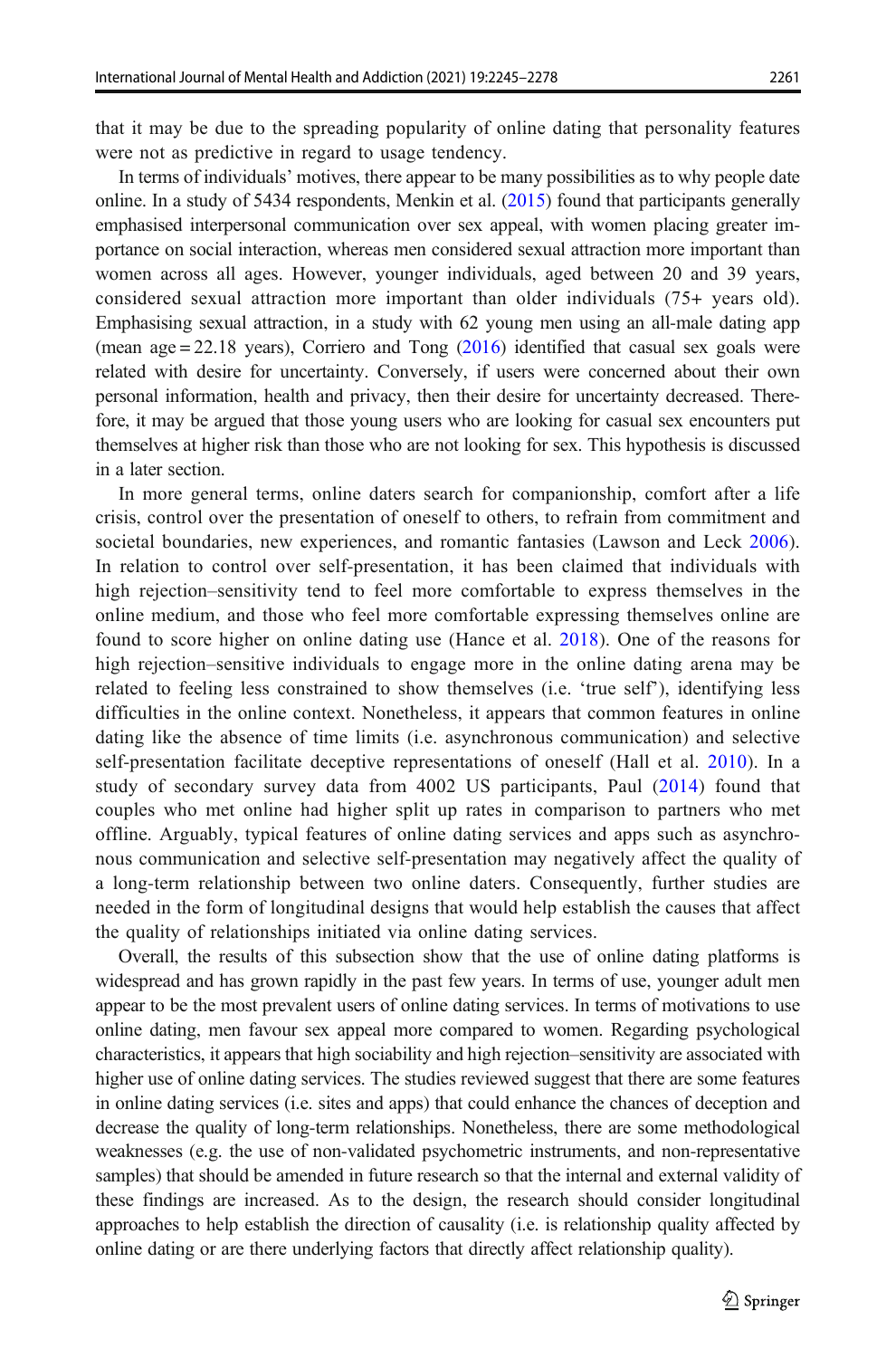#### Personality Correlates

Considering the association that exists between specific personality correlates and patterns of use, a total of seven studies (Blackhart et al. [2014;](#page-29-0) Chan [2017;](#page-29-0) Chin et al. [2019;](#page-29-0) Clemens et al. [2015](#page-29-0); Hall et al. [2010;](#page-30-0) Peter and Valkenburg [2007;](#page-32-0) Sumter and Vandenbosch [2019](#page-32-0)) were found and reviewed focusing on the association of personality traits and use of online dating services. All the studies assessed used quantitative and cross-sectional methods.

Blackhart et al. [\(2014\)](#page-29-0) surveyed 725 US participants (73.9% females; mean age = 22.31 years) using the Online Dating Inventory (Blackhart et al. [2014](#page-29-0)) and the Big Five Inventory (John et al. [1991\)](#page-30-0) among other validated scales, and found that individuals low in conscientiousness were more likely to be involved in risky sexual behaviours in the context of online dating. Also, in a survey of 657 Dutch participants (51% females; mean age = 39.26 years), Peter and Valkenburg [\(2007\)](#page-32-0) found that individuals high in sexual permissiveness and sensation-seeking search more for sex dates. This association was also reported in a study of 257 US heterosexual participants (57.86% males; mean age = 27.14 years) incorporating the integrative model of behavioural prediction, which suggests that intent to engage in a behaviour, normative beliefs, and one's self-efficacy are the key components to predict human behaviour (Fishbein [2000](#page-30-0)). Findings suggested that those high in sensation-seeking used online dating apps to look for casual partners and romantic dates (Chan [2017\)](#page-29-0). The authors also found associations between trust towards people, sensation-seeking, and higher use of smartphones with increased dating app use, and a direct relationship between smartphone use and dating app use. Arguably, there may be an association between excessive smartphone use and dating app use. Furthermore, Sumter and Vandenbosch [\(2019\)](#page-32-0) collected data from 171 students of the University of Amsterdam and 370 from a research agency  $(N = 541; 60.1\%)$ females; mean age = 23.71 years) using the Dating App Motivation Scale, based on the Tinder Motivation Scale (Sumter et al. [2017](#page-32-0)), Dating Anxiety Scale (Peter and Valkenburg [2007](#page-32-0)), Brief Sensation Seeking Scale (Hoyle et al. [2002](#page-30-0)) and Sexual Permissiveness Scale (Peter and Valkenburg [2007](#page-32-0)). They reported a positive correlation between sexual permissiveness and dating app use for casual sex dates. The authors also found that the odds ratio for likelihood of being an active user increased by 1.25 for those high in sexual permissiveness. This heightened use was related to feelings of excitement of new activities, coined as the 'thrill of excitement' (Sumter and Vandenbosch [2019](#page-32-0), p. 661). Thrill of excitement also works as a motivation for online dating app use for sensation-seeking individuals.

There appears to be agreement concerning the relationship between some personality traits and the motives for online dating use (Sumter and Vandenbosch [2019](#page-32-0)). In a survey of 678 participants (584 undergraduate students and 94 individuals from the general population from online networking websites; 86% aged between 18 and 20 years), Clemens et al. [\(2015](#page-29-0)) took personality measures using the Big-Five Scale (Benet-Martínez and John [1998](#page-28-0)) and online dating gratifications (i.e. identity, social, companionship, distraction, intercourse, status, and relationship) with blended items from three different validated scales: the General Internet Use Scale (Charney and Greenberg [2002](#page-29-0)), Television Viewing Motives Scale (Rubin [1981](#page-32-0)) and Social Networking Scale (Guessennd et al. [2008](#page-30-0)). Results provided significant correlations between personality traits and online dating gratifications. For example, neuroticism was significantly related to identity gratification, which means that individuals high in neuroticism pursue the creation of their own identity by being free to choose what to show to others. Openness to experience was found to be associated with being social when using online dating sites. Disagreeable individuals were found to use online dating sites to be social and to search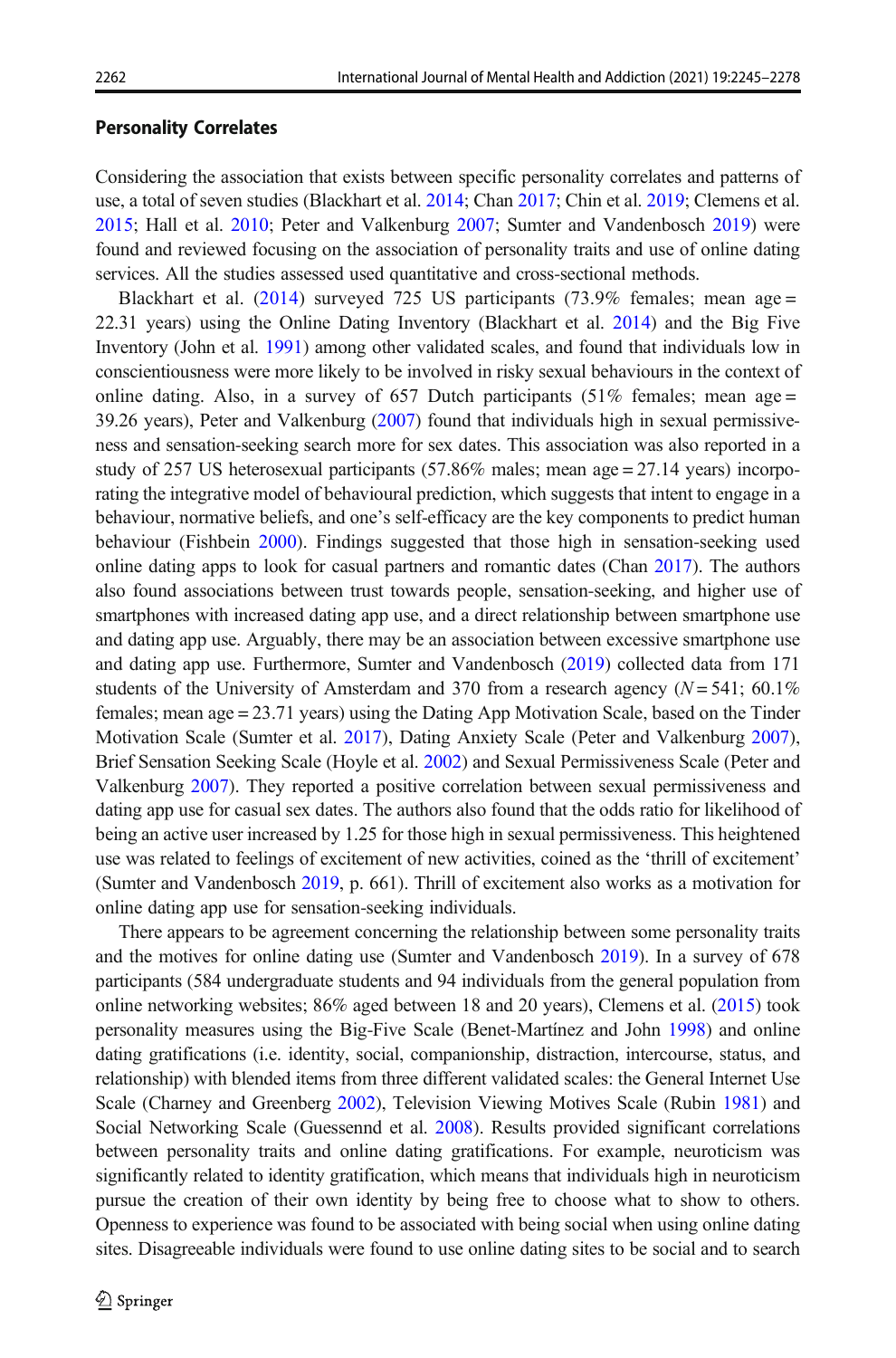for companions. Conversely, those who scored low in disagreeableness were found to use online dating sites with peer pressure (i.e. status). Furthermore, conscientiousness was correlated with finding a romantic relationship. Also, the authors included sex and sexual orientation in the model in order to relate them to personality traits and dating gratifications. Significant associations were found between homosexual participants and gratifications of relationship and sex. Additionally, homosexuals were found to score higher on neuroticism, together with heterosexual women.

It has already been noted that neurotic individuals aim to form their own identity via online dating sites (Clemens et al. [2015\)](#page-29-0). Forming one's own identity on online sites, in this case online dating websites, can lead to misrepresentation (Hall et al. [2010](#page-30-0)). In a survey of 5020 American online daters (74% females; mean  $age = 39.8$  years), Hall et al. [\(2010](#page-30-0)) found that self-monitoring, defined as the quality of adapting one's presentation in order to obtain a desired outcome (Back and Snyder [1988](#page-28-0)), was a predictor of misrepresentation in online dating. In terms of personality traits, the authors reported that participants low in openness to experience were more likely to misrepresent themselves on online dating sites in order to appear more appealing. Neurotic individuals, who have been claimed to pursue control over their online representation, were not found to misrepresent themselves (Hall et al. [2010\)](#page-30-0).

Regarding attachment styles, Chin et al. ([2019](#page-29-0)) surveyed 183 single American participants, and 60% of those were male (mean age = 29.97 years). A multivariate regression analysis was performed utilising data from the Attachment Style Questionnaire (Simpson et al. [1992](#page-32-0)), together with some items covering the use of dating apps. Results showed differences in use depending on the type of attachment and reported those with anxious attachment patterns tended to use online dating more than avoidant types.

The results in this section indicate that there is a relationship between the use of dating apps and personality characteristics, such as low conscientiousness, high sensation-seeking, and sexual permissiveness. The relationship suggests that individuals high in sensation-seeking and sexual permissiveness use dating app services for casual sexual encounters. Further research should study the relationship between sensation-seeking and sexual permissiveness with the use of dating apps. Also, there appears to be an association between neuroticism and higher online dating use. However, only two studies have reported a clear positive correlation (Chin et al. [2019](#page-29-0); Hance et al. [2018](#page-30-0)). Regarding the limitations of the studies, all of them were cross-sectional; therefore, no causality or directionality of the findings can be inferred. In terms of samples, there are some limitations regarding generalisability considering that many of the studies used convenience and/or non-randomised samples.

#### Negative Correlates

This section reviews risks in relation to the use of online dating. A total of ten studies were identified. There were six qualitative studies (Best and Delmege [2012;](#page-28-0) Couch and Liamputtong [2007;](#page-29-0) Couch et al. [2012](#page-29-0); Erjavec and Fišer [2016;](#page-30-0) Heino et al. [2010](#page-30-0); Vandeweerd et al. [2016](#page-32-0)) and one paper which contained two studies: one qualitative and one quantitative (Sánchez et al. [2015](#page-32-0)). Three of the studies were purely quantitative (Cali et al. [2013](#page-29-0); Choi et al. [2018](#page-29-0); Solis and Wong [2019](#page-32-0)). Additionally, two studies utilised female-only samples (Cali et al. [2013](#page-29-0); Vandeweerd et al. [2016](#page-32-0)).

According to the studies found in relation to perceived risks, there appears to be agreement on the existence of potential dangers of online dating. Vandeweerd et al. ([2016\)](#page-32-0) in an interview-based study with 45 women aged 50 years and older (mean age = 57.3 years) found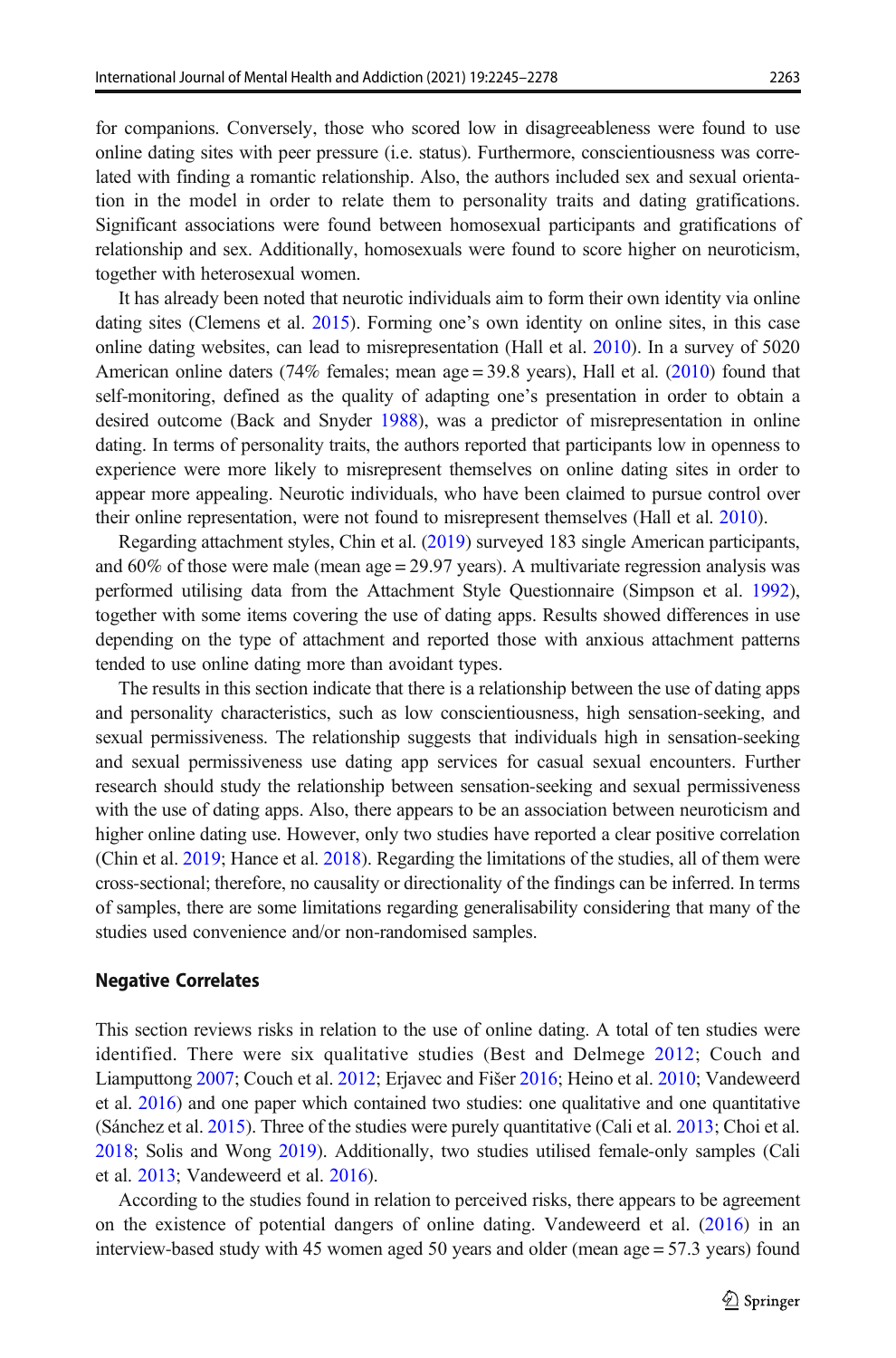that there was acknowledgement of risks, such as pervasive lying, attempted financial exploitation, and unwanted electronic sexual aggression (Vandeweerd et al. [2016](#page-32-0)). Moreover, Solis and Wong  $(2019)$  in their study in mainland China with 433 users of dating apps (mean age = 30 years; 57.5% males) reported five categories of perceived risks: lies and deception, sexual risk, dangerous people, self-exposure, and harassment (Solis and Wong [2019](#page-32-0)). There were some shared perceived risk categories identified by these two studies: lying, finding people with ulterior motives, and aggression. In another study, with a female-only sample from a Midwestern University in the USA (mean age = 24.36 years), Cali et al. [\(2013\)](#page-29-0) carried out a vignette study comparing two different dating scenarios (i.e. online vs. offline). Participants were randomly assigned to one of the two conditions and were given a description. Following this, they were asked to complete the Dating Self-Protection Against Rape Scale (Moore and Waterman [1999\)](#page-31-0) and some items on internet usage. After analysis, results showed a difference between the two groups. Online dating scenario participants placed more importance on selfprotective behaviours, and those who had never used online dating before scored the highest in self-protective behaviours. Here, it appears that time spent using online dating mitigates the perceptions of risks which could lead to the underestimation of potential dangers. Further research needs to verify this hypothesis.

Choi et al. [\(2018\)](#page-29-0) studied a sample of 666 students from four different universities in Hong Kong (mean age = 20.03 years) and collected data on the use of dating apps and experience of sexual abuse with the subscale of the revised Conflict Tactics Scale (Straus et al. [1996](#page-32-0)). The data showed that users of dating apps were more likely to have been sexually abused than nonusers in the past year. The use of online dating apps was also associated with lifetime sexual abuse, especially among sexual minorities (i.e. bisexual/homosexual males). These data need to be interpreted cautiously because the data did not discern whether the abuser was met online or offline. Further studies should discriminate whether or not the abuser was met via dating apps.

Among adolescent populations, Sánchez et al. [\(2015\)](#page-32-0) carried out two studies. The first study was qualitative, with focus groups including 16 participants (eight males) with ages ranging from 14 to 17 years. The focus group data analysis resulted in identifying several factors which were later included in the development of a scale (second study). The scale, namely the Cyberdating Q A, assesses the quality of online dating among adolescents over six dimensions (online intimacy, emotional communication strategies, cyberdating practices, online control, online jealousy, and online intrusive behaviour).

Couch and Liamputtong ([2007](#page-29-0)) interviewed 15 participants from Melbourne (Australia) via online chat, eleven males aged between 24 and 44 years. After carrying out thematic analysis of the transcripts, the main findings reported that participants' management of risks was dependent upon the control they had over their own personal information on the online dating site (e.g. whether they can change their name, not showing telephone number and/or address). In a later study, Couch et al. ([2012](#page-29-0)) carried out a qualitative study with 29 participants from Australia, 12 females, aged between 18 and 70 years (mean age = 32.83). After conducting the interviews via an online chat platform, they found that participants identified risks such as deceit, sexual risks, emotional and physical risks and risks of encountering dangerous and untrustworthy people.

Additionally, one of the key features of online dating (i.e. the screening of multiple profiles in order to select potential partners to establish an interaction which could later lead to an offline date) appears to have counterproductive effects on the users, such as partners' objectification and reduced energies for dating. Heino et al. [\(2010\)](#page-30-0) reported objectification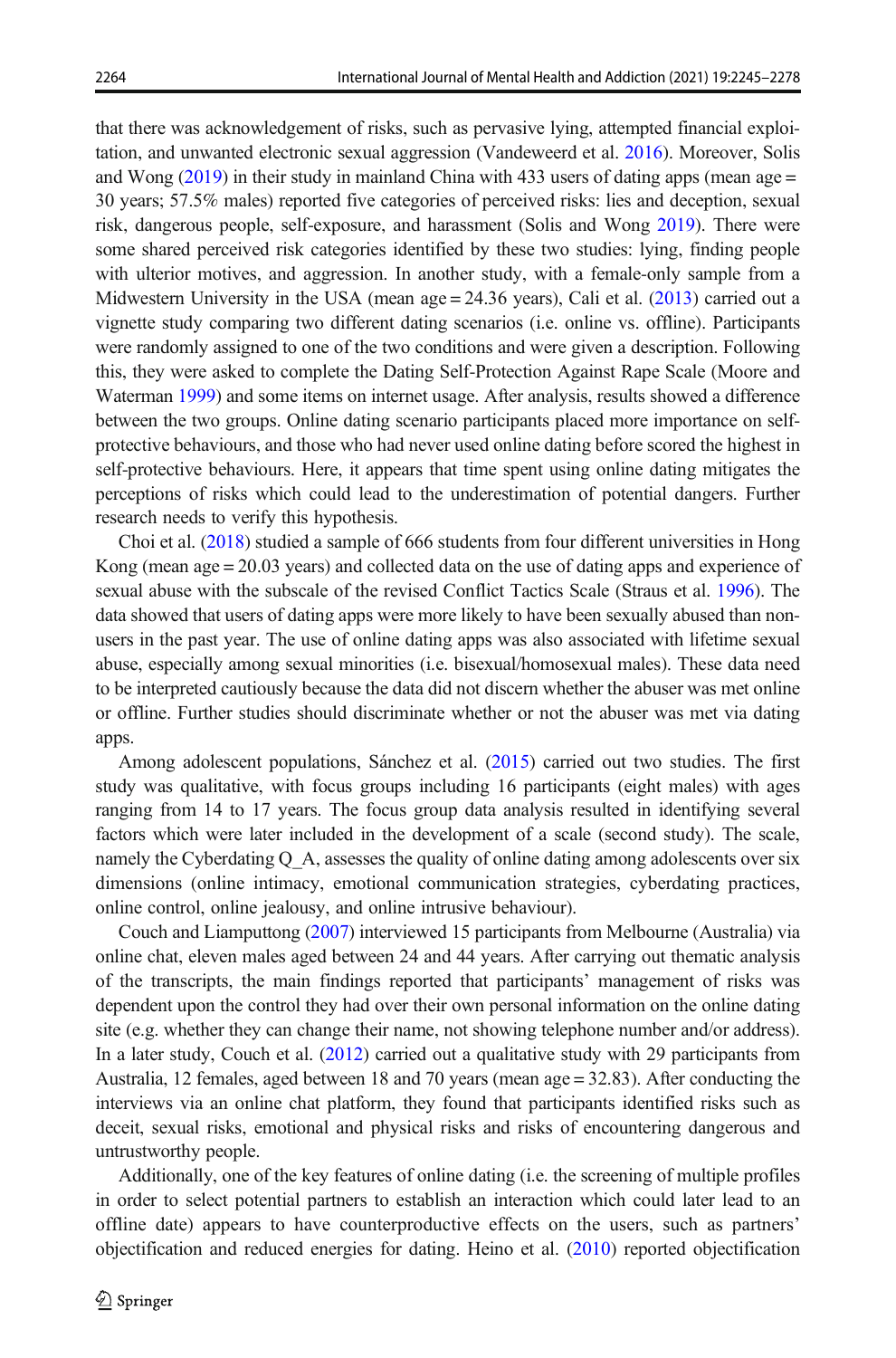of the potential dates in a study with 34 American online daters (50% females, mean age  $=$  42) from a large dating site, all of them living in Los Angeles. Participants used many marketplace metaphors when referring to screening profiles, which were themed into five categories: (i) other market's worth, (ii) own market's worth, (iii) shopping for perfect parts, (iv) maximising inventory, and (v) calibrating selectivity (Heino et al. [2010](#page-30-0)). Another study carried out with 38 older Slovenian adults between 63 and 77 years of age (18 females) found that participants used economic metaphors (e.g. the best of what the market offers, to be back in the market) when speaking about their experience of online dating (Erjavec and Fišer [2016\)](#page-30-0). Similar to these findings, Best and Delmege  $(2012)$  in a small-scale study with 15 respondents (66%) females aged 18 to 62) from Western Australia found that the use of marketplace metaphors

or a 'shopping culture of dating' (Best and Delmege [2012](#page-28-0), p. 237) affected the online daters by decreasing their willingness to date. Based on these findings, further research could study the relationship between objectification of others and self in online dating use and mental health problems.

Overall, the studies covered in this section demonstrate that online dating is perceived as more dangerous than traditional offline dating. The perceived risks appear to coincide across studies, mainly involving deception, sexual harassment, and finding untrustworthy people. However, only one study (Choi et al. [2018](#page-29-0)) identified the risks of being abused in relation to dating apps use, although the findings in this study may be somewhat unspecific because it was not assessed whether the experienced abuse resulted from online or offline sources of aggression. There is agreement on the general perception of risks and the objectification effect by filtering through multiple profiles. Findings come mainly from qualitative studies; therefore, they are informative, but further analysis on more representative populations using quantitative approaches is needed to support these results.

#### Sexual and Impulsive Behaviour

There is an important body of research studying impulsive behaviours mainly in the form of risky sexual choices in the context of online dating. Consequently, a total of ten studies in relation to online dating were identified examining risky sexual behaviours (Choi et al. [2016a](#page-29-0), [2016b;](#page-29-0) Chow et al. [2018;](#page-29-0) Goedel and Duncan [2016;](#page-30-0) Heijman et al. [2016](#page-30-0); Hospers et al. [2005](#page-30-0); Kok et al. [2007;](#page-31-0) Whitfield et al. [2017\)](#page-32-0), antisocial behaviour (March et al. [2017](#page-31-0)), and behavioural changes based on site-to-apps shift (Jung et al. [2019](#page-30-0)). All the studies were quantitative and cross-sectional (Choi et al. [2016a](#page-29-0), [2016b](#page-29-0); Chow et al. [2018](#page-29-0); Goedel and Duncan [2016;](#page-30-0) Heijman et al. [2016](#page-30-0); Hospers et al. [2005](#page-30-0); Kok et al. [2007](#page-31-0); March et al. [2017](#page-31-0); Whitfield et al. [2017\)](#page-32-0) with the exception of one longitudinal study (Jung et al. [2019\)](#page-30-0). In terms of samples, six of the studies focused exclusively on men who have sex with men (MSM) (Chow et al. [2018](#page-29-0); Goedel and Duncan [2016;](#page-30-0) Heijman et al. [2016;](#page-30-0) Hospers et al. [2005](#page-30-0); Kok et al. [2007](#page-31-0); Whitfield et al. [2017\)](#page-32-0).

Choi et al. ([2016a](#page-29-0), [2016b\)](#page-29-0) collected data using questionnaires covering the use of dating apps and sexual history, together with some demographic variables. These data were collected in four universities in Hong Kong, which formed a convenience sample of 666 students (mean age = 20.03 years). Of those, at least 296 were male participants (ten did not answer the gender question). The aim was to examine the relationship between smartphone dating apps and risky sexual behaviours (i.e. condomless sex). In the first study (Choi et al. [2016a\)](#page-29-0), results showed a robust positive correlation between dating app use and condomless sex. Additionally, the use of dating apps for a period longer than 12 months was associated with having casual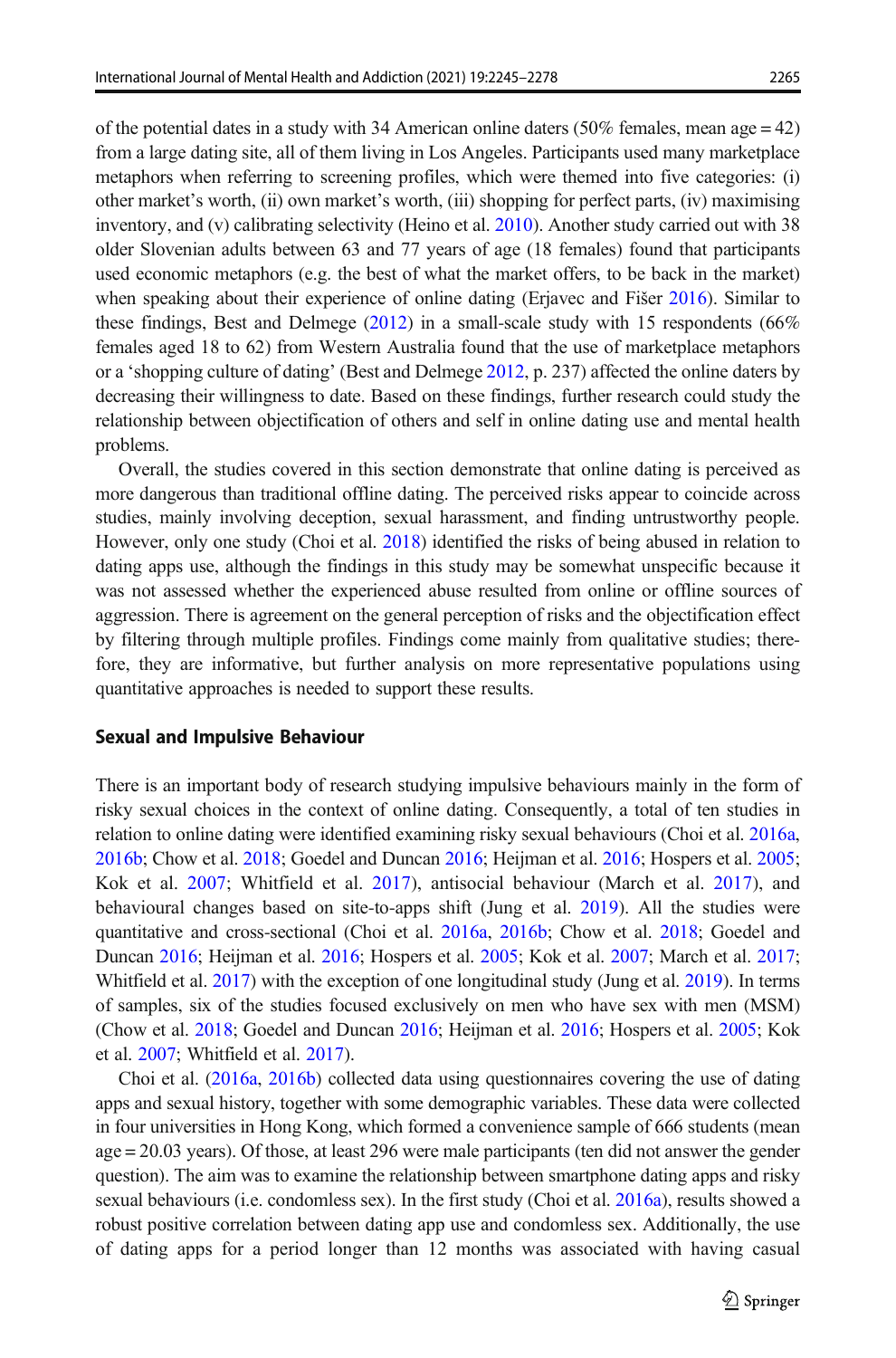condomless sex in the most recent sexual interaction. In the second study (Choi et al. [2016b](#page-29-0)), similar results with further associations were found in addition to the previous findings. For example, dating app users and alcohol drinkers were less likely to use a condom during sex (alcohol consumption was categorised as current drinker or non-drinker). Being bisexual, homosexual, or female was significantly correlated with being less likely to have used a condom during the most recent sexual interaction.

Regarding homosexual populations, Chow et al. [\(2018\)](#page-29-0) studied a large sample of 1672 Australian MSM from the Melbourne Sexual Health Centre (aged between 17 and 78 years; median age  $= 29$  years) in relation to dating apps and use of saliva in sex as a form of lubricant, which has been shown to pose a higher risk of being infected by gonorrhoea (Chow et al. [2016](#page-29-0)). Findings reported that MSM who used dating apps were 1.78 times more likely to perform rimming (oro-anal sex) and 1.63 times more likely to use saliva as lubricant during anal sex (Chow et al. [2018\)](#page-29-0). In line with these findings, Goedel and Duncan ([2016](#page-30-0)) found a positive correlation between condomless sex and use of several dating apps in a sample of 174 New York City male users (age range 19 to 58; mean age = 30.8 years) of an all-male dating app. Additionally, a significant relationship between alcohol and drug use and condomless sex was found (drugs and alcohol consumption data were collected via an item based on a retrospective account of the last three months in conjunction with dating app use).

In contrast to these findings, Heijman et al. [\(2016](#page-30-0)) studied a sample of 3050 MSM Amsterdam participants (mostly Dutch [73.8%] with a median age of 37 years). The results found no significant association with dating app use and condomless sex among HIV-negative users; conversely, HIV-positive users were found to be more likely to perform anal sex without a condom, indicating that there are differences in risky sexual choices by MSM in the context of online dating. However, this association was not significant after inclusion of partnership characteristics in the multivariate model (e.g. HIV status, ethnic origin, and age). The authors suggested that knowing more information about partners (i.e. HIV status, lifestyle concordance, and ethnic origin) works as a mediating effect for condomless sex in the context of online dating.

In a previous study with MSM in the Netherlands, Hospers et al. [\(2005\)](#page-30-0) reported a higher percentage (39%) of condomless anal sex especially in HIV-positive online daters in comparison to HIV-negative daters, but no differences were found between offline and online samples. Even though the sample comprised 4984 users (mean age = 33.2) of an online dating platform, the results may be interpreted with caution because smartphone dating apps were non-existent at the time the study was published. Nonetheless, a more recent study found no correlation between the use of dating apps and condomless sex among a homosexual sample of 545 men (mean age = 36.81 years) (Whitfield et al. [2017](#page-32-0)). Nonetheless, Whitfield et al. [\(2017\)](#page-32-0) found ethnic group differences in terms of condom use in online daters, and the results of their research show that individuals with Latino/Hispanic origin are found to be 0.46 times more likely to have unprotected anal sex than Whites; other ethnic origins such as American Indian, Alaskan, Asian and Hawaiian were categorised as 'other' (Whitfield et al. [2017](#page-32-0), p. 780) which increased the chances of condomless anal sex by 0.35 in comparison to their White counterparts in individuals who use online dating.

In order to explain the factors involved in the decision-making of sexual risky behaviours among MSM who actively use online dating platforms, Kok et al. [\(2007\)](#page-31-0) used the theory of planned behaviour (Ajzen [1991\)](#page-28-0) and found that attitude (e.g. behavioural beliefs about the use of condoms), subjective norms (i.e. normative beliefs), and perceived control (i.e. self-efficacy) explained 55% of the variance in intention of using protection during anal sex. Fantasising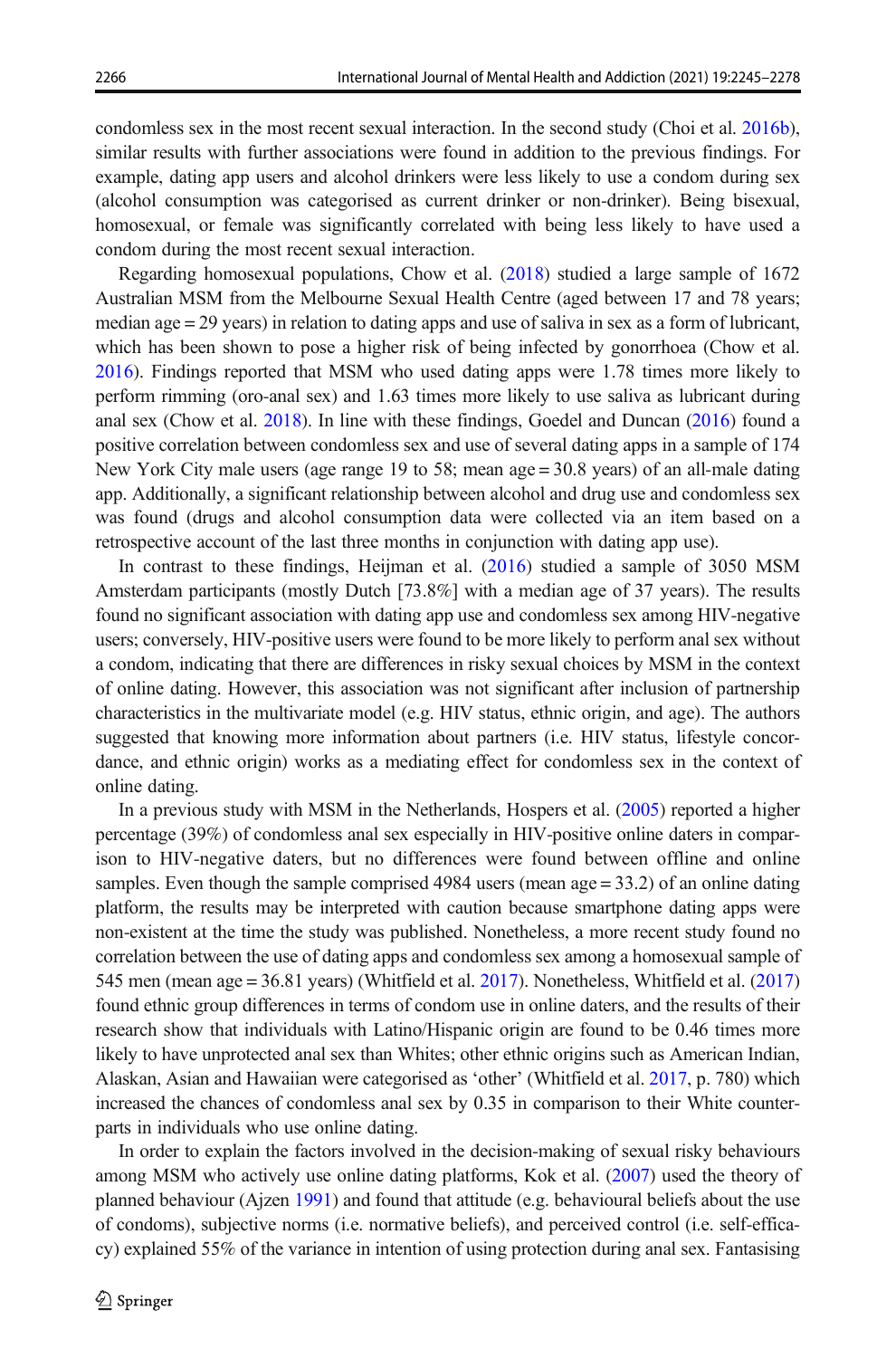about condomless sex was found to have a direct effect on intention to carry out condomless sex (intention is considered by the theory of planned behaviour to be the most reliable predictor of behaviour) (Ajzen [1991](#page-28-0); Kok et al. [2007\)](#page-31-0). In relation to online dating apps, it could be argued that specific structural characteristics (e.g. chat, sharing pictures) may increase fantasising about condomless sex. However, further research is needed to relate the aforementioned structural characteristics of dating apps and sexual behaviour.

Regarding behavioural changes among computer online dating and smartphone dating apps, Jung et al. [\(2019\)](#page-30-0), in a study that accessed data from 100,000 users (geographical location was not specified) of an online dating site (female mean age = 36.10 years; male mean age = 33.22 years) reported that the shift from computer-only access (i.e. online dating site) to smartphone access (i.e. dating app) produced a behavioural change in the users, such as increasing the number of visits to others' profiles, sending more messages, and achieving more matches (Jung et al. [2019](#page-30-0)). As a consequence of computer-to-smartphone shift, the authors noted that men had increased impulsivity (i.e. they became even less deliberate in terms of quantity of messages sent and their targets). Regarding disinhibition, both men and women lowered their partners' preference standards. For example, viewing profiles of individuals from a different ethnic background increased by 85.3% per week for females and 127% for males (Jung et al. [2019](#page-30-0)). Therefore, according to these results, there appears to be an effect on the ubiquity factor to becoming more engaged and presumably increasing the chances of developing a misuse pattern of online dating services when using smartphone dating apps rather than computer-based online sites.

According to March et al. [\(2017](#page-31-0)), there is a relationship between dysfunctional impulsivity and antisocial behaviours, such as trolling (i.e. the act of being provocative, offensive or threatening [Bishop [2014](#page-28-0)]) on the Tinder app. In their study with 357 participants from Australia (mean age = 22.50 years), findings suggested that traits of psychopathy, sadism, and impulsivity were positively related to acts of trolling. Taking these two studies together (Jung et al. [2019;](#page-30-0) March et al. [2017\)](#page-31-0), it appears that impulsivity plays a role in increasing users' behavioural repertoire in the context of online dating and also provides the possibility to engage in non-adjusted behaviours.

Overall, the results presented in this section suggest that online daters have higher chances of behaving impulsively in comparison to non-users in terms of risky sexual choices. The behaviours covered were mostly of sexual nature and focused mainly on homosexual male populations (MSM). This biased focus may be due to the fact that homosexual men's sexual practices pose a higher risk of HIV infection. Nonetheless, it could be beneficial for the sake of generalisability to know if these results can be replicated across individuals with other sexual orientations (i.e. heterosexual, bisexual, homosexual women). Apart from sexually risky behaviours, it has been reported how the ubiquity factor of dating apps facilitates users' engagement (Jung et al. [2019](#page-30-0)), potentially leading to an addictive pattern of use, but there is a need for further research to support this hypothesis.

#### Substance Use and Behavioural Addictions

In the final selection of studies, there are only two studies that have examined the relationship between online dating and substance use addiction (Boonchutima and Kongchan [2017](#page-29-0); Choi et al. [2017](#page-29-0)) and one was dedicated to a behavioural addiction (i.e. sex addiction and online dating) (Zlot et al. [2018\)](#page-32-0).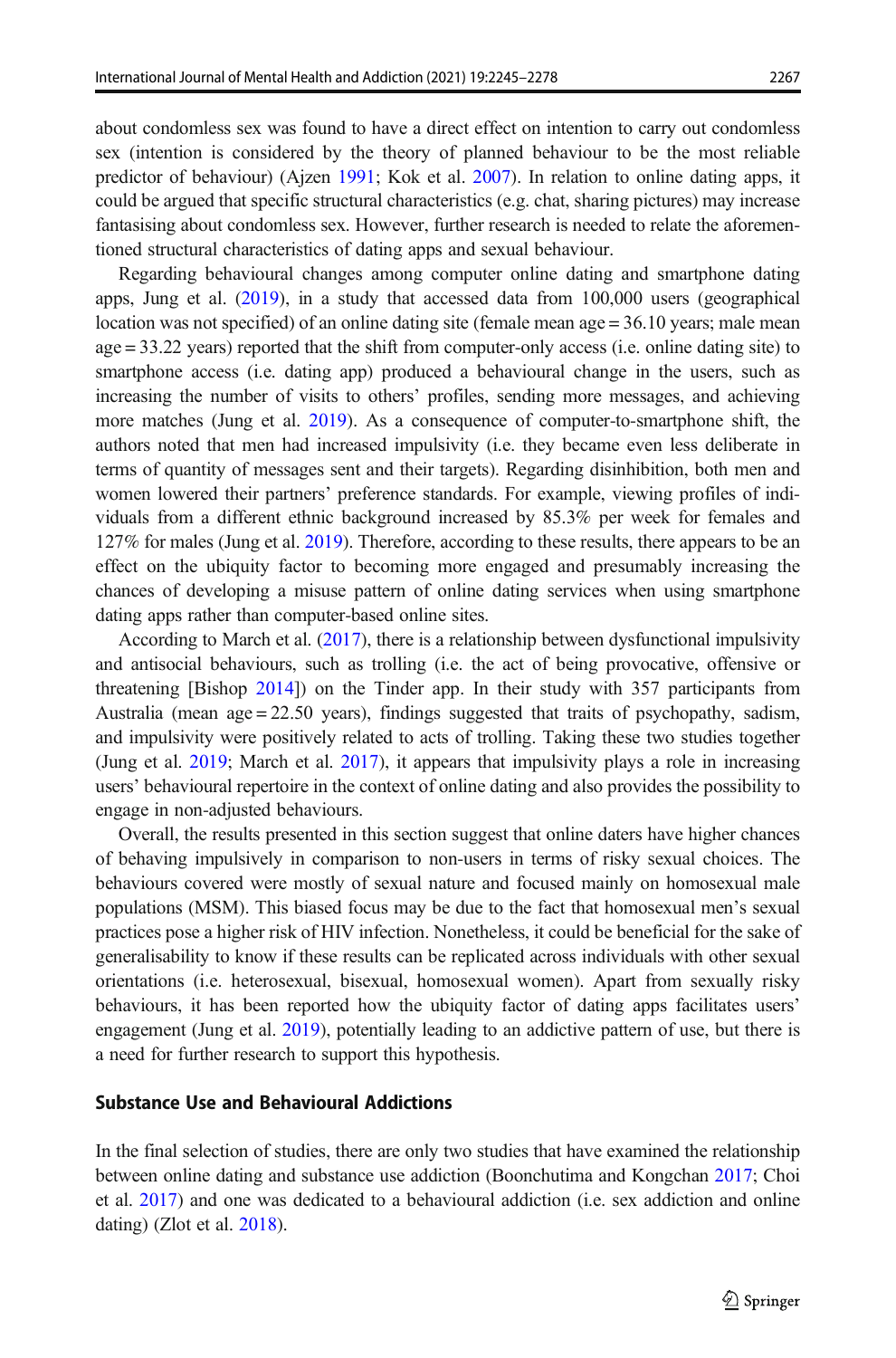Boonchutima and Kongchan ([2017](#page-29-0)) surveyed a sample of 350 MSM from Thailand (three out of four respondents aged 18 to 35 years) and asked about their online dating app use, sexual history, drug use history and intention of using drugs. Regression analysis reported that over 73% of the participants were using dating apps to find partners and to invite others to use illicit drugs with a 77% invitation success rate. Furthermore, one in three substance users (34.3%) engaged in condomless sex. Therefore, according to the findings, there may be an association between illegal drug use and condomless sex. Nevertheless, it should be noted there is no mention regarding what type of illicit drugs was used.

Regarding alcohol consumption and online dating, Choi et al. [\(2016b](#page-29-0)) recruited a convenience sample of 666 students from Hong Kong, and correlational analysis found that being an online dater was associated with inconsistent use of condoms during sexual interactions (use of condoms was categorised as consistent if condoms were always used, or non-consistent if condoms were not used every time) and being a current drinker (categories were non-drinker or current drinker, no specific description of those categories are provided), concluding that 'dating apps tend to skew their users toward risky sexual encounters' (Choi et al. [2016b](#page-29-0), p. 8). In a later study, Choi et al.  $(2017)$ , with a convenience sample of 666 students (mean age = 20 years) from Hong Kong, reported a relationship between longer use of online dating (i.e. more than a year) and recreational substance use in conjunction with sex. Again, the specific substances were not mentioned and were coined as recreational drugs (alcohol was independent of the recreational drugs category). It would be useful for further research to specify the respective substances as the scope of illicit or recreational drugs can be extensive. According to these studies, the co-occurrence of substance use with risky sexual behaviour in the context of online dating was indicated. Nonetheless, caution needs to be used with regard to this assumption because the assessed samples were skewed towards MSM; therefore, generalising the results to the general population is not possible.

In relation to behavioural addictions in the context of online dating, Zlot et al. ([2018](#page-32-0)) studied a sample of 279 participants from Israel comprising 128 males (mean age = 25 years). In order to collect data, participants answered a series of validated psychometric instruments that were integrated in an online questionnaire. Measures included the Liebowitz Social Anxiety Scale (Liebowitz [1987](#page-31-0)), the Sensation Seeking Scale (Zuckerman et al. [1964](#page-33-0)) and the Sexual Addiction Screening Test (Carnes [1991](#page-29-0)). Following the analysis, associations were found between users of dating apps and higher scores on sexual addiction measures in comparison to non-app users, as well as a positive correlation between social anxiety and the use of smartphone dating. Again, the relationship between anxiety-tendency factors and the use of online dating was supported as was mentioned in the preceding sections.

The scarcity of the literature limits the conclusions. However, the findings can be considered as a guide for future study examining substance use and other types of behavioural addictions with online dating. There appears to be a relationship between substance use among partners who have met via online dating, at least among MSM who use dating apps. In relation to substance use and online dating among heterosexual populations, data come from only one study that reported no direct relationship (Choi et al. [2017](#page-29-0)). However, limitations in both studies include the use of general terms such as illicit/recreational drugs which necessitates further specification and replication. In terms of behavioural addiction, only sex addiction has been studied and it was found to be related to dating app use (Zlot et al. [2018\)](#page-32-0).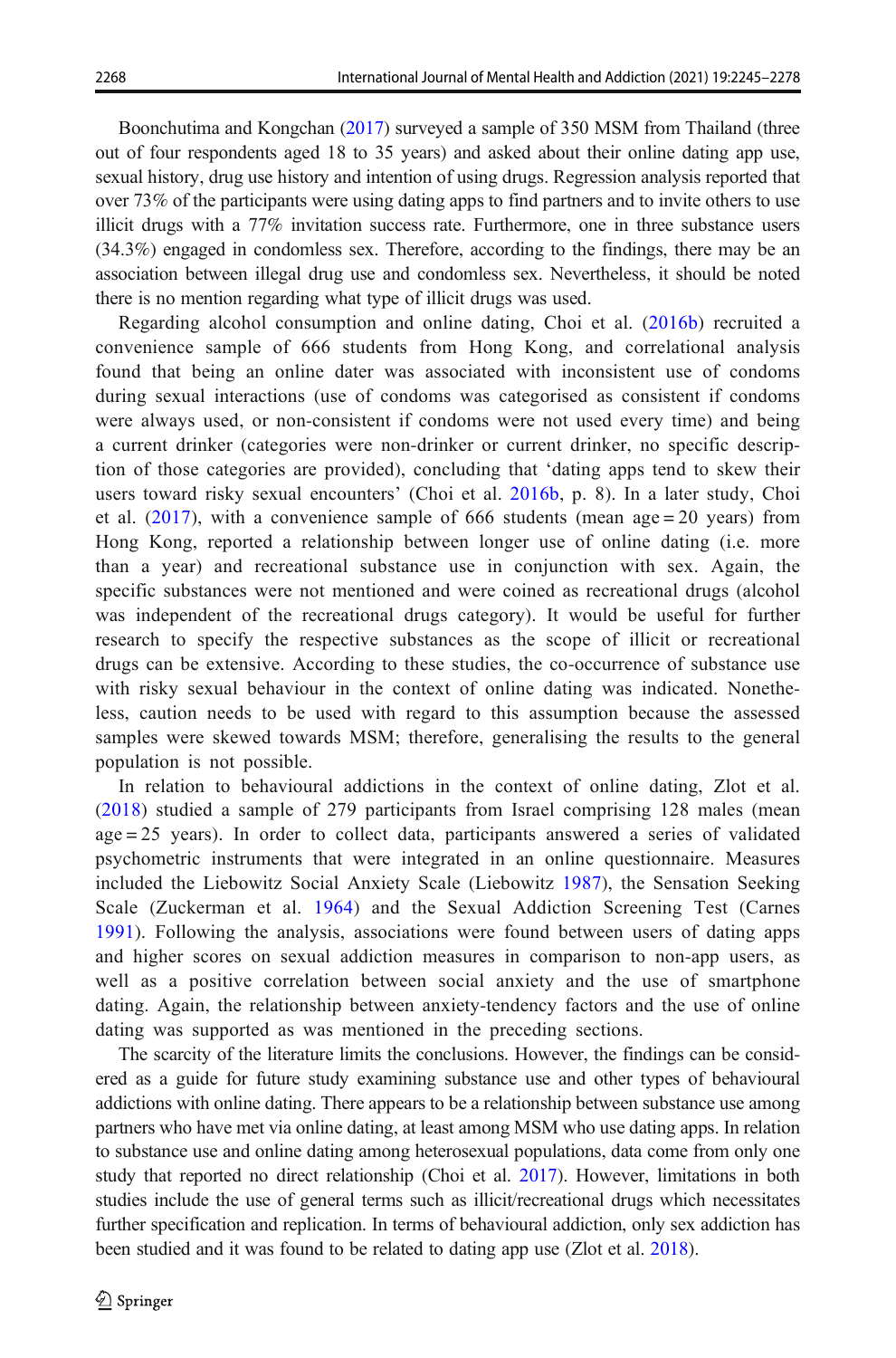#### Problematic Use of Online Dating

To date, only two studies have exclusively focused on problematic online dating. Both studies were quantitative and developed validated psychometric scales (Orosz et al. [2016](#page-31-0), [2018](#page-31-0)). One of the studies used a mixed-methods approach (Orosz et al. [2018](#page-31-0)). The two studies solely focused on one specific dating app (i.e. Tinder). In the first study, Orosz et al. ([2016\)](#page-31-0) developed a psychometric instrument to assess the problematic use of Tinder (Problematic Tinder Use Scale, PTUS). This self-report measure is based on the components model of addiction (Griffiths [2005](#page-30-0)), which comprises six characteristics of addiction: salience, mood modification, tolerance, withdrawal, conflict and relapse. In order to validate the PTUS, a sample of 430 Hungarian Tinder users (243 females; mean age = 22.53 years) was selected, and the six-item unidimensional structure showed good reliability and factor structure. In the second study, Orosz et al. ([2018](#page-31-0)) carried out three different studies. First, with a sample of 414 Hungarian respondents (246 females; mean age  $= 22.71$  years), the TUMS (Tinder Use Motivations Scale) was developed, resulting in the identification of four main motivations of Tinder use arising from a 16-item first-order factor structure (i.e. sex, love, self-esteem enhancement, and boredom). In the second study, with a convenience sample of 346 participants (165 females; mean  $age = 22.02$ ), measures were taken from the newly developed TUMS, together with the PTUS, and the Hungarian Big Five Inventory (John and Srivastava [1999](#page-30-0)). The results were weak in relation to personality factors and the four main motivations for Tinder use. However, self-esteem enhancement was related to Tinder use. In the third study, 298 participants (177 females; mean  $age = 25.09$ ) were assessed with the TUMS, PTUS, the Hungarian 10-item Rosenberg Self-Esteem Scale (RSES) (Randal et al. [2015;](#page-32-0) Urbán et al. [2014\)](#page-32-0), and the Hungarian version of the Basic Psychological Need Satisfaction and Need Frustration Scale (BPNSFS) (Chen et al. [2015;](#page-29-0) Tóth-Király et al. [2018](#page-32-0)). The results showed that relatedness frustration (i.e. needs not met by affection and care from relevant others) predicted the motivation of self-esteem enhancement which was found to be one of the motivations associated with problematic use of Tinder, together with the sex motive.

Overall, the studies presented in this section are not sufficient in terms of quantity to consider online dating addiction as an entity. However, the studies are of general interest to researchers considering the widespread use of dating apps and provide insight in relation to factors such as self-esteem and sex-searching that may be related to the development of problematic patterns of use. Even though there is a scarcity of literature examining problematic use of online dating, there is some research that appears to support the findings presented in this section. Further study is needed to consider the relevant factors that have been suggested as predictors of problematic use, self-esteem and sex-searching motives, with a cross-cultural approach in order to inform of possible cultural differences in relation to problematic use. Also, other dating apps could be subject of study to examine if there are any differences in terms of motives that could lead to problematic use.

#### **Discussion**

The present paper reviewed the literature concerning the use of online dating focusing on problematic online dating (computer-based and smartphone apps), characteristics of users (e.g. personality correlates, users' motivations), and consequences of use (e.g. risks associated with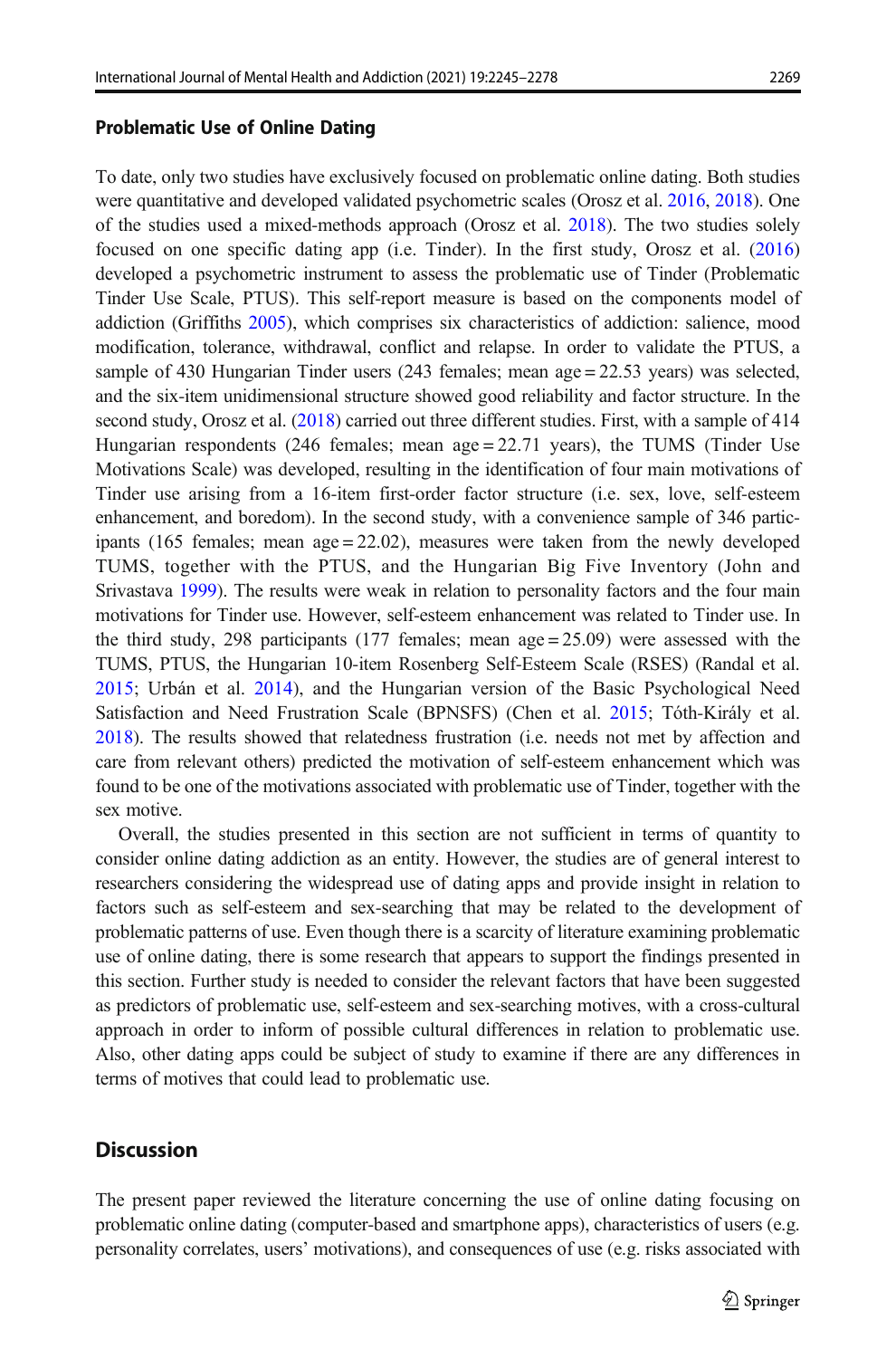the use of online dating, impulsivity, use of drugs in conjunction to online dating). Due to the lack of previous literature on problematic use of online dating, socio-demographic and psychological characteristics (e.g. gender, age and personality) are informative with regard to which specific individual characteristics relate to greater use of online dating. Even though longer-time use cannot be considered as problematic or addictive *per se*, it could be a reference point for future research in the field.

In terms of use, two of the reviewed studies pointed out that between 29% and 43% of their samples had used online dating services. However, these studies were published in 2007 and 2008, and in one decade, the usage of online dating platforms (including dating sites and dating apps) has been extended reaching up to 8000 different dating sites in the world, representing a business worth almost US\$2 billion per year (Matthews [2018](#page-31-0)). The growth in this service may be due to different reasons, and as with other forms of internet use (e.g. social media use, online gaming, online shopping, etc.), much of this use may have nothing to do with addictive patterns, but with passing time and being a pleasurable activity.

Nevertheless, online dating developers have acknowledged that design is made to engage the user and increase monetisation of the business (Jung et al. [2014\)](#page-30-0). Even though the design of dating apps has not been studied in the field of addiction, previous literature examining SNS use suggests that user interaction such as scrolling, tapping, and typing is related to smartphone addiction (Noë et al. [2019](#page-31-0)). Considering that dating apps have a similar user interaction design (i.e. typing, scrolling/swiping, and liking), comparable associations with addictive patterns of use may exist. Further research is needed to confirm such a speculation.

In terms of personality correlates, reviewed studies pointed out that sociability, anxious attachment style, social anxiety, lower conscientiousness, higher sensation-seeking, and sexual permissiveness were associated with higher use of online dating (sexual permissiveness and lower conscientiousness have also been related to sex-searching in the context of online dating) (Blackhart et al. [2014;](#page-29-0) Chin et al. [2019;](#page-29-0) Kim et al. [2009](#page-31-0); Peter and Valkenburg [2007](#page-32-0); Zlot et al. [2018](#page-32-0)). Likewise, SNS research has suggested that higher extraversion, social anxiety, loneliness, and lower self-efficacy are related to Facebook addiction (Atroszko et al. [2018](#page-28-0)), higher extraversion and neuroticism to SNSs (Wang et al. [2015](#page-32-0)), and higher sensation-seeking to smartphone addiction (Wang et al. [2018\)](#page-32-0). Neurotic correlates (i.e. social anxiety, neuroticism, and anxious attachment style) of SNS and online dating research have been found, with these characteristics having been associated with higher use, operationalising the definition of neuroticism as being highly anxious, depressed, and low in self-esteem (Eysenck [1965](#page-30-0)), and it could be argued that some of the motives of use claimed for these individuals could work as a form of avoidance or escapism from distress (e.g. distraction), leading to a negative reinforcement of the behaviour (i.e. online dating) that could heighten the chances of developing any kind of misuse or excessive usage pattern. Furthermore, the relationship between anxiety traits and neuroticism has been upheld by a great body of research in behavioural addictions (Andreassen et al. [2013](#page-28-0); Atroszko et al. [2015](#page-28-0); Balta et al. [2018](#page-28-0); Kuss et al. [2013,](#page-31-0) [2014\)](#page-31-0). Therefore, considering this association, it is recommended that future research should study this relationship with the problematic use of online dating.

To date, only one study has related self-esteem enhancement to problematic use of Tinder (Orosz et al. [2018](#page-31-0)). Considering that anxious attachment, and generally anxiety-tendency correlates (i.e. neuroticism) are associated with lower measures of self-esteem (Lee and Hankin [2009](#page-31-0)), it could be argued that anxious users find online dating a form of validation, which can serve as positive social reinforcement that can increase the chances of continuing the use of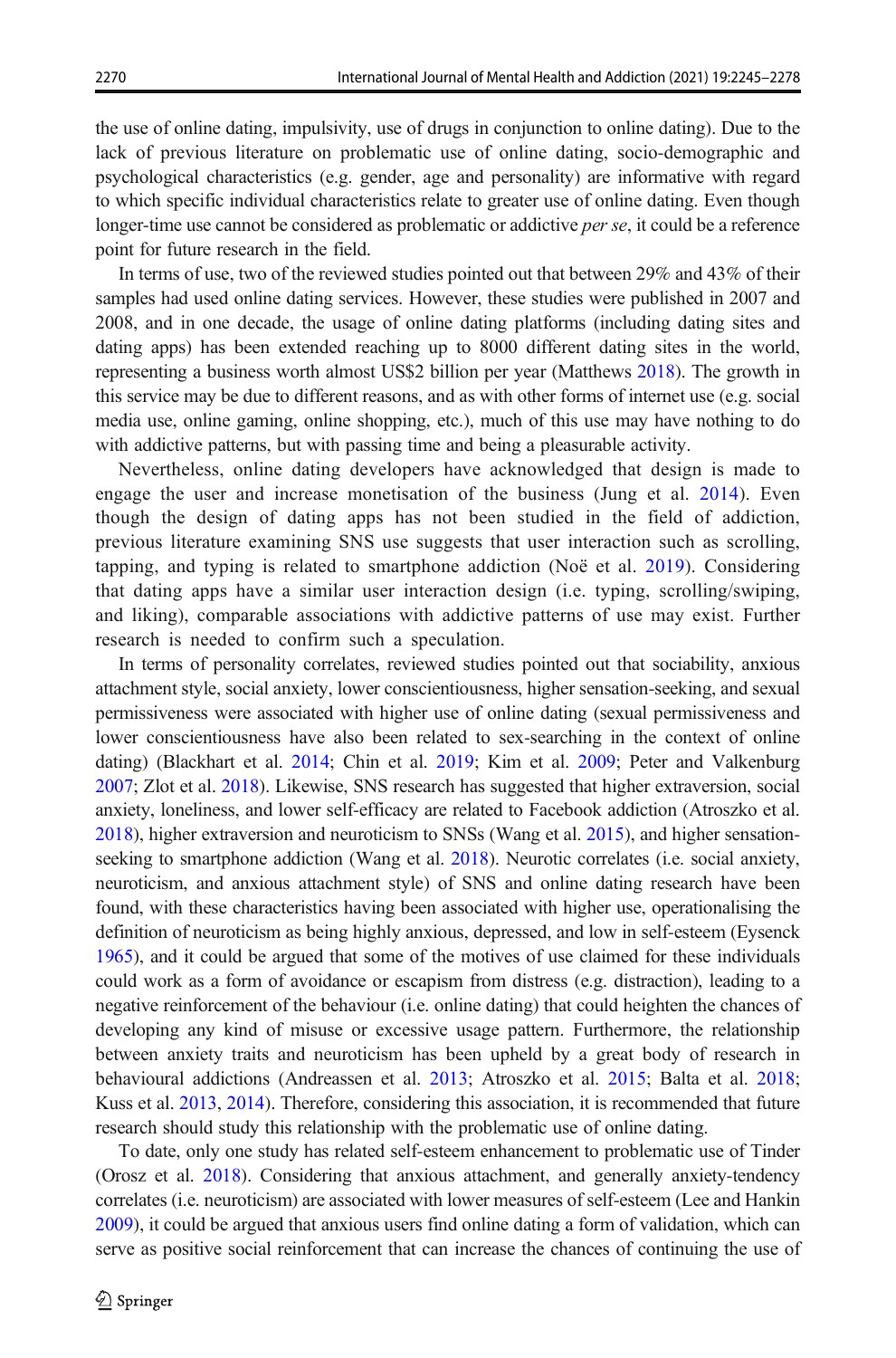online dating for longer periods of time, and potentially developing addictive-like patterns of use (e.g. craving for the use/validation, salience of use and mood modification).

Another form of problematic use of dating apps, more specifically Tinder, is sex-search use (Orosz et al. [2018](#page-31-0)). As previously discussed, sex-search use of online dating has been related to higher measures of sexual permissiveness, sensation-seeking, and lower conscientiousness. Furthermore, in one study, sex addiction was related to greater use of online dating sites (Zlot et al. [2018\)](#page-32-0). Being a homosexual man has also been related to sex-search motives (Clemens et al. [2015\)](#page-29-0), which may explain the bias towards homosexual men samples examining risky sexual behaviours in the context of online dating.

The reviewed studies supported an association between dating app use and condomless sex in comparison to non-dating app users, even though there are some studies that did not find this association (Heijman et al. [2016](#page-30-0); Hospers et al. [2005;](#page-30-0) Whitfield et al. [2017\)](#page-32-0). Nonetheless, homosexual men may be at higher risk of problematic use of online dating due to the prominent sex-search motive for online dating. Finding casual sexual partners in online dating services is facilitated by some apps that show how far users are from each other (i.e. geographical distance). This structural characteristic (GPS-based service) may be related to higher impulsive decisions and problematic use of online dating. Arguably, by showing up walking-distance profiles, it is easier to engage in casual dates and this may serve as a self-esteem enhancement mechanism, as previously discussed, which may increase engagement and usage of online dating services. However, further research is needed to support this association and how the different structural mechanisms of the respective dating apps affect measures of well being in users. Drawing upon chatting via online dating sites and apps (one of the structural characteristics of online dating is the possibility of engaging in online chatting with other users), it may be relevant to consider the act of 'sexting' (the act of sending sexual content or explicit nude pictures or videos via text messages) (Gordon-Messer et al. [2013](#page-30-0)) as a potential factor for increasing sex-motive search. Previous research has associated sexting with risky sexual behaviour (Klettke et al. [2014](#page-31-0)) Consequently, chatting (one structural characteristic of dating apps) may facilitate the appearance of sexting, in turn increasing the chances of risky sexual behaviours. Sexting through dating applications may as well increase the sex-search motive of users (i.e. casual sex dates) which has been found to be a predictor of problematic use of dating apps. However, further study is needed to provide evidence in order to relate chatting through dating apps and sexting, and how this may influence the appearance of sexual behaviour (e.g. risky sexual behaviour and/or heightened sex-search motive).

Some of the reviewed studies concerning associated risks converge on the findings that generally online dating users find online dating to have specific risks, including deceit, fear of physical harassment, and financial exploitation. Additionally, there is a body of research that points to the objectifying environment that emerges in online dating (e.g. through using market-like vocabulary and filtering through numerous profiles). It is of concern that objectification of other users may increase self-objectification (Koval et al. [2019\)](#page-31-0), whose mental health consequences have been noted in previous literature including clinical symptoms of depression and eating disorders (Jones and Griffiths [2014;](#page-30-0) Register et al. [2015\)](#page-32-0). Therefore, further research should study the emotional experience of users and consider how longer time of use may influence wellbeing measures and clinical mental health symptoms through self-objectification.

Regarding methodology, some weaknesses limit the strength of the findings in the reviewed studies. First, cross-sectional design prevents from making causality inferences and to know the directionality of the results (e.g. condomless sex leads to using dating apps or using dating apps leads to having condomless sex). Second, some of the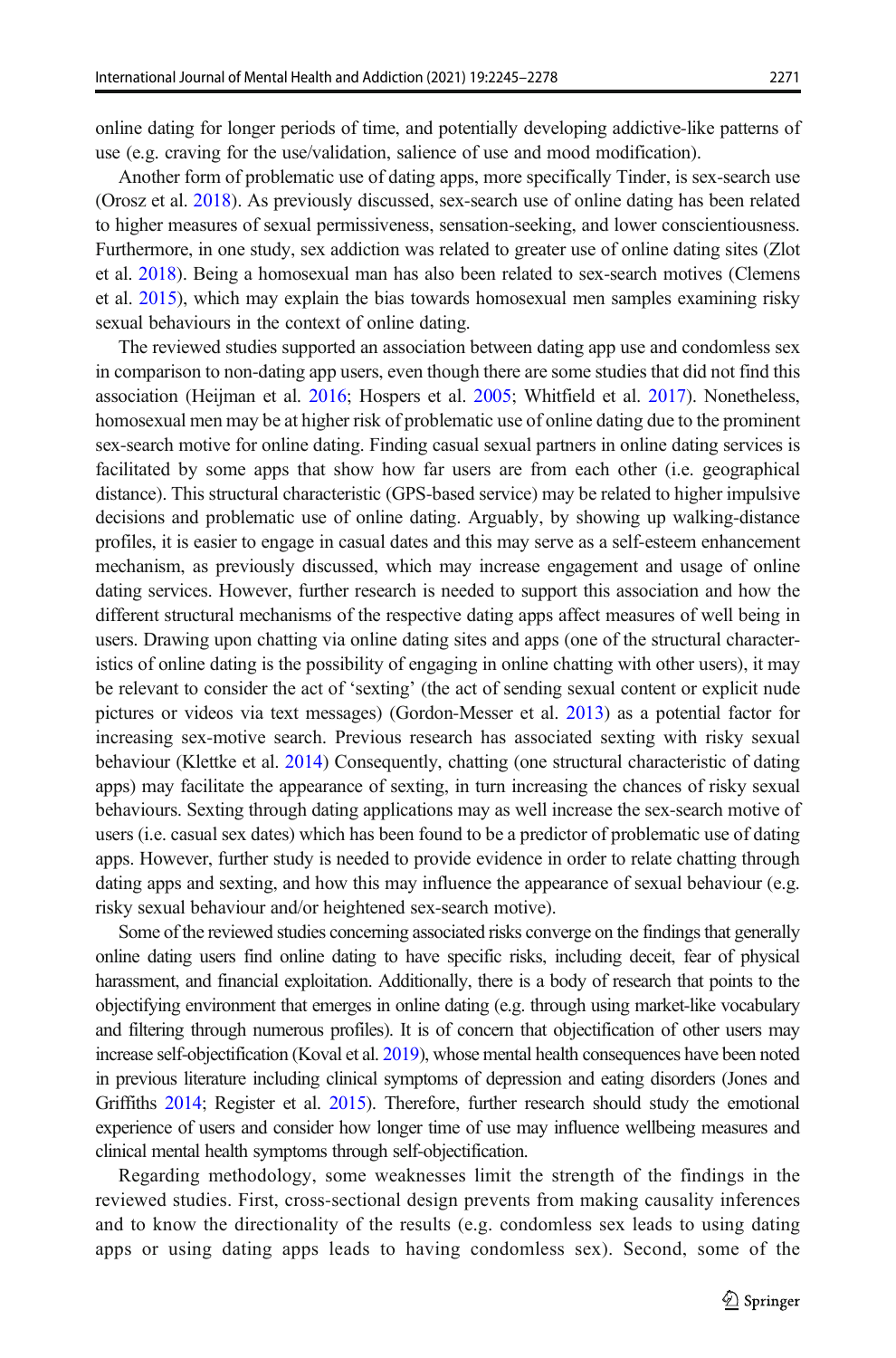measures present limitations which may bias the results (e.g. use of non-validated items, lack of categorisation, and specificity). Third, some samples limit the external validity of the findings (i.e. convenience samples and specific-population samples). Therefore, it is recommended for further study to (i) use more diverse samples, (ii) consider methodologies that can establish causality, and (iii) collect data using self-reports together with interviews to increase internal validity. In addition to the latter, it could be useful to collect real-life measures of online dating use which assess the temporal stability of usage and may provide some insightful objective data that self-report measures cannot facilitate, such as using the experience sampling method (ESM), which is defined as a research procedure by which participants respond to a series of questions multiple times a day during a specific period of time (Larson and Csikszentmihalyi [2014\)](#page-31-0). All of these proposals would help to overcome the present limitations of these studies and provide more robust insights in the field of online dating utilising the highest standards of empirical research.

This current systematic review presents a number of limitations. First, there are some studies that do not specify whether their findings are based on online dating sites, mobile applications, or both. This is necessary in order to differentiate the distinctive phenomena of each service. Second, online dating services include a great variety of apps and sites; therefore, including all of them under the term online dating services may be reductionist and ignore different processes (i.e. psychological and behavioural) that may arise from their use. Third, due to the paucity in previous research in the field of online dating, some conclusions are based on a limited amount of studies, and further study will be needed in order to support current findings and conclusions. Lastly, considering that the field of online dating research is growing over time, it is likely that studies under the process of submission or publication have been not included in this review.

## Conclusions

Online dating has become an extended service across technological societies. The present review is the first attempt to gather empirical findings regarding the use of online dating services (sites and smartphone applications) and problematic use of online dating. Findings in this this review indicate that there are personality correlates such as sociability, sensationseeking, sexual permissiveness, and anxious attachment that correlate to greater use of online dating. Self-esteem enhancement and sex-search motives have been related to problematic use of online dating (more specifically of the dating app Tinder). Other results indicate that users consider online dating as more dangerous than offline (i.e. traditional) dating, as well as more objectifying. Additionally, online dating services facilitate casual encounters (i.e. hook-up dates) which represent a public health concern in terms of sexually transmitted infections (STIs) and substance use (alcohol and recreational drugs).

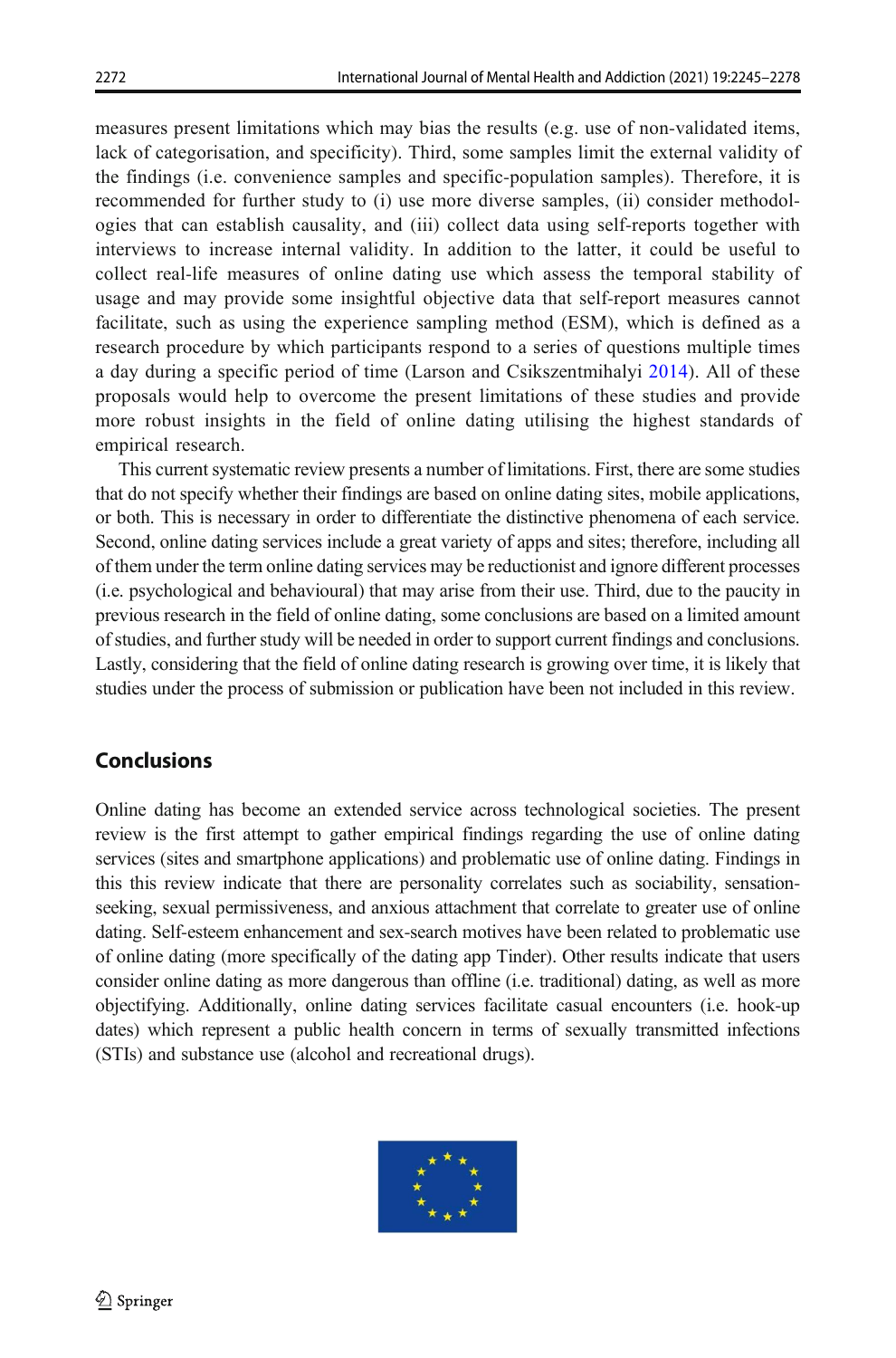<span id="page-28-0"></span>Funding Information This research is funded by Doctoral Training Alliance (DTA3) in COFUND with European Union's Horizon 2020 research and innovation programme under the Marie Skłodowska-Curie grant.

#### Compliance with Ethical Standards

Conflict of Interest The authors declare that they do not have any interests that could constitute a real, potential or apparent conflict of interest with respect to their involvement in the publication. The authors also declare that they do not have any financial or other relations (e.g. directorship, consultancy or speaker fee) with companies, trade associations, unions or groups (including civic associations and public interest groups) that may gain or lose financially from the results or conclusions in the study. The first author's university is currently receiving funding from Doctoral Training Alliance under the Marie-Curie program, Horizon 2020 (sources of funding are acknowledged).

Ethical Approval Not applicable

Informed Consent Not applicable

Open Access This article is licensed under a Creative Commons Attribution 4.0 International License, which permits use, sharing, adaptation, distribution and reproduction in any medium or format, as long as you give appropriate credit to the original author(s) and the source, provide a link to the Creative Commons licence, and indicate if changes were made. The images or other third party material in this article are included in the article's Creative Commons licence, unless indicated otherwise in a credit line to the material. If material is not included in the article's Creative Commons licence and your intended use is not permitted by statutory regulation or exceeds the permitted use, you will need to obtain permission directly from the copyright holder. To view a copy of this licence, visit [http://creativecommons.org/licenses/by/4.0/.](https://doi.org/http://creativecommons.org/licenses/by/4.0/)

### References

- Ajzen, I. (1991). The theory of planned behavior. Organizational Behavior and Human Decision Processes, 50(2), 179–211. [https://doi.org/10.1016/0749-5978\(91\)90020-T.](https://doi.org/10.1016/0749-5978(91)90020-T)
- Andreassen, C. S., Griffiths, M. D., Gjertsen, S. R., Krossbakken, E., Kvam, S., & Pallesen, S. (2013). The relationships between behavioral addictions and the five-factor model of personality. Journal of Behavioral Addictions, 2(2), 90–99. [https://doi.org/10.1556/JBA.2.2013.003.](https://doi.org/10.1556/JBA.2.2013.003)
- Atroszko, P. A., Andreassen, C. S., Griffiths, M. D., & Pallesen, S. (2015). Study addiction a new area of psychological study: Conceptualization, assessment, and preliminary empirical findings. Journal of Behavioral Addictions, 4(2), 75–84. <https://doi.org/10.1556/2006.4.2015.007>.
- Atroszko, P. A., Balcerowska, J. M., Bereznowski, P., Biernatowska, A., Pallesen, S., & Schou Andreassen, C. (2018). Facebook addiction among Polish undergraduate students: Validity of measurement and relationship with personality and well-being. Computers in Human Behavior, 85, 329–338. [https://doi.org/10.1016/j.](https://doi.org/10.1016/j.chb.2018.04.001) [chb.2018.04.001](https://doi.org/10.1016/j.chb.2018.04.001).
- Back, K. W., & Snyder, M. (1988). Public appearances, private realities: The psychology of self-monitoring. Contemporary Sociology, 17(3), 416. [https://doi.org/10.2307/2069702.](https://doi.org/10.2307/2069702)
- Balta, S., Emirtekin, E., Kircaburun, K., & Griffiths, M. D. (2018). Neuroticism, trait fear of missing out, and phubbing: The mediating role of state fear of missing out and problematic Instagram use. International Journal of Mental Health and Addiction, 1–12. <https://doi.org/10.1007/s11469-018-9959-8>.
- Benet-Martínez, V., & John, O. P. (1998). Los Cinco Grandes across cultures and ethnic groups: Multitrait multimethod analyses of the Big Five in Spanish and English. Journal of Personality and Social Psychology, 75(3), 729–750. [https://doi.org/10.1037/0022-3514.75.3.729.](https://doi.org/http://creativecommons.org/licenses/by/4.0/)
- Best, K., & Delmege, S. (2012). The filtered encounter: Online dating and the problem of filtering through excessive information. Social Semiotics, 22(3), 237–258. [https://doi.org/10.1080/10350330.2011.648405.](https://doi.org/10.1080/10350330.2011.648405)
- Bishop, J. (2014). Representations of "trolls" in mass media communication: A review of media-texts and moral panics relating to "internet trolling.". International Journal of Web Based Communities, 10(1), 7-24. [https://doi.org/10.1504/IJWBC.2014.058384.](https://doi.org/10.1504/IJWBC.2014.058384)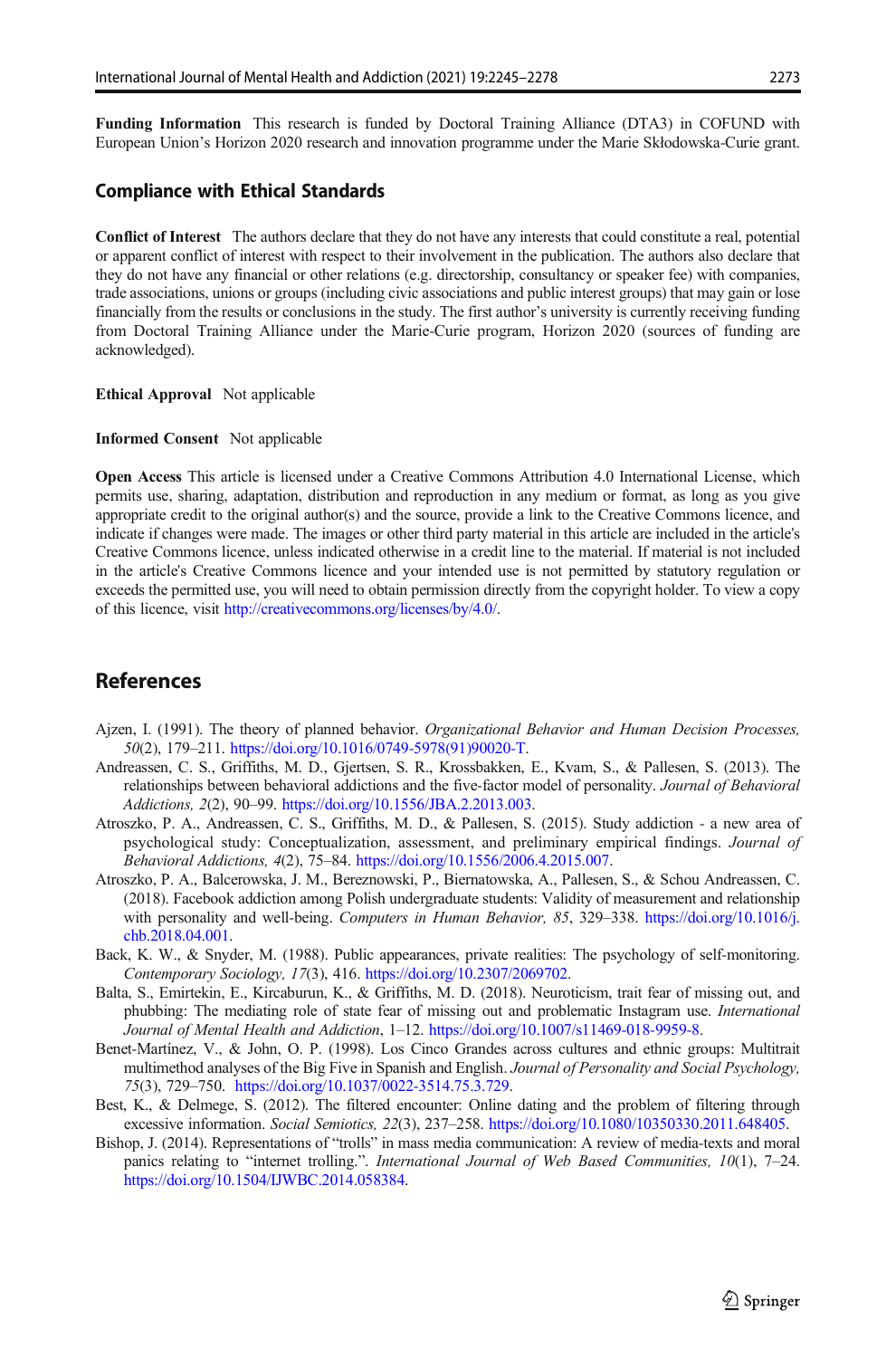- <span id="page-29-0"></span>Blackhart, G. C., Fitzpatrick, J., & Williamson, J. (2014). Dispositional factors predicting use of online dating sites and behaviors related to online dating. Computers in Human Behavior, 33, 113–118. [https://doi.](https://doi.org/10.1016/j.chb.2014.01.022) [org/10.1016/j.chb.2014.01.022.](https://doi.org/10.1016/j.chb.2014.01.022)
- Boonchutima, S., & Kongchan, W. (2017). Utilization of dating apps by men who have sex with men for persuading other men toward substance use. Psychology Research and Behavior Management, 10, 31–38. [https://doi.org/10.2147/PRBM.S121480.](https://doi.org/10.2147/PRBM.S121480)
- Brand, M., Young, K. S., Laier, C., Wölfling, K., & Potenza, M. N. (2016). Integrating psychological and neurobiological considerations regarding the development and maintenance of specific internet-use disorders: An interaction of person-affect-cognition-execution (I-PACE) model. Neuroscience & Biobehavioral Reviews, 71, 252–266. [https://doi.org/10.1016/j.neubiorev.2016.08.033.](https://doi.org/10.1016/j.neubiorev.2016.08.033)
- Cali, B. E., Coleman, J. M., & Campbell, C. (2013). Stranger danger? Women's self-protection intent and the continuing stigma of online dating. Cyberpsychology, Behavior and Social Networking, 16(12), 853–857. [https://doi.org/10.1089/cyber.2012.0512.](https://doi.org/10.1089/cyber.2012.0512)
- Calvert, J. D., Moore, D. W., & Jensen, B. J. (1987). Psychometric evaluation of the dating anxiety survey: A self-report questionnaire for the assessment of dating anxiety in males and females. Journal of Psychopathology and Behavioral Assessment, 9(3), 341–350. [https://doi.org/10.1007/BF00964562.](https://doi.org/10.1007/BF00964562)
- Carnes, P. (1991). Sexual Addiction Screening Test. Tennessee Nurse/Tennessee Nurses Association, 54(3), 29.
- Chan, L. S. (2017). Who uses dating apps? Exploring the relationships among trust, sensation-seeking, smartphone use, and the intent to use dating apps based on the integrative model. Computers in Human Behavior, 72, 246–258. <https://doi.org/10.1016/j.chb.2017.02.053>.
- Charney, T., & Greenberg, B. S. (2002). Uses and gratifications of the internet. In C. Lin & D. Atkin (Eds.), Communication, technology and society: audience adoption and uses (pp. 379–407). Cresskill: Hampton.
- Chen, B., Vansteenkiste, M., Beyers, W., Boone, L., Deci, E. L., Van der Kaap-Deeder, J., ... & Ryan, R. M. (2015). Basic psychological need satisfaction, need frustration, and need strength across four cultures. Motivation and Emotion, 39(2), 216–236. <https://doi.org/10.1007/s11031-014-9450-1>.
- Chin, K., Edelstein, R. S., & Vernon, P. A. (2019). Attached to dating apps: Attachment orientations and preferences for dating apps. Mobile Media and Communication, 7(1), 41–59. [https://doi.org/10.1177](https://doi.org/10.1177/2050157918770696) [/2050157918770696.](https://doi.org/10.1177/2050157918770696)
- Choi, E. P. H., Wong, J. Y. H., Lo, H. H. M., Wong, W., Chio, J. H. M., & Fong, D. Y. T. (2016a). The association between smartphone dating applications and college students' casual sex encounters and condom use. Sexual and Reproductive Healthcare, 9, 38–41. <https://doi.org/10.1016/j.srhc.2016.07.001>.
- Choi, E., Hang, P., Wong, J. Y. H., Lo, H. H. M., Wong, W., Chio, J. H. M., & Fong, D. Y. T. (2016b). The impacts of using smartphone dating applications on sexual risk behaviours in college students in Hong Kong. Plos One, 11(11), e0165394. <https://doi.org/10.1371/journal.pone.0165394>.
- Choi, E. P. H., Wong, J. Y. H., Lo, H. H. M., Wong, W., Chio, J. H. M., & Fong, D. Y. T. (2017). Association between using smartphone dating applications and alcohol and recreational drug use in conjunction with sexual activities in college students. Substance Use and Misuse, 52(4), 422–428. [https://doi.org/10.1080](https://doi.org/10.1080/10826084.2016.1233566) [/10826084.2016.1233566](https://doi.org/10.1080/10826084.2016.1233566).
- Choi, E. P. H., Wong, J. Y. H., & Fong, D. Y. T. (2018). An emerging risk factor of sexual abuse: the use of smartphone dating applications. Sexual Abuse: Journal of Research and Treatment, 30(4), 343–366. [https://doi.org/10.1177/1079063216672168.](https://doi.org/10.1177/1079063216672168)
- Chow, E. P. F., Cornelisse, V. J., Read, T. R. H., Lee, D., Walker, S., Hocking, J. S., Chen, M. Y., Bradshaw, C. S., & Fairley, C. K. (2016). Saliva use as a lubricant for anal sex is a risk factor for rectal gonorrhoea among men who have sex with men, a new public health message: A cross-sectional survey. Sexually Transmitted Infections, 92, 532–536. <https://doi.org/10.1136/sextrans-2015-052502>.
- Chow, E. P. F., Cornelisse, V. J., Read, T. R. H., Chen, M. Y., Bradshaw, C. S., & Fairley, C. K. (2018). Saliva use in sex: Associations with use of smartphone dating applications in men who have sex with men. International Journal of STD and AIDS, 29(4), 362–366. <https://doi.org/10.1177/0956462417727669>.
- Clemens, C., Atkin, D., & Krishnan, A. (2015). The influence of biological and personality traits on gratifications obtained through online dating websites. Computers in Human Behavior, 49, 120–129. [https://doi.](https://doi.org/10.1016/j.chb.2014.12.058) [org/10.1016/j.chb.2014.12.058.](https://doi.org/10.1016/j.chb.2014.12.058)
- Corriero, E. F., & Tong, S. T. (2016). Managing uncertainty in mobile dating applications: Goals, concerns of use, and information seeking in Grindr. Mobile Media and Communication, 4(1), 121-141. [https://doi.](https://doi.org/10.1177/2050157915614872) [org/10.1177/2050157915614872](https://doi.org/10.1177/2050157915614872) .
- Couch, D., & Liamputtong, P. (2007). Online dating and mating: Perceptions of risk and health among online users. Health, Risk and Society, 9(3), 275-294. [https://doi.org/10.1080/13698570701488936.](https://doi.org/10.1080/13698570701488936)
- Couch, D., Liamputtong, P., & Pitts, M. (2012). What are the real and perceived risks and dangers of online dating? Perspectives from online daters: health risks in the media. *Health, Risk and Society, 14*(7–8), 697– 714. <https://doi.org/10.1080/13698575.2012.720964>.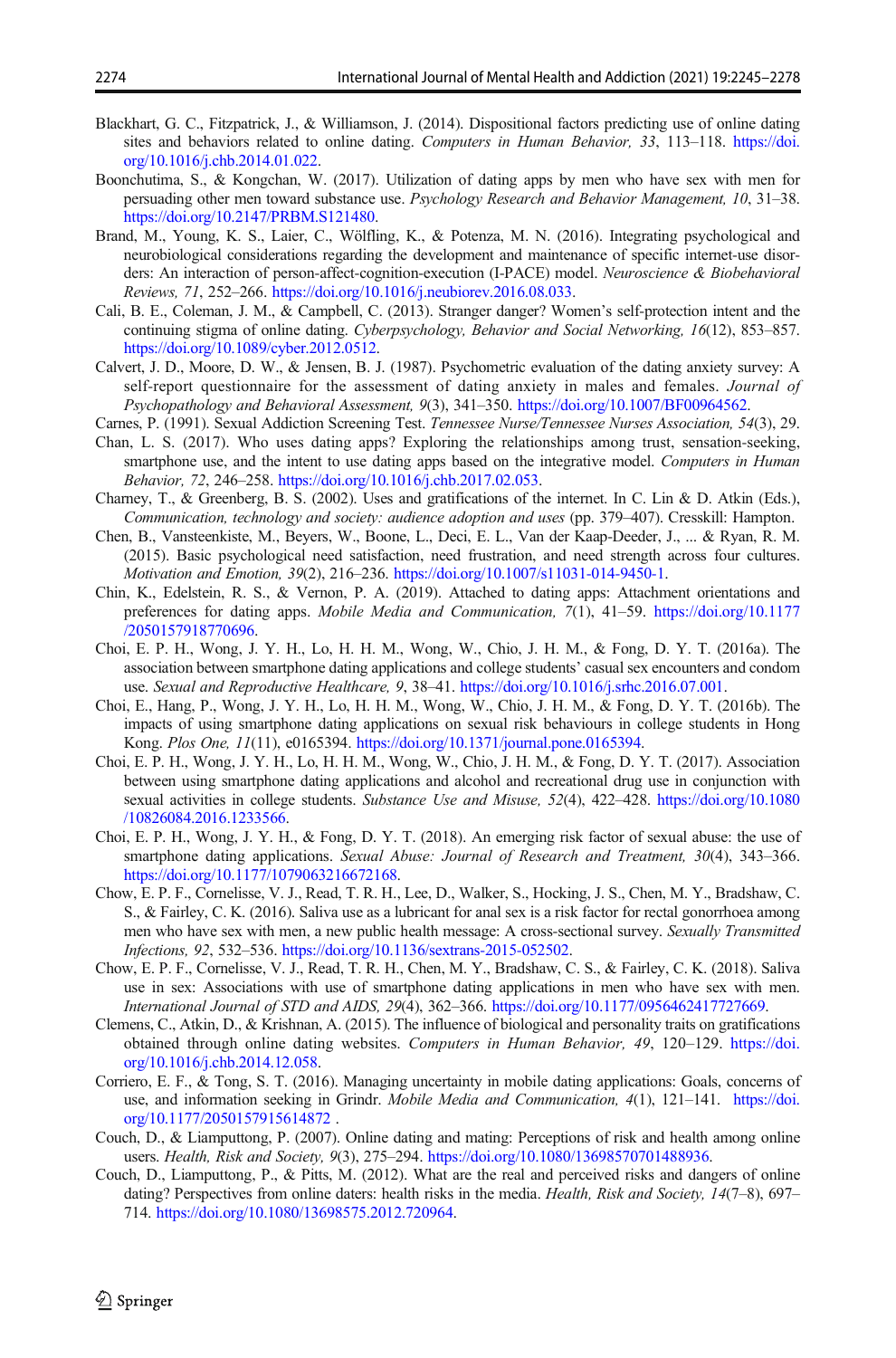- <span id="page-30-0"></span>D'Arienzo, M. C., Boursier, V., & Griffiths, M. D. (2019). Addiction to social media and attachment styles: A systematic literature review. International Journal of Mental Health and Addiction, 17(4), 1094-1118. <https://doi.org/10.1007/s11469-019-00082-5>.
- Erjavec, K., & Fišer, S. Ž. (2016). Aging adults about online dating: "I am back on the relationship market.". Polish Sociological Review, 195(3), 361–371.
- Eysenck, H. J. (1965). Personality and social psychology. Behaviour Research and Therapy, 3(2), 139–140. [https://doi.org/10.1016/0005-7967\(65\)90022-7.](https://doi.org/10.1016/0005-7967(65)90022-7)
- Fishbein, M. (2000). The role of theory in HIV prevention. AIDS Care Psychological and Socio-Medical Aspects of AIDS/HIV, 12(3), 273–278. [https://doi.org/10.1080/09540120050042918.](https://doi.org/10.1080/09540120050042918)
- Goedel, W. C., & Duncan, D. T. (2016). Contextual factors in geosocial-networking smartphone application use and engagement in condomless anal intercourse among gay, bisexual, and other men who have sex with men who use Grindr. Sexual Health, 13(6), 549. [https://doi.org/10.1071/sh16008.](https://doi.org/10.1071/sh16008)
- Gordon-Messer, D., Bauermeister, J. A., Grodzinski, A., & Zimmerman, M. (2013). Sexting among young adults. Journal of Adolescent Health, 52(3), 301–306. <https://doi.org/10.1016/j.jadohealth.2012.05.013>.
- Griffiths, M. (2005). A "components" model of addiction within a biopsychosocial framework. Journal of Substance Use, 10(4), 191-197. [https://doi.org/10.1080/14659890500114359.](https://doi.org/10.1080/14659890500114359)
- Guessennd, N., Bremont, S., Gbonon, V., Kacou-NDouba, A., Ekaza, E., Lambert, T., Dosso, M., & Courvalin, P. (2008). Résistance aux quinolones de type qnr chez les entérobactéries productrices de bêta-lactamases à spectre élargi à Abidian en Côte d'Ivoire. Pathologie Biologie, 56(7–8), 439–446. [https://doi.org/10.1016/j.](https://doi.org/10.1016/j.patbio.2008.07.025) [patbio.2008.07.025](https://doi.org/10.1016/j.patbio.2008.07.025).
- Gunter, B. (2008). Internet dating: A British survey. ASLIB Proceedings, 60(2), 88–98. [https://doi.org/10.1108](https://doi.org/10.1108/00012530810862437) [/00012530810862437.](https://doi.org/10.1108/00012530810862437)
- Hall, J. A., Park, N., Song, H., & Cody, M. J. (2010). Strategic misrepresentation in online dating: The effects of gender, self-monitoring, and personality traits. Journal of Social and Personal Relationships, 27(1), 117– 135. [https://doi.org/10.1177/0265407509349633.](https://doi.org/10.1177/0265407509349633)
- Hance, M. A., Blackhart, G., & Dew, M. (2018). Free to be me: The relationship between the true self, rejection sensitivity, and use of online dating sites. Journal of Social Psychology, 158(4), 421-429. [https://doi.](https://doi.org/10.1080/00224545.2017.1389684) [org/10.1080/00224545.2017.1389684.](https://doi.org/10.1080/00224545.2017.1389684)
- Haug, S., Paz Castro, R., Kwon, M., Filler, A., Kowatsch, T., & Schaub, M. P. (2015). Smartphone use and smartphone addiction among young people in Switzerland. Journal of Behavioral Addictions, 4(4), 299– 307. [https://doi.org/10.1556/2006.4.2015.037.](https://doi.org/10.1556/2006.4.2015.037)
- Heijman, T., Stolte, I., Geskus, R., Matser, A., Davidovich, U., Xiridou, M., & Schim van der Loeff, M. (2016). Does online dating lead to higher sexual risk behaviour? A cross-sectional study among MSM in Amsterdam, the Netherlands. BMC Infectious Diseases, 16(1), 288. [https://doi.org/10.1186/s12879-016-](https://doi.org/10.1186/s12879-016-1637-5) [1637-5.](https://doi.org/10.1186/s12879-016-1637-5)
- Heino, R. D., Ellison, N. B., & Gibbs, J. L. (2010). Relationshopping: Investigating the market metaphor in online dating. Journal of Social and Personal Relationships, 27(4), 427–447. [https://doi.org/10.1177](https://doi.org/10.1177/0265407510361614) [/0265407510361614.](https://doi.org/10.1177/0265407510361614)
- Hospers, H. J., Kok, G., Harterink, P., & De Zwart, O. (2005). A new meeting place: Chatting on the Internet, edating and sexual risk behaviour among Dutch men who have sex with men. In Lippincott Williams & Wilkins AIDS (Vol. 19). Retrieved from [https://www.chatboy.nl](https://doi.org/http://creativecommons.org/licenses/by/4.0/)
- Houran, J., & Lange, R. (2004). Expectations of finding a "soul mate" with online dating. North American Journal of Psychology, 6, 297–308.
- Hoyle, R. H., Stephenson, M. T., Palmgreen, P., Lorch, E. P., & Donohew, R. L. (2002). Reliability and validity of a brief measure of sensation seeking. Personality and Individual Differences, 32(3), 401–414. [https://doi.](https://doi.org/10.1016/S0191-8869(01)00032-0) [org/10.1016/S0191-8869\(01\)00032-0](https://doi.org/10.1016/S0191-8869(01)00032-0).
- Hwang, W. C. (2013). Who are people willing to date? Ethnic and gender patterns in online dating. Race and Social Problems, 5(1), 28–40. <https://doi.org/10.1007/s12552-012-9082-6>.
- John, O. P. P., & Srivastava, S. (1999). The Big Five trait taxonomy: History, measurement, and theoretical perspectives. In L. Pervin & O. John (Eds.), Handbook of personality: theory and research (2nd ed., pp. 102–138). New York: Guilford.
- John, O. P., Donahue, E. M., & Kentle, L. R. (1991). The Big Five inventory–versions 4a and 54. Journal of Research in Personality, 37, 504–528. [https://doi.org/10.1016/S0092-6566\(03\)00046-1](https://doi.org/10.1016/S0092-6566(03)00046-1).
- Jones, B. A., & Griffiths, K. M. (2014). Self-objectification and depression: An integrative systematic review. Journal of Affective Disorders, 171, 22–32. [https://doi.org/10.1016/j.jad.2014.09.011.](https://doi.org/10.1016/j.jad.2014.09.011)
- Jung, J., Umyarov, A., Bapna, R., & Ramaprasad, J. (2014). Mobile as a channel: Evidence from online dating. 35th international conference on information systems "Building a better world through information systems", ICIS 2014.
- Jung, J. H., Bapna, R., Ramaprasad, J., & Umyarov, A. (2019). Love unshackled: Identifying the effect of mobile app adoption in online dating. MIS Quarterly, 43(1), 47–72. <https://doi.org/10.25300/MISQ/2019/14289>.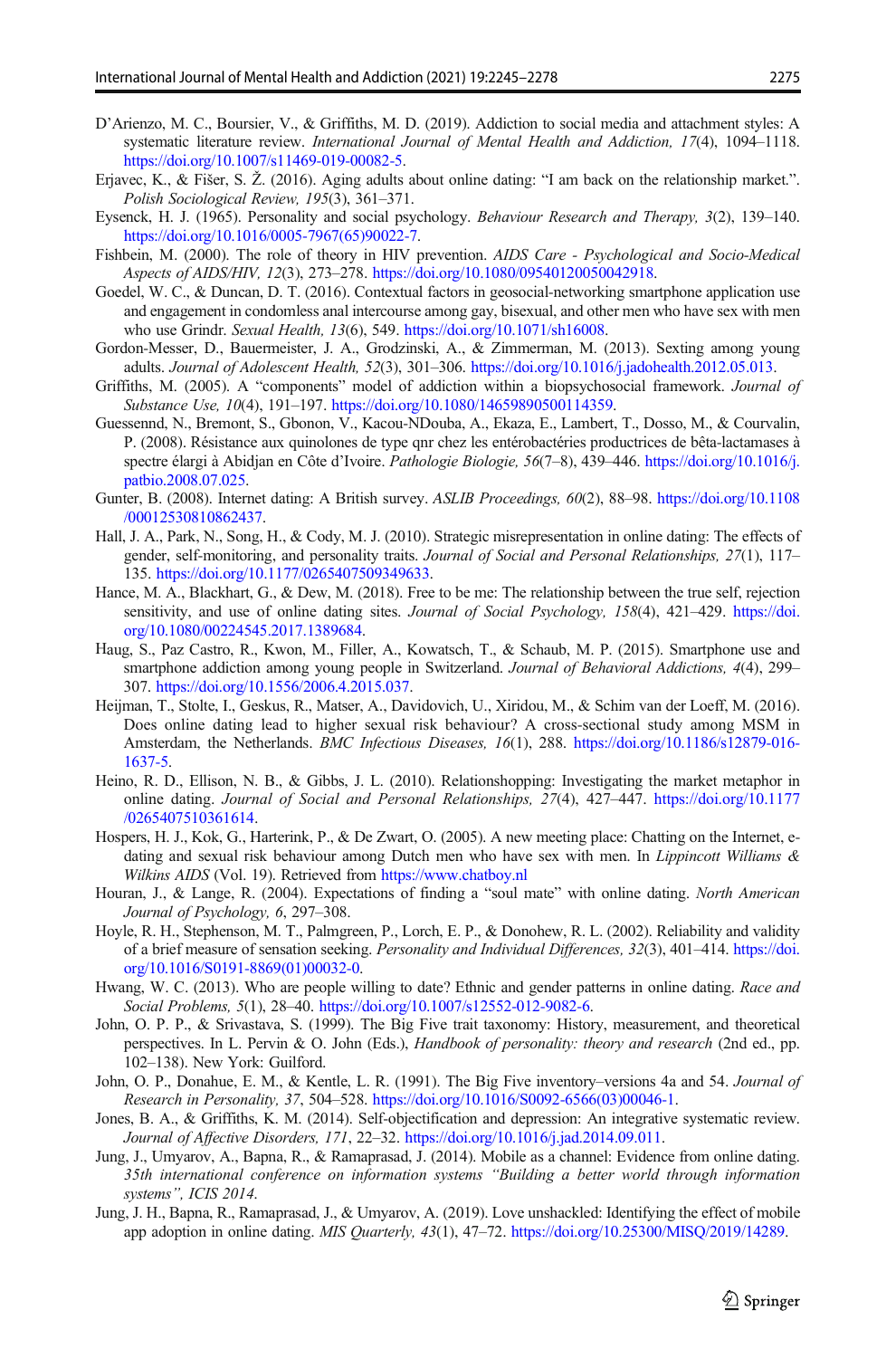- <span id="page-31-0"></span>Kim, M., Kwon, K. N., & Lee, M. (2009). Psychological characteristics of internet dating service users: The effect of self-esteem, involvement, and sociability on the use of internet dating services. CyberPsychology and Behavior, 12(4), 445–449. <https://doi.org/10.1089/cpb.2008.0296>.
- Klettke, B., Hallford, D. J., & Mellor, D. J. (2014). Sexting prevalence and correlates: A systematic literature review. Clinical Psychology Review, 34, 44–53. <https://doi.org/10.1016/j.cpr.2013.10.007> .
- Kok, G., Hospers, H. J., Harterink, P., & De Zwart, O. (2007). Social-cognitive determinants of HIV risk-taking intentions among men who date men through the Internet. AIDS Care - Psychological and Socio-Medical Aspects of AIDS/HIV, 19(3), 410–417. [https://doi.org/10.1080/09540120600813137.](https://doi.org/10.1080/09540120600813137)
- Koval, P., Holland, E., Zyphur, M. J., Stratemeyer, M., Knight, J. M., Bailen, N. H., Thompson, R. J., Roberts, T. A., & Haslam, N. (2019). How does it feel to be treated like an object? Direct and indirect effects of exposure to sexual objectification on women's emotions in daily life. Journal of Personality and Social Psychology, 116(6), 885–898. [https://doi.org/10.1037/pspa0000161.](https://doi.org/10.1037/pspa0000161)
- Kuss, D. J., & Griffiths, M. D. (2011). Online social networking and addiction A review of the psychological literature. International Journal of Environmental Research and Public Health, 8, 3528–3552. [https://doi.](https://doi.org/10.3390/ijerph8093528) [org/10.3390/ijerph8093528.](https://doi.org/10.3390/ijerph8093528)
- Kuss, D. J., Van Rooij, A. J., Shorter, G. W., Griffiths, M. D., & Van De Mheen, D. (2013). Internet addiction in adolescents: Prevalence and risk factors. Computers in Human Behavior, 29(5), 1987–1996. [https://doi.](https://doi.org/10.1016/j.chb.2013.04.002) [org/10.1016/j.chb.2013.04.002.](https://doi.org/10.1016/j.chb.2013.04.002)
- Kuss, D. J., Shorter, G. W., Van Rooij, A. J., Van De Mheen, D., & Griffiths, M. D. (2014). The Internet addiction components model and personality: Establishing construct validity via a nomological network. Computers in Human Behavior, 39, 312–321. [https://doi.org/10.1016/j.chb.2014.07.031.](https://doi.org/10.1016/j.chb.2014.07.031)
- Larson, R., & Csikszentmihalyi, M. (2014). The experience sampling method. In Flow and the foundations of positive psychology (pp. 21 34). Dordrecht: Springer. [https://doi.org/10.1007/978-94-017-9088-8\\_2.](https://doi.org/10.1007/978-94-017-9088-8_2)
- Lawson, H. M., & Leck, K. (2006). Dynamics of internet dating. Social Science Computer Review, 24(2), 189– 208. <https://doi.org/10.1177/0894439305283402>.
- Lee, A., & Hankin, B. L. (2009). Insecure attachment, dysfunctional attitudes, and low self-esteem predicting prospective symptoms of depression and anxiety during adolescence. Journal of Clinical Child and Adolescent Psychology, 38(2), 219–231. <https://doi.org/10.1080/15374410802698396>.
- Lemola, S., Perkinson-Gloor, N., Brand, S., Dewald-Kaufmann, J. F., & Grob, A. (2014). Adolescents' electronic media use at night, sleep disturbance, and depressive symptoms in the smartphone age. Journal of Youth and Adolescence, 44(2), 405–418. <https://doi.org/10.1007/s10964-014-0176-x>.
- Liebowitz, M. R. (1987). Social phobia. Modern Problems of Pharmapsychiatry, 22, 141–173. [https://doi.](https://doi.org/10.1159/000414022) [org/10.1159/000414022](https://doi.org/10.1159/000414022).
- March, E., Grieve, R., Marrington, J., & Jonason, P. K. (2017). Trolling on Tinder® (and other dating apps): Examining the role of the dark tetrad and impulsivity. Personality and Individual Differences, 110, 139–143. <https://doi.org/10.1016/j.paid.2017.01.025>.
- Matthews, H. (2018). 27 online dating statistics & what they mean for the future of dating. Retrieved June 3, 2020, from DatingNews.com website: [https://www.datingnews.com/industry-trends/online-dating-statistics](https://doi.org/http://creativecommons.org/licenses/by/4.0/)[what-they-mean-for-future/](https://doi.org/http://creativecommons.org/licenses/by/4.0/)
- Menkin, J. A., Robles, T. F., Wiley, J. F., & Gonzaga, G. C. (2015). Online dating across the life span: Users' relationship goals. Psychology and Aging, 30(4), 987–993. [https://doi.org/10.1037/a0039722.](https://doi.org/10.1037/a0039722)
- Miles, S. (2017). Sex in the digital city: Location-based dating apps and queer urban life. Gender, Place and Culture, 24(11), 1595–1610. <https://doi.org/10.1080/0966369X.2017.1340874>.
- Moher, D., Liberati, A., Tetzlaff, J., & Altman, D. G. (2009). Preferred reporting items for systematic reviews and meta-analyses: The PRISMA statement. Journal of Clinical Epidemiology, 62(10), 1006-1012. <https://doi.org/10.1016/j.jclinepi.2009.06.005> .
- Moore, C. D., & Waterman, C. K. (1999). Predicting self-protection against sexual assault in dating relationships among heterosexual men and women, gay men, lesbians, and bisexuals. Journal of College Student Development, 40(2), 132–140.
- Noë, B., Turner, L. D., Linden, D. E. J., Allen, S. M., Winkens, B., & Whitaker, R. M. (2019). Identifying indicators of smartphone addiction through user-app interaction. Computers in Human Behavior, 99, 56–65. <https://doi.org/10.1016/j.chb.2019.04.023>.
- Orosz, G., Tóth-Király, I., Bőthe, B., & Melher, D. (2016). Too many swipes for today: The development of the Problematic Tinder Use Scale (PTUS). Journal of Behavioral Addictions, 5(3), 518–523. [https://doi.](https://doi.org/10.1556/2006.5.2016.016) [org/10.1556/2006.5.2016.016](https://doi.org/10.1556/2006.5.2016.016).
- Orosz, G., Benyó, M., Berkes, B., Nikoletti, E., Gál, É., Tóth-Király, I., & Bőthe, B. (2018). The personality, motivational, and need-based background of problematic Tinder use. Journal of Behavioral Addictions, 7, 301–316. [https://doi.org/10.1556/2006.7.2018.21.](https://doi.org/10.1556/2006.7.2018.21)
- Pantic, I. (2014). Online social networking and mental health. Cyberpsychology, Behavior and Social Networking, 17(10), 652–657. [https://doi.org/10.1089/cyber.2014.0070.](https://doi.org/10.1089/cyber.2014.0070)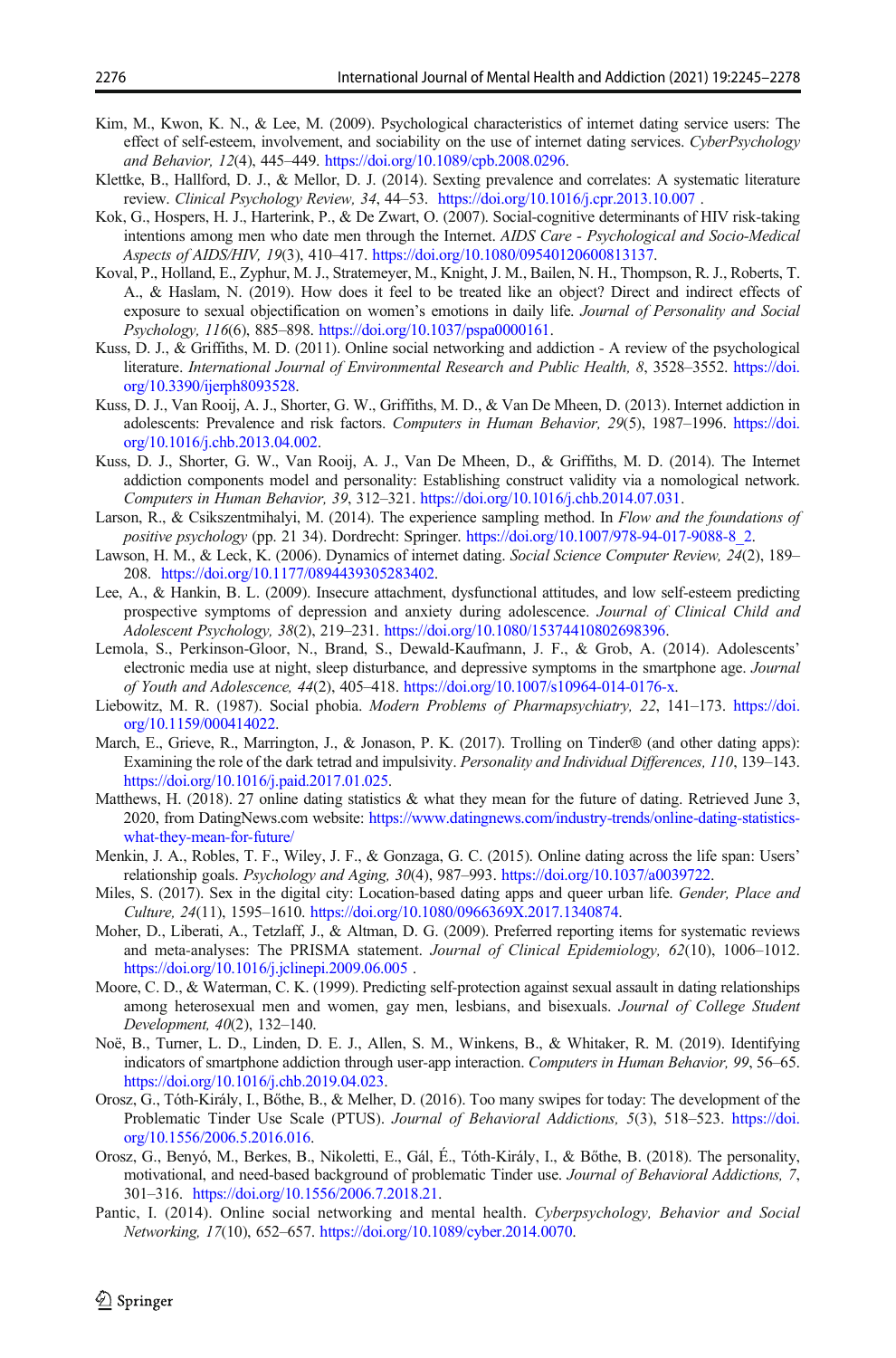- <span id="page-32-0"></span>Paul, A. (2014). Is online better than offline for meeting partners? Depends: are you looking to marry or to date? Cyberpsychology, Behavior and Social Networking, 17(10), 664–667. [https://doi.org/10.1089](https://doi.org/10.1089/cyber.2014.0302) [/cyber.2014.0302.](https://doi.org/10.1089/cyber.2014.0302)
- Peter, J., & Valkenburg, P. M. (2007). Who looks for casual dates on the internet? A test of the compensation and the recreation hypotheses. New Media and Society, 9(3), 455–474. [https://doi.org/10.1177](https://doi.org/10.1177/1461444807076975) [/1461444807076975.](https://doi.org/10.1177/1461444807076975)
- Randal, C., Pratt, D., & Bucci, S. (2015). Mindfulness and self-esteem: A systematic review. In Mindfulness (Vol. 6, pp. 1366–1378). <https://doi.org/10.1007/s12671-015-0407-6>.
- Register, J. D., Katrevich, A. V., Aruguete, M. A. S., & Edman, J. L. (2015). Effects of self-objectification on self-reported eating pathology and depression. American Journal of Psychology, 128(1), 107–113. [https://doi.org/10.5406/amerjpsyc.128.1.0107.](https://doi.org/10.5406/amerjpsyc.128.1.0107)
- Rubin, A. M. (1981). An examination of television viewing motivations. Communication Research, 8(2), 141– 165. <https://doi.org/10.1177/009365028100800201>.
- Sánchez, V., Muñoz-Fernández, N., & Ortega-Ruíz, R. (2015). "Cyberdating Q-A": An instrument to assess the quality of adolescent dating relationships in social networks. Computers in Human Behavior, 48, 78-86. <https://doi.org/10.1016/j.chb.2015.01.006>.
- Simpson, J. A., Rholes, W. S., & Nelligan, J. S. (1992). Support seeking and support giving within couples in an anxiety-provoking situation: The role of attachment styles. Journal of Personality and Social Psychology, 62(3), 434–446. <https://doi.org/10.1037/0022-3514.62.3.434> .
- Solis, R. J. C., & Wong, K. Y. J. (2019). To meet or not to meet? Measuring motivations and risks as predictors of outcomes in the use of mobile dating applications in China. Chinese Journal of Communication, 12(2), 206–225. [https://doi.org/10.1080/17544750.2018.1498006.](https://doi.org/10.1080/17544750.2018.1498006)
- Stinson, S., & Jeske, D. (2016). Exploring online dating in line with the "social compensation" and "rich-getricher" hypotheses. International Journal of Cyber Behavior, Psychology and Learning, 6(4), 75–87. <https://doi.org/10.4018/IJCBPL.2016100106>.
- Straus, M. A., Hamby, S. L., Boney-McCoy, S., & Sugarman, D. B. (1996). The Revised Conflict Tactics Scales (CTS2): Development and preliminary psychometric data. Journal of Family Issues, 17(3), 283–316. [https://doi.org/10.1177/019251396017003001.](https://doi.org/10.1177/019251396017003001)
- Sumter, S. R., & Vandenbosch, L. (2019). Dating gone mobile: Demographic and personality-based correlates of using smartphone-based dating applications among emerging adults. New Media and Society, 21(3), 655– 673. [https://doi.org/10.1177/1461444818804773.](https://doi.org/10.1177/1461444818804773)
- Sumter, S. R., Vandenbosch, L., & Ligtenberg, L. (2017). Love me Tinder: Untangling emerging adults' motivations for using the dating application Tinder. Telematics and Informatics, 34(1), 67-78. [https://doi.](https://doi.org/10.1016/j.tele.2016.04.009) [org/10.1016/j.tele.2016.04.009.](https://doi.org/10.1016/j.tele.2016.04.009)
- Tóth-Király, I., Morin, A. J. S., Bőthe, B., Orosz, G., & Rigó, A. (2018). Investigating the multidimensionality of need fulfillment: A bifactor exploratory structural equation modeling representation. Structural Equation Modeling, 25(2), 267–286. <https://doi.org/10.1080/10705511.2017.1374867>.
- Urbán, R., Szigeti, R., Kökönyei, G., & Demetrovics, Z. (2014). Global self-esteem and method effects: Competing factor structures, longitudinal invariance, and response styles in adolescents. Behavior Research Methods, 46(2), 488–498. <https://doi.org/10.3758/s13428-013-0391-5>.
- Valkenburg, P. M., & Peter, J. (2007). Who visits online dating sites? Exploring some characteristics of online daters. CyberPsychology and Behavior, 10(6), 849–852. <https://doi.org/10.1089/cpb.2007.9941>.
- Vandeweerd, C., Myers, J., Coulter, M., Yalcin, A., & Corvin, J. (2016). Positives and negatives of online dating according to women 50+. Journal of Women and Aging, 28(3), 259–270. [https://doi.org/10.1080](https://doi.org/10.1080/08952841.2015.1137435) [/08952841.2015.1137435](https://doi.org/10.1080/08952841.2015.1137435).
- Wang, C. W., Ho, R. T. H., Chan, C. L. W., & Tse, S. (2015). Exploring personality characteristics of Chinese adolescents with internet-related addictive behaviors: Trait differences for gaming addiction and social networking addiction. Addictive Behaviors, 42, 32–35. [https://doi.org/10.1016/j.addbeh.2014.10.039.](https://doi.org/10.1016/j.addbeh.2014.10.039)
- Wang, P., Lei, L., Wang, X., Nie, J., Chu, X., & Jin, S. (2018). The exacerbating role of perceived social support and the "buffering" role of depression in the relation between sensation seeking and adolescent smartphone addiction. Personality and Individual Differences, 130, 129–134. [https://doi.org/10.1016/j.](https://doi.org/10.1016/j.paid.2018.04.009) [paid.2018.04.009](https://doi.org/10.1016/j.paid.2018.04.009).
- Whitfield, D. L., Kattari, S. K., Walls, N. E., & Al-Tayyib, A. (2017). Grindr, Scruff, and on the hunt: Predictors of condomless anal sex, internet use, and mobile application use among men who have sex with men. American Journal of Men's Health, 11(3), 775–784. <https://doi.org/10.1177/1557988316687843>.
- Yeo, T. E. D., & Fung, T. H. (2018). "Mr Right now": Temporality of relationship formation on gay mobile dating apps. *Mobile Media and Communication*, 6(1), 3–18. <https://doi.org/10.1177/2050157917718601>.
- Zlot, Y., Goldstein, M., Cohen, K., & Weinstein, A. (2018). Online dating is associated with sex addiction and social anxiety. Journal of Behavioral Addictions, 7(3), 821-826. <https://doi.org/10.1556/2006.7.2018.66>.